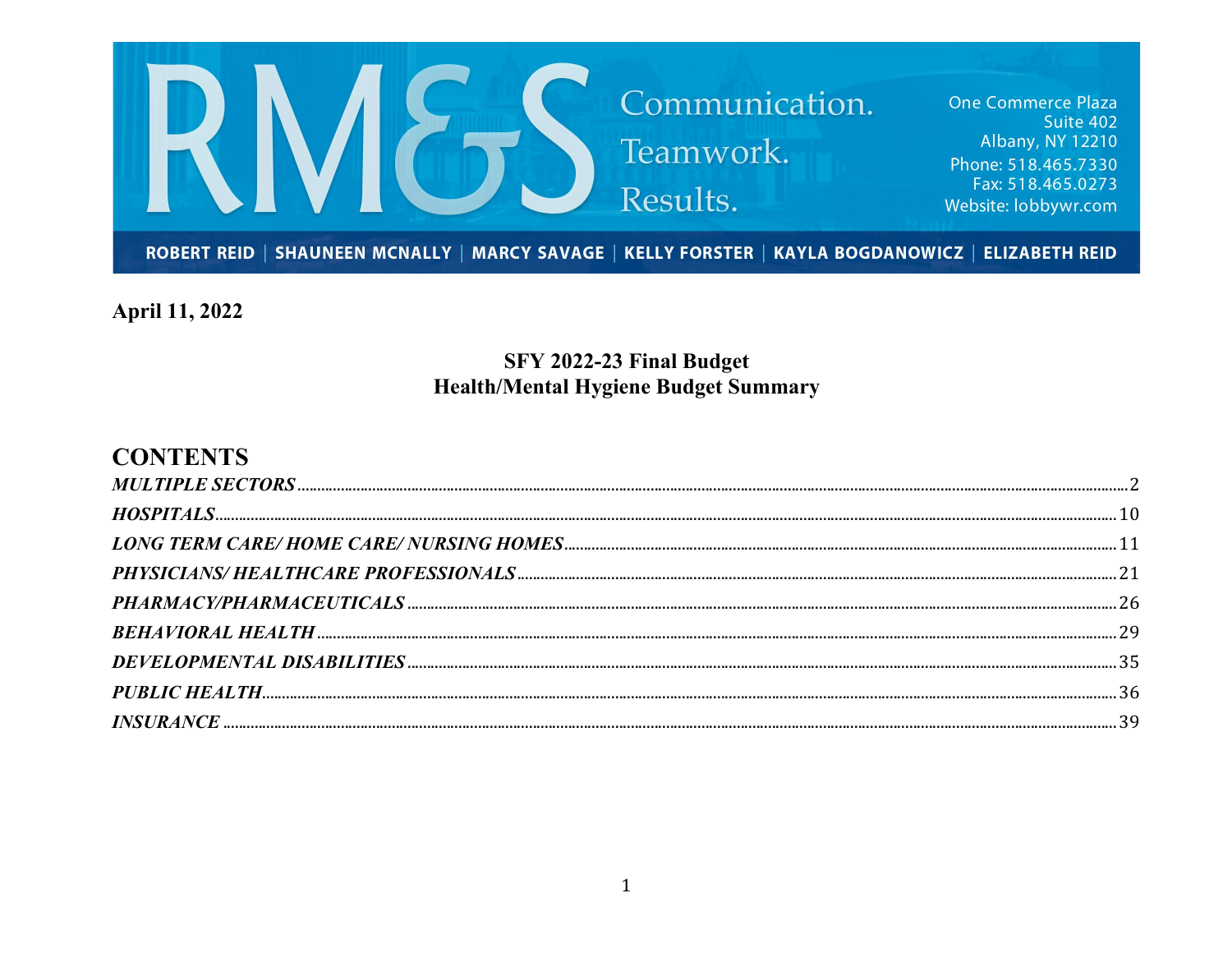<span id="page-1-0"></span>

| <b>Proposal</b>                                           | <b>Description of Executive</b><br><b>Proposal</b>                                                                                                                                                                                                                                                                                                                                                             | <b>Location</b> in<br><b>Budget</b>                                      | <b>Senate One House</b>                                                                                                                                                                         | <b>Assembly One</b><br><b>House</b>                                                                                                                                                              | <b>Final Budget</b>                                                                                                                                                        |
|-----------------------------------------------------------|----------------------------------------------------------------------------------------------------------------------------------------------------------------------------------------------------------------------------------------------------------------------------------------------------------------------------------------------------------------------------------------------------------------|--------------------------------------------------------------------------|-------------------------------------------------------------------------------------------------------------------------------------------------------------------------------------------------|--------------------------------------------------------------------------------------------------------------------------------------------------------------------------------------------------|----------------------------------------------------------------------------------------------------------------------------------------------------------------------------|
| <b>MULTIPLE SECTORS</b>                                   |                                                                                                                                                                                                                                                                                                                                                                                                                |                                                                          |                                                                                                                                                                                                 |                                                                                                                                                                                                  |                                                                                                                                                                            |
| <b>Global Spending</b><br>Cap                             | Updates the metric used to set<br>the global cap spending limit<br>from a 10-year rolling average<br>of the Medicaid component of<br>the Consumer Price Index to a<br>five-year rolling average of<br>Medicaid spending projections<br>within the National Health<br><b>Expenditure Accounts</b><br>produced by the Centers for<br>Medicare and Medicaid<br>Services' actuary. Extends it<br>through SFY 2024. | Health/MH<br>Article VII, Part<br>H                                      | Rejects the<br>Executive proposal<br>to change how the<br>Medicaid Global<br>Cap is calculated<br>and instead<br>advances language<br>to repeal the State's<br>Medicaid spending<br>cap (S5255) | Rejects the<br>Executive proposal<br>to change how the<br>Medicaid Global<br>Cap is calculated<br>and instead<br>advances language<br>to repeal the State's<br>Medicaid spending<br>cap $(A226)$ | Modifies the Global<br>Spending Cap formula to<br>include different metrics and<br>increasing reporting<br>requirements. Extends the<br>Global Cap through SFY<br>2023-24. |
| <b>Medicaid Rate</b><br><b>Increases/Restora</b><br>tions | The Governor's budget<br>proposes to restore the 1.5%<br>across the board Medicaid cuts<br>that were previously enacted<br>for Medicaid providers. In<br>addition, the Governor<br>proposes to provide an<br>increase in Medicaid rates of<br>an additional 1 percent this<br>year, excluding certain<br>providers/services including<br>pharmacy and insurance plan<br>payments (home health care).           | Health/MH<br>Article VII, Part<br>I and NYS FY<br>2023 Financial<br>Plan | Accepts and<br>modifies by<br>changing the 1%<br>Medicaid rate<br>increase proposal<br>from two years to<br>making it<br>permanent.                                                             | Accepts                                                                                                                                                                                          | Accepts Executive proposal.                                                                                                                                                |
| <b>DSRIP</b>                                              | Extends ability of DOH and<br>OMH, OASAS, OPWDD to                                                                                                                                                                                                                                                                                                                                                             | Health/MH<br>Article VII, Part<br>GG                                     | Modifies to alter<br>the expiration date<br>to $4/1/23$ .                                                                                                                                       | Rejects                                                                                                                                                                                          | Extends ability of DOH and<br>OMH, OASAS, OPWDD to<br>waive regulatory                                                                                                     |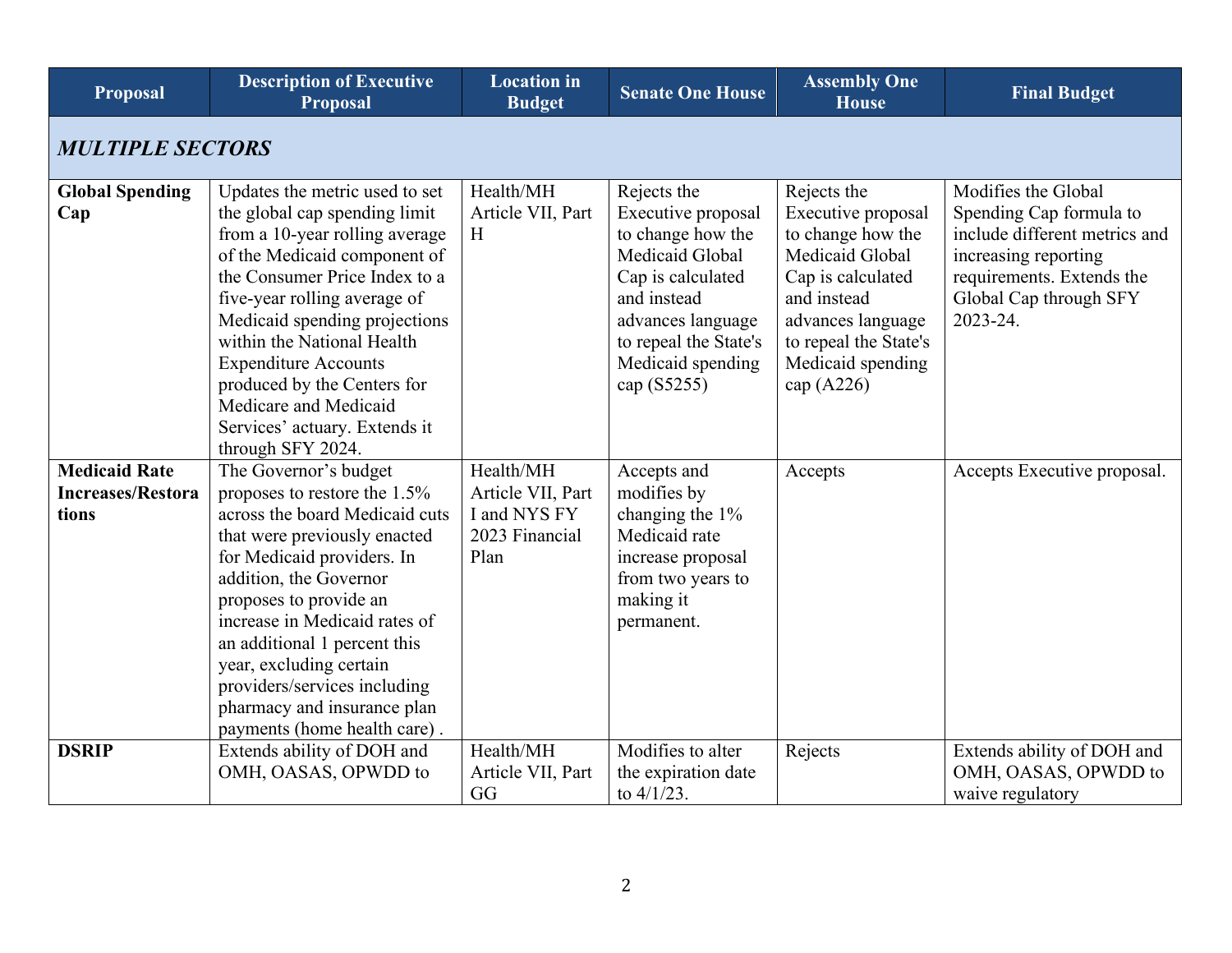| <b>Proposal</b>          | <b>Description of Executive</b><br><b>Proposal</b>                  | <b>Location</b> in<br><b>Budget</b> | <b>Senate One House</b> | <b>Assembly One</b><br><b>House</b> | <b>Final Budget</b>            |
|--------------------------|---------------------------------------------------------------------|-------------------------------------|-------------------------|-------------------------------------|--------------------------------|
|                          | waive regulatory requirements                                       |                                     |                         |                                     | requirements under DSRIP       |
|                          | under DSRIP through 4/1/25.                                         |                                     |                         |                                     | through $4/1/24$ .             |
| <b>Telehealth Parity</b> | Establishes reimbursement                                           | Health/MH                           | Rejects the             | Rejects                             | Includes payment parity for    |
|                          | parity for telehealth services                                      | Article VII, Part                   | Executive's             |                                     | telehealth with in-person      |
|                          | by requiring health plans,                                          | V                                   | proposal and            |                                     | services in Medicaid and       |
|                          | including those in Medicaid, to                                     |                                     | includes the            |                                     | commercial insurance;          |
|                          | reimburse providers for                                             |                                     | provision of S5505,     |                                     | Modifies the Executive to      |
|                          | services delivered through                                          |                                     | which also provides     |                                     | add Mental Health              |
|                          | telehealth on the same basis,                                       |                                     | payment parity and      |                                     | practitioners under Art. 163   |
|                          | and at the same rate, as                                            |                                     | clarifies that          |                                     | to statute; Requires DFS to    |
|                          | services delivered in person.                                       |                                     | telehealth providers    |                                     | issue a report on impact of    |
|                          | The bill states that telehealth                                     |                                     | must be licensed to     |                                     | parity and telehealth          |
|                          | shall not require                                                   |                                     | practice in New         |                                     | utilization; Includes a 2-year |
|                          | reimbursement to a provider                                         |                                     | York State.             |                                     | sunset.                        |
|                          | for certain costs including                                         |                                     |                         |                                     |                                |
|                          | facility fees, costs reimbursed                                     |                                     |                         |                                     |                                |
|                          | through APGs or other clinic                                        |                                     |                         |                                     |                                |
|                          | reimbursement methodologies                                         |                                     |                         |                                     |                                |
|                          | if such costs were not incurred                                     |                                     |                         |                                     |                                |
|                          | in the provision of telehealth                                      |                                     |                         |                                     |                                |
|                          | services due to neither the                                         |                                     |                         |                                     |                                |
|                          | originating site of the                                             |                                     |                         |                                     |                                |
|                          | patient/client nor the distant                                      |                                     |                         |                                     |                                |
|                          | site of the provider occurring<br>within a facility or other clinic |                                     |                         |                                     |                                |
|                          | setting.                                                            |                                     |                         |                                     |                                |
| <b>Human Services</b>    | Provides a 5.4% human                                               | Health/MH                           | Accepts the             | Increases the                       | Accepts the Executive          |
| <b>COLA</b>              | services COLA effective                                             | Article VII, Part                   | Executive's             | Human Services                      | Proposal by providing a        |
|                          | $4/1/22$ for programs and                                           | <b>DD</b>                           | proposal for the        | COLA from 5.4%                      | 5.4% human services COLA       |
|                          | services under OMH, OASAS,                                          |                                     | 5.4% Human              | to 11% and would                    | effective 4/1/22 through       |
|                          | OPWDD, OTDA, OCFS and                                               |                                     | Services COLA and       | continue an annual                  | 3/31/23 for programs and       |
|                          | <b>SOFA</b>                                                         |                                     | adds an additional      | COLA based on a                     | services under OMH,            |
|                          |                                                                     |                                     | 5.4% for SFY 23-        | CPI-U index, with                   | OASAS, OPWDD, OTDA,            |
|                          |                                                                     |                                     | 24 with the statute     | the statute effective               | <b>OCFS</b> and SOFA           |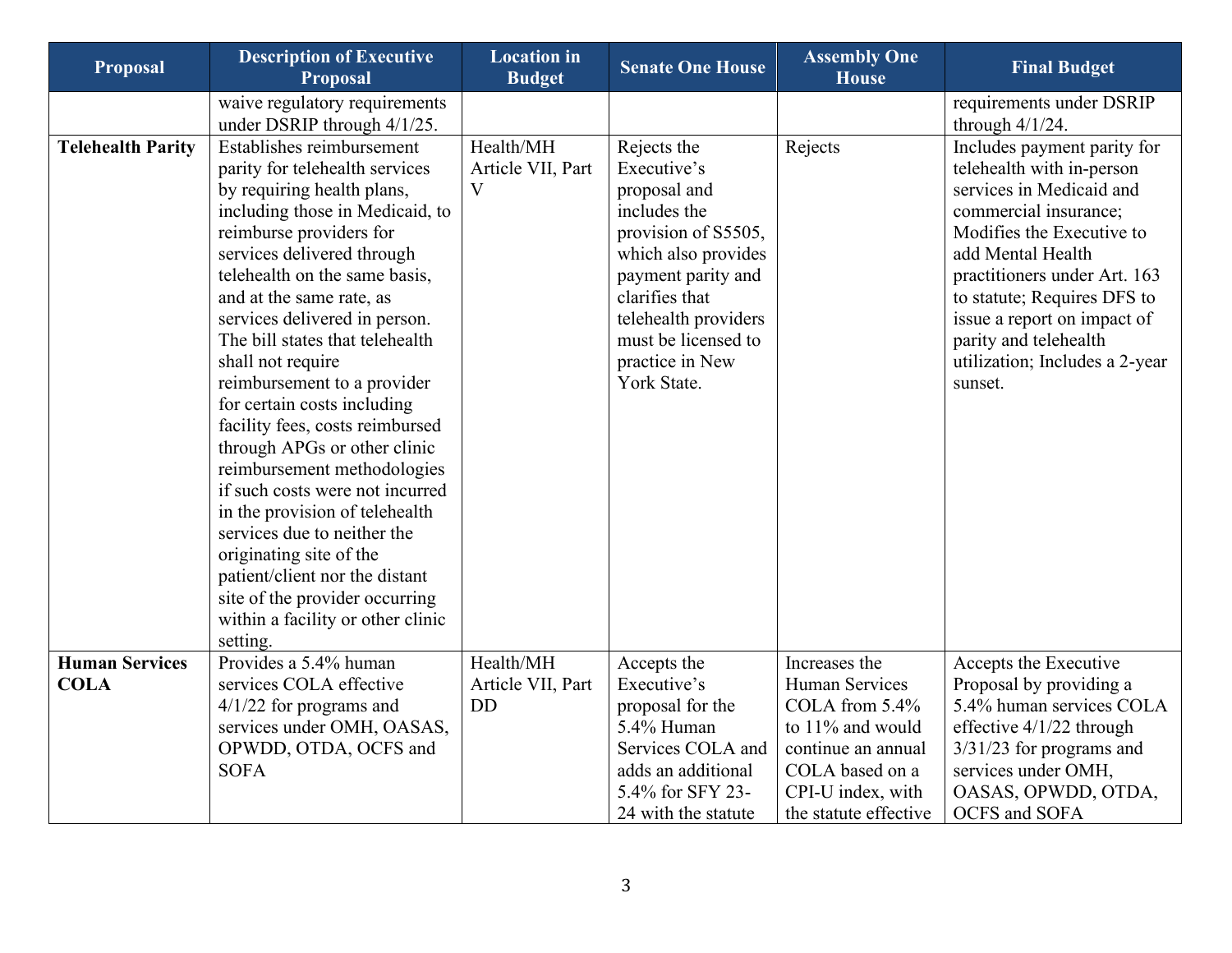| <b>Proposal</b>                                                           | <b>Description of Executive</b><br>Proposal                                                                                                                                                                                                                                                                                               | <b>Location</b> in<br><b>Budget</b>           | <b>Senate One House</b>                                                                                                                                                                                                                                              | <b>Assembly One</b><br><b>House</b>                                                                                                                                                                                                                    | <b>Final Budget</b>                                                                                                  |
|---------------------------------------------------------------------------|-------------------------------------------------------------------------------------------------------------------------------------------------------------------------------------------------------------------------------------------------------------------------------------------------------------------------------------------|-----------------------------------------------|----------------------------------------------------------------------------------------------------------------------------------------------------------------------------------------------------------------------------------------------------------------------|--------------------------------------------------------------------------------------------------------------------------------------------------------------------------------------------------------------------------------------------------------|----------------------------------------------------------------------------------------------------------------------|
|                                                                           |                                                                                                                                                                                                                                                                                                                                           |                                               | effective on and                                                                                                                                                                                                                                                     | on and after April                                                                                                                                                                                                                                     |                                                                                                                      |
| <b>General Public</b><br><b>Health Work</b><br><b>County Support</b>      | Allows DOH to increase<br>annual base grant funding to<br>full-service Local Health<br>Departments to $$750,000$ (\$)<br>1.30 per capita for larger<br>counties) and to all partial-<br>service to \$577,500. This bill<br>would also allow all LHDs to<br>claim up to 50% of personnel<br>services costs for State Aid<br>reimbursement. | Health/MH<br>Article VII, Part<br>E           | after April 1, 2022.<br>Modifies the<br>Executive proposal<br>to increase annual<br>base grant funding<br>for Local Health<br>Departments by<br>increasing fringe<br>benefits and<br>restoring New York<br>City's General<br>Public Health Work<br>funding. Provides | 1, 2022.<br>Modifies the<br>Executive proposal<br>to increase the<br>annual base<br>grant reimbursed to<br>municipalities for<br>core public health<br>services and<br>authorize local<br>health districts to<br>claim personnel<br>services costs for | Accepts Executive proposal<br>with modifications.                                                                    |
|                                                                           |                                                                                                                                                                                                                                                                                                                                           |                                               | an additional \$12.5<br>million.                                                                                                                                                                                                                                     | State Aid<br>reimbursement.                                                                                                                                                                                                                            |                                                                                                                      |
| <b>Essential</b><br><b>Community</b><br>Provider/VAP<br><b>Funding</b>    | Continues level funding of<br>\$132 million                                                                                                                                                                                                                                                                                               | Aid to Localities,<br>Department of<br>Health | Accepts                                                                                                                                                                                                                                                              | Accepts                                                                                                                                                                                                                                                | Accepts level funding.                                                                                               |
| <b>Health Homes</b>                                                       | Includes \$524.01 million for<br><b>Health Homes</b>                                                                                                                                                                                                                                                                                      | Aid to Localities,<br>Department of<br>Health | Accepts                                                                                                                                                                                                                                                              | Accepts                                                                                                                                                                                                                                                | Accepts level funding.                                                                                               |
| <b>SHIN-NY</b>                                                            | Continues level funding of \$30<br>million                                                                                                                                                                                                                                                                                                | Capital Projects,<br>Department of<br>Health  | Accepts                                                                                                                                                                                                                                                              | Accepts                                                                                                                                                                                                                                                | Accepts level funding.                                                                                               |
| <b>All Payers</b><br><b>Database</b>                                      | Continues level funding of \$10<br>million                                                                                                                                                                                                                                                                                                | Capital Projects,<br>Department of<br>Health  | Accepts                                                                                                                                                                                                                                                              | Accepts                                                                                                                                                                                                                                                | Accepts level funding.                                                                                               |
| <b>Statewide</b><br>Healthcare<br><b>Transformation</b><br><b>Fund IV</b> | Creates the Statewide<br><b>Healthcare Transformation</b><br>Fund IV with \$1.6B.                                                                                                                                                                                                                                                         | Health/MH<br>Article VII, Part<br>K           | Modifies the<br>Executive proposal<br>to authorize a<br>fourth round of                                                                                                                                                                                              | Modifies the<br>Executive proposal<br>to provide funding<br>for capital projects                                                                                                                                                                       | Modifies funding to include:<br>$\bullet$ \$450 million for the<br>applications submitted in<br>Round 3 with funding |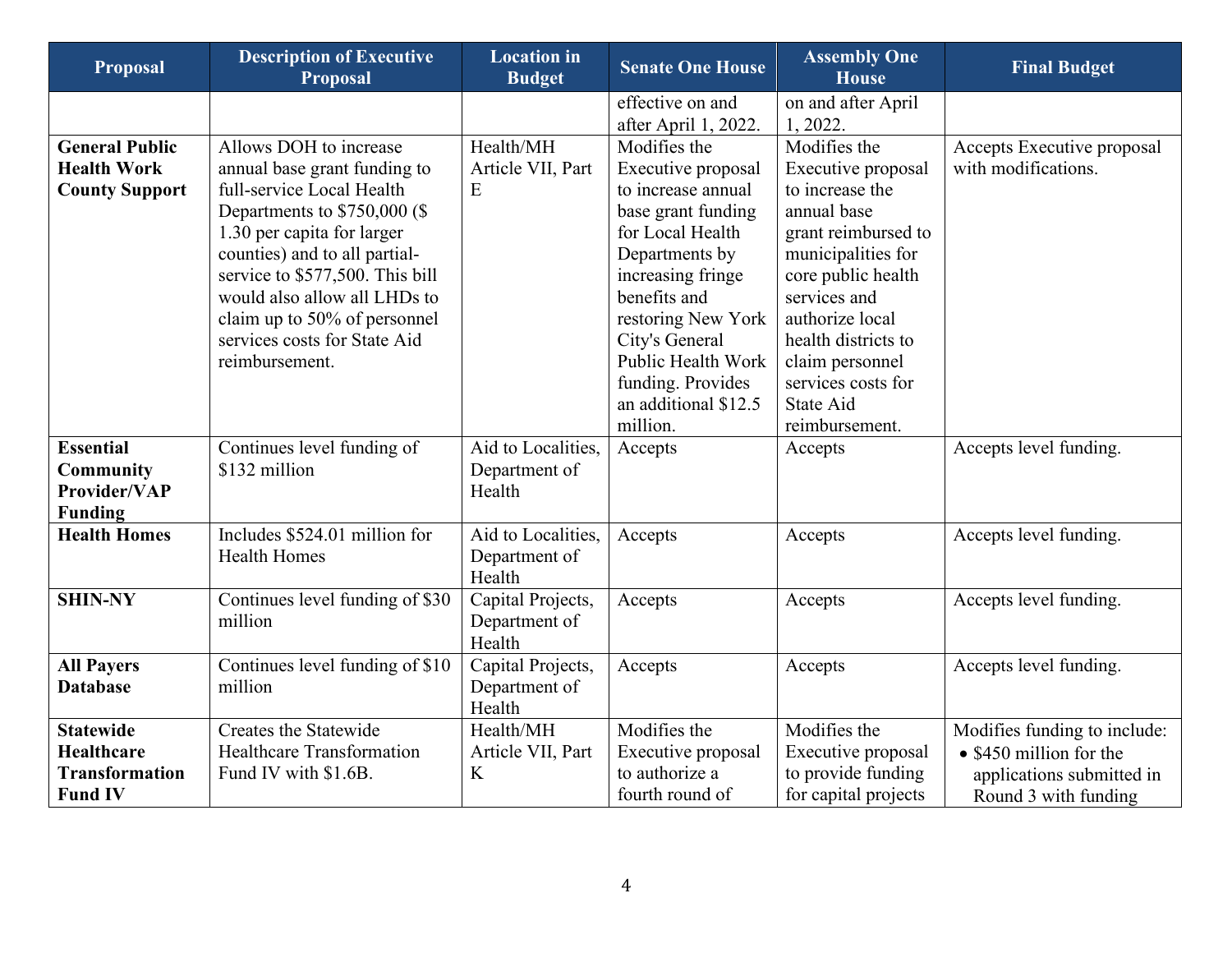| <b>Proposal</b> | <b>Description of Executive</b><br><b>Proposal</b>                                                                                                                                                                                                                                                                                                                                                                                                                                                                                                                                                                                                                                                                                                                                                                                                                                  | <b>Location</b> in<br><b>Budget</b> | <b>Senate One House</b>                                                                                                                                                                                                                                                                                                                                                                                                                                                                     | <b>Assembly One</b><br><b>House</b>                                                                                                                                                                                                                                                                                                                                                                                                                                                  | <b>Final Budget</b>                                                                                                                                                                                                                                                                                                                                                                                                                                                                                                                                                                                                                                                                                                                                                                                                              |
|-----------------|-------------------------------------------------------------------------------------------------------------------------------------------------------------------------------------------------------------------------------------------------------------------------------------------------------------------------------------------------------------------------------------------------------------------------------------------------------------------------------------------------------------------------------------------------------------------------------------------------------------------------------------------------------------------------------------------------------------------------------------------------------------------------------------------------------------------------------------------------------------------------------------|-------------------------------------|---------------------------------------------------------------------------------------------------------------------------------------------------------------------------------------------------------------------------------------------------------------------------------------------------------------------------------------------------------------------------------------------------------------------------------------------------------------------------------------------|--------------------------------------------------------------------------------------------------------------------------------------------------------------------------------------------------------------------------------------------------------------------------------------------------------------------------------------------------------------------------------------------------------------------------------------------------------------------------------------|----------------------------------------------------------------------------------------------------------------------------------------------------------------------------------------------------------------------------------------------------------------------------------------------------------------------------------------------------------------------------------------------------------------------------------------------------------------------------------------------------------------------------------------------------------------------------------------------------------------------------------------------------------------------------------------------------------------------------------------------------------------------------------------------------------------------------------|
|                 | Includes \$450M for<br>community-based providers<br>including \$25M for<br>community providers, \$25M<br>for providers pursuant to<br>articles 31, 32, 16, 36 and<br>hospice, \$50M for residential<br>healthcare facilities/adult care<br>facilities to be awarded by<br>$12/31/22$ from applications<br>from round III.<br>Provides up to \$200 million to<br>be awarded, without a<br>competitive bid or request for<br>proposal, for grants to health<br>care providers for<br>modernization of an<br>emergency department (ED) of<br>"regional significance."<br>Regional significance means it:<br>- Serves as a Level 1 Trauma<br>Center with the highest<br>volume in its region;<br>- Has the capacity to<br>segregate patients with<br>communicable diseases,<br>trauma or severe behavioral<br>health issues from other<br>patients in the ED;<br>- Provides training in |                                     | grants for the<br>Statewide<br><b>Health Care</b><br>Facility<br>Transformation<br>Program by<br>creating a carveout<br>of 25 percent for<br>community-based<br>organizations,<br>including State<br>University of New<br>York hospitals in<br>the program, and<br>including \$400<br>million for<br>safety net facilities.<br>Retains up to \$200<br>million for grants to<br>health care<br>providers for<br>modernization of<br>emergency<br>departments of<br>regional<br>significance. | in licensed health<br>care facilities over a<br>multi-year period<br>by increasing the<br>amount of funding<br>set aside for<br>community-based<br>organizations to at<br>least \$100 million,<br>expand the category<br>of providers<br>eligible for funding,<br>and maintaining the<br>Comptroller's<br>oversight. Retains<br>up to \$200 million<br>for grants to<br>health care<br>providers for<br>modernization of<br>emergency<br>departments of<br>regional<br>significance. | provided by 12/31/22 with<br>a minimum of \$25 million<br>earmarked for MH and<br>SUD providers, \$25<br>million for community-<br>based health care<br>providers including<br>D&TCs, individual<br>providers, home care, and<br>hospice, and \$50 million<br>for residential health<br>facilities and adult care<br>facilities<br>• \$200 million for<br>emergency departments<br>• \$750 million without<br>competitive bid for new<br>applications again with a<br>minimum of \$25 million<br>earmarked for MH and<br>SUD providers, \$25<br>million for community-<br>based health care<br>providers including<br>D&TCs, individual<br>providers, home care, and<br>hospice, and \$25 million<br>for residential health<br>facilities and adult care<br>facilities<br>• \$150 million to support<br>technological/telehealth |
|                 | emergency care and trauma                                                                                                                                                                                                                                                                                                                                                                                                                                                                                                                                                                                                                                                                                                                                                                                                                                                           |                                     |                                                                                                                                                                                                                                                                                                                                                                                                                                                                                             |                                                                                                                                                                                                                                                                                                                                                                                                                                                                                      | transformation projects                                                                                                                                                                                                                                                                                                                                                                                                                                                                                                                                                                                                                                                                                                                                                                                                          |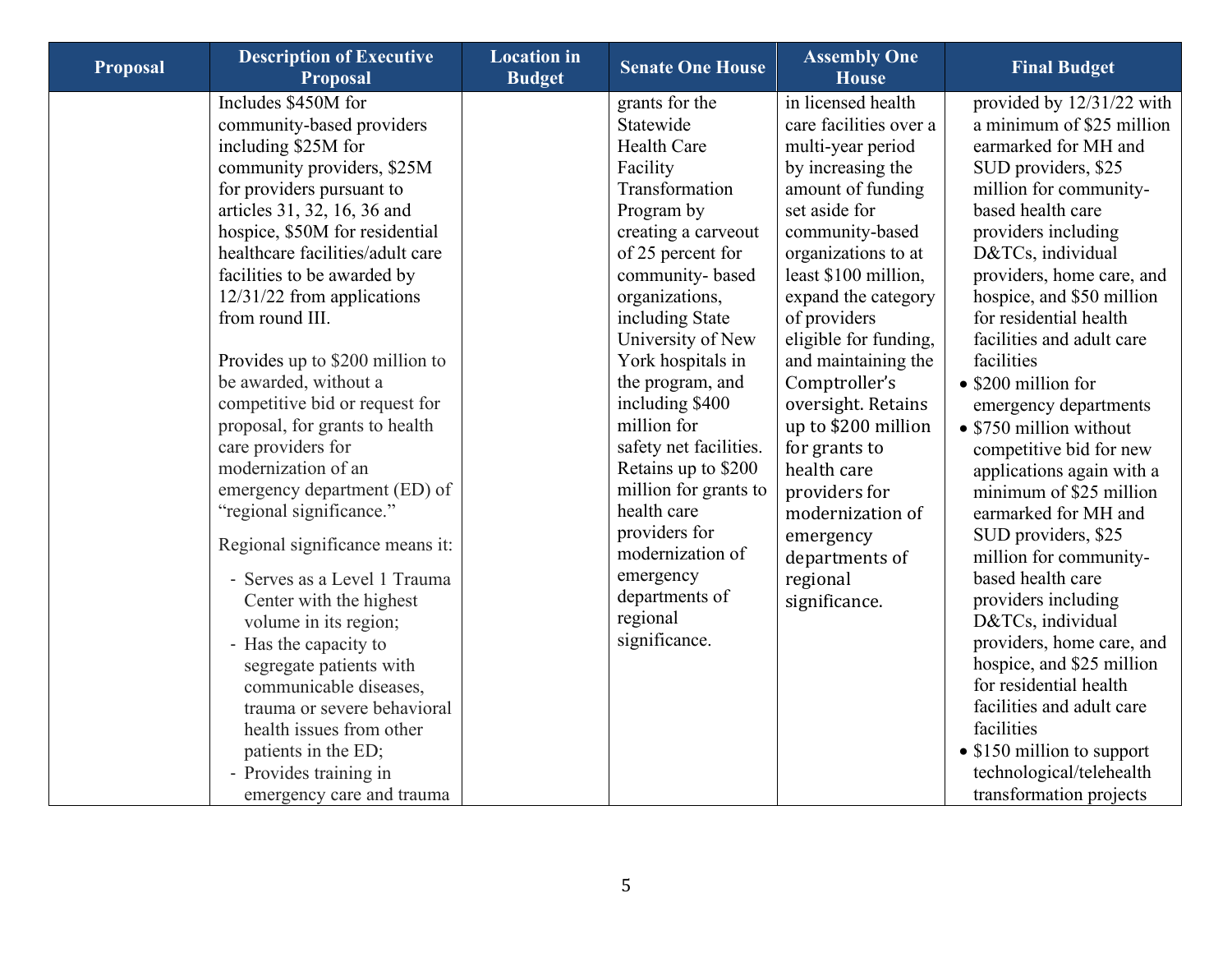| <b>Proposal</b>                                          | <b>Description of Executive</b><br><b>Proposal</b>                                                                                                                                                                                                                                   | <b>Location</b> in<br><b>Budget</b> | <b>Senate One House</b> | <b>Assembly One</b><br><b>House</b> | <b>Final Budget</b>                                                                                                                                                                                                                                                                                                                                                                                                                                                                                                |
|----------------------------------------------------------|--------------------------------------------------------------------------------------------------------------------------------------------------------------------------------------------------------------------------------------------------------------------------------------|-------------------------------------|-------------------------|-------------------------------------|--------------------------------------------------------------------------------------------------------------------------------------------------------------------------------------------------------------------------------------------------------------------------------------------------------------------------------------------------------------------------------------------------------------------------------------------------------------------------------------------------------------------|
| <b>Marriage</b><br><b>Certificates</b>                   | care to residents from<br>multiple hospitals in the<br>region; and<br>- Serves a high proportion of<br>Medicaid patients.<br>This bill would amend<br>domestic relations law to allow<br>for changes in name or gender<br>to make it easier for New<br>Yorkers to accurately express | Health/MH<br>Article VII Part<br>Y  | Accepts                 | Rejects                             | • Up to \$50 million without<br>competitive bid for<br>residential and<br>commercial based<br>alternatives to the<br>traditional nursing home<br>care<br>Also requires a report on<br>quarterly basis to<br>Senate/Assembly Finance<br>and Health committees<br>regarding each award,<br>provider, description,<br>amount, dates and status of<br>achieving metrics.<br>Modifies the Executive<br>proposal by eliminating<br>requirements to annotate the<br>new marriage certificate,<br>allowing notarized self- |
|                                                          | their gender identity.                                                                                                                                                                                                                                                               |                                     |                         |                                     | attestations as proof of a<br>change in gender<br>designation, and reducing<br>the effective date from one<br>year to six<br>months.                                                                                                                                                                                                                                                                                                                                                                               |
| <b>Rename the</b><br>Office of<br><b>Minority Health</b> | This bill would rename the<br>Office of Minority Health<br>under the Department of<br>Health to the Office of Health<br>Equity, and redefine the<br>mission and scope for the<br>office.                                                                                             | Health/MH<br>Article VII, Part<br>X | Rejects                 | Rejects                             | Rejects                                                                                                                                                                                                                                                                                                                                                                                                                                                                                                            |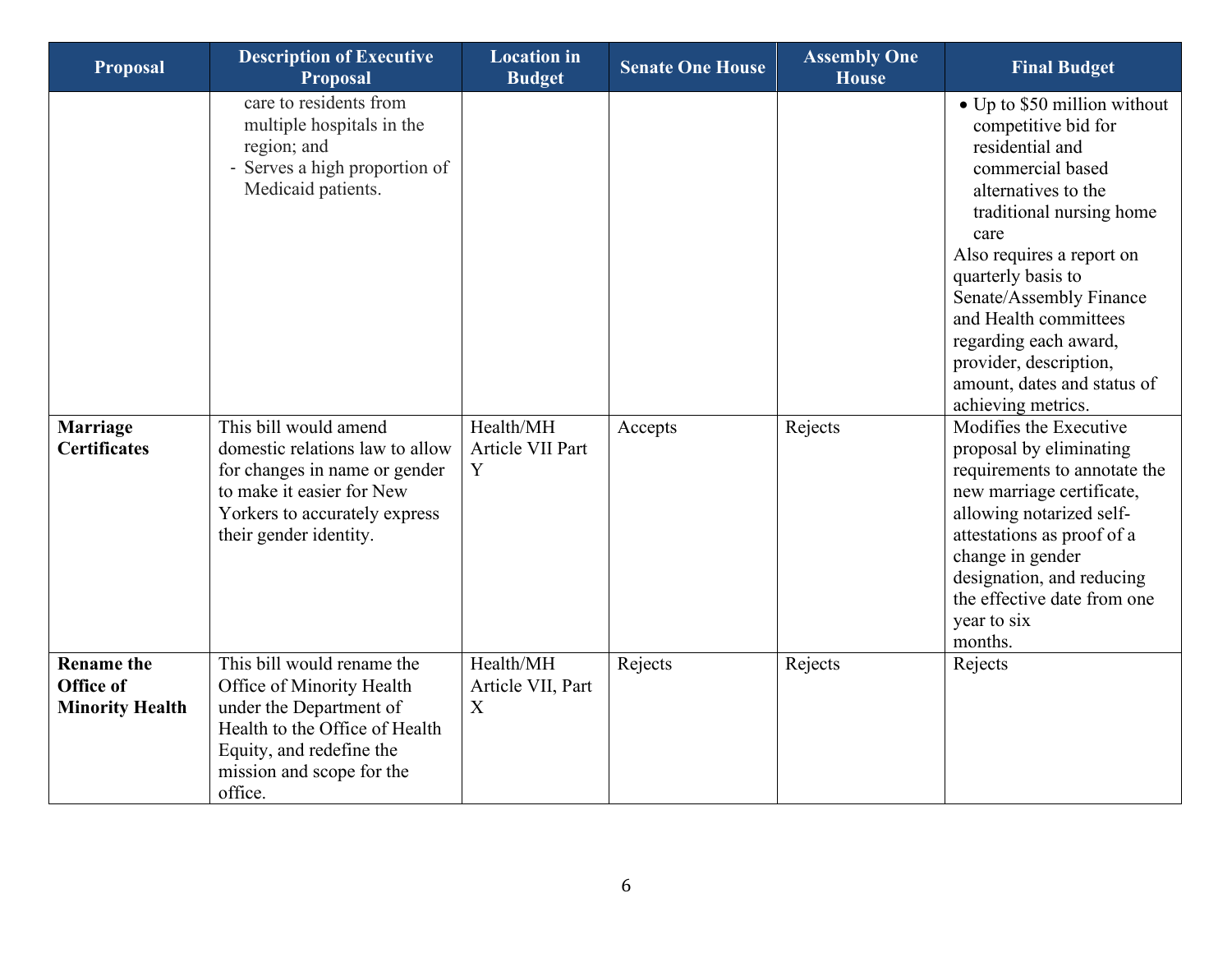| <b>Proposal</b>                                                                                              | <b>Description of Executive</b><br><b>Proposal</b>                                                                                                                                                                                                                                                                                                                                                                                                                   | <b>Location</b> in<br><b>Budget</b>                        | <b>Senate One House</b>                                                                                                                  | <b>Assembly One</b><br><b>House</b>                                                                                                                                                                                                    | <b>Final Budget</b>                                                                                                                                                                                                                                                                                                 |
|--------------------------------------------------------------------------------------------------------------|----------------------------------------------------------------------------------------------------------------------------------------------------------------------------------------------------------------------------------------------------------------------------------------------------------------------------------------------------------------------------------------------------------------------------------------------------------------------|------------------------------------------------------------|------------------------------------------------------------------------------------------------------------------------------------------|----------------------------------------------------------------------------------------------------------------------------------------------------------------------------------------------------------------------------------------|---------------------------------------------------------------------------------------------------------------------------------------------------------------------------------------------------------------------------------------------------------------------------------------------------------------------|
| <b>New York State</b><br><b>Department of</b><br><b>Health Oversight</b><br>of Certain<br><b>Professions</b> | This proposal would remove<br>the health care professions<br>(including physicians, nurses,<br>pharmacists, certified<br>pharmacy technicians,<br>respiratory therapists,<br>midwives, dentists,<br>chiropractors, social workers,<br>massage therapists, others)<br>from Title VIII of the<br><b>Education Law and include</b><br>those professions in the Health<br>Law. This would correspond<br>with a transfer of oversight,<br>regulation, agency actions, and | Health/MH<br>Article VII, Part<br>G                        | Rejects                                                                                                                                  | Rejects                                                                                                                                                                                                                                | Rejects                                                                                                                                                                                                                                                                                                             |
| 988 Crisis<br>Program                                                                                        | records from SED to DOH.<br>Establishes the infrastructure<br>for the 988 suicide prevention<br>and behavioral health crisis<br>hotline system.                                                                                                                                                                                                                                                                                                                      | Health/MH<br>Article VII, Part<br>EE                       | Modifies the<br>Executive proposal<br>by modifying<br>reporting metrics<br>and ensuring call<br>centers are<br>established in-<br>house. | Modifies the<br>Executive proposal<br>by clarifying who is<br>authorized to be a<br>member of a mobile<br>crisis team and<br>includes veterans<br>and members of<br>rural communities<br>to the list of<br>specialized<br>populations. | Includes the proposal to<br>establish the 988 suicide<br>prevention and behavioral<br>health crisis hotline system.<br>Includes clarifications<br>regarding authorized<br>members of mobile crisis<br>teams and includes veterans<br>and members of rural<br>communities to the list of<br>specialized populations. |
| <b>Health</b><br>Care/Mental<br><b>Health</b><br>Workforce<br><b>Bonuses</b>                                 | One-time bonus of \$3000 for<br>workers who make up to<br>\$125,000 annually; employers<br>with at least one employee<br>who serves Medicaid and 20%<br>of revenue derived from                                                                                                                                                                                                                                                                                      | Health/MH<br>Article VII, Part<br>D<br><b>Final Budget</b> | Modifies the<br>Executive proposal<br>by expanding the<br>list of eligible<br>personnel to<br>include other front-                       | Reallocates<br>\$1.2 billion to<br>support recurring<br>wage increases in<br>DOH and various                                                                                                                                           | Modifies the Governor's<br>proposal to provide<br>Health/Mental Hygiene<br>worker bonuses to specify<br>the professions eligible for<br>the bonus of up to \$3000                                                                                                                                                   |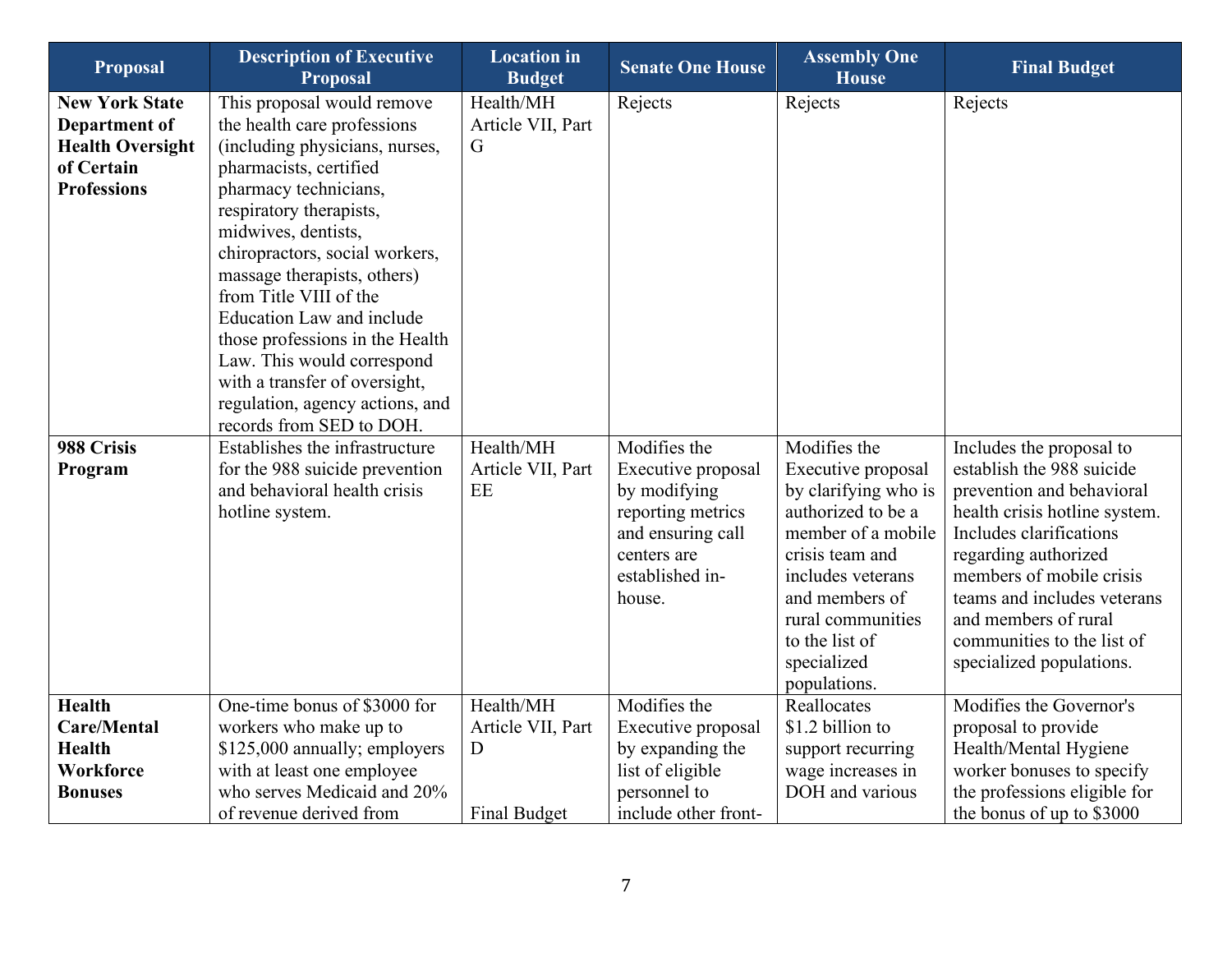| <b>Proposal</b>                      | <b>Description of Executive</b><br><b>Proposal</b>                                                                                                                                                                                                                                                                                                                                                                                                                                    | <b>Location</b> in<br><b>Budget</b> | <b>Senate One House</b>                                                                                                                                                                                                                                                                                                                                     | <b>Assembly One</b><br><b>House</b>                                                                                                                                                                                                                                                                                               | <b>Final Budget</b>                                                                                                                                                                                                                                                                                                                                                                                                                                                                            |
|--------------------------------------|---------------------------------------------------------------------------------------------------------------------------------------------------------------------------------------------------------------------------------------------------------------------------------------------------------------------------------------------------------------------------------------------------------------------------------------------------------------------------------------|-------------------------------------|-------------------------------------------------------------------------------------------------------------------------------------------------------------------------------------------------------------------------------------------------------------------------------------------------------------------------------------------------------------|-----------------------------------------------------------------------------------------------------------------------------------------------------------------------------------------------------------------------------------------------------------------------------------------------------------------------------------|------------------------------------------------------------------------------------------------------------------------------------------------------------------------------------------------------------------------------------------------------------------------------------------------------------------------------------------------------------------------------------------------------------------------------------------------------------------------------------------------|
|                                      | Medicaid are eligible to<br>receive monies for bonus<br>payments. It imposes<br>substantial obligations on<br>employers and penalties for<br>failure to identify claim and<br>pay a bonus for each<br>employee. The OMIG is<br>responsible for audits of<br>payments and actions by<br>employers. ARP and HCBS<br>monies are referenced as<br>sources.; Income tax not<br>applied                                                                                                     | ELFA, Article<br>VII, Part ZZ       | line workers in<br>support positions<br>and by addressing<br>the benefits cliff<br>that would have<br>inadvertently made<br>certain workers<br>ineligible for<br>public assistance.                                                                                                                                                                         | human service<br>agencies. Retains<br>bonus for state<br>employees only.                                                                                                                                                                                                                                                          | over two vesting periods<br>based on hours worked. The<br>amended language also<br>exempts the bonuses from<br>being considered income for<br>the purposes of receiving<br>public assistance. A list of<br>eligible professions can be<br>found at the end of this<br>document.                                                                                                                                                                                                                |
| <b>Statutory</b><br><b>Extenders</b> | • Extends the deadline to<br>determine the Assisted<br>Living Program (ALP) Need<br>Methodology through April<br>1, 2025.<br>• Extends provisions related<br>to the Statewide Patient<br><b>Centered Medical Home</b><br>program through April 1,<br>2025.<br>• Extends authorization for<br>temporary operators of adult<br>homes permanently.<br>• Extends the authority of the<br>Department to make<br>DSH/IGT payments to<br>hospitals outside of NYC<br>through March 31, 2025. | Health/MH<br>Article VII Part<br>CC | Modifies the<br>Executive proposal<br>as follows:<br>• Intentionally<br>omits provisions<br>extending the<br>deadline to<br>determine the<br>(ALP) Need<br>Methodology.<br>• Intentionally<br>omits provisions<br>related to the<br><b>Statewide Patient</b><br><b>Centered Medical</b><br>Home program.<br>• Intentionally<br>omits provisions<br>granting | Modifies Executive<br>proposal as follows:<br>$\bullet$ Extends<br>authorization for<br>temporary<br>operators of adult<br>homes through<br>4/1/31<br>$\bullet$ Extends<br>authorization of<br>pharmacists to<br>enter into<br>collaborative<br>agreements with<br>physicians in<br>certain settings<br>(CDTM) through<br>7/1/24. | • Extends the deadline to<br>determine the Assisted<br>Living Program (ALP)<br>Need Methodology<br>through April 1, 2025.<br>• Extends provisions related<br>to the Statewide Patient<br><b>Centered Medical Home</b><br>program through April 1,<br>2025.<br>• Extends authorization for<br>temporary operators of<br>adult homes through<br>$4/1/31$ .<br>• Extends the authority of<br>the Department to make<br>DSH/IGT payments to<br>hospitals outside of NYC<br>through March 31, 2025. |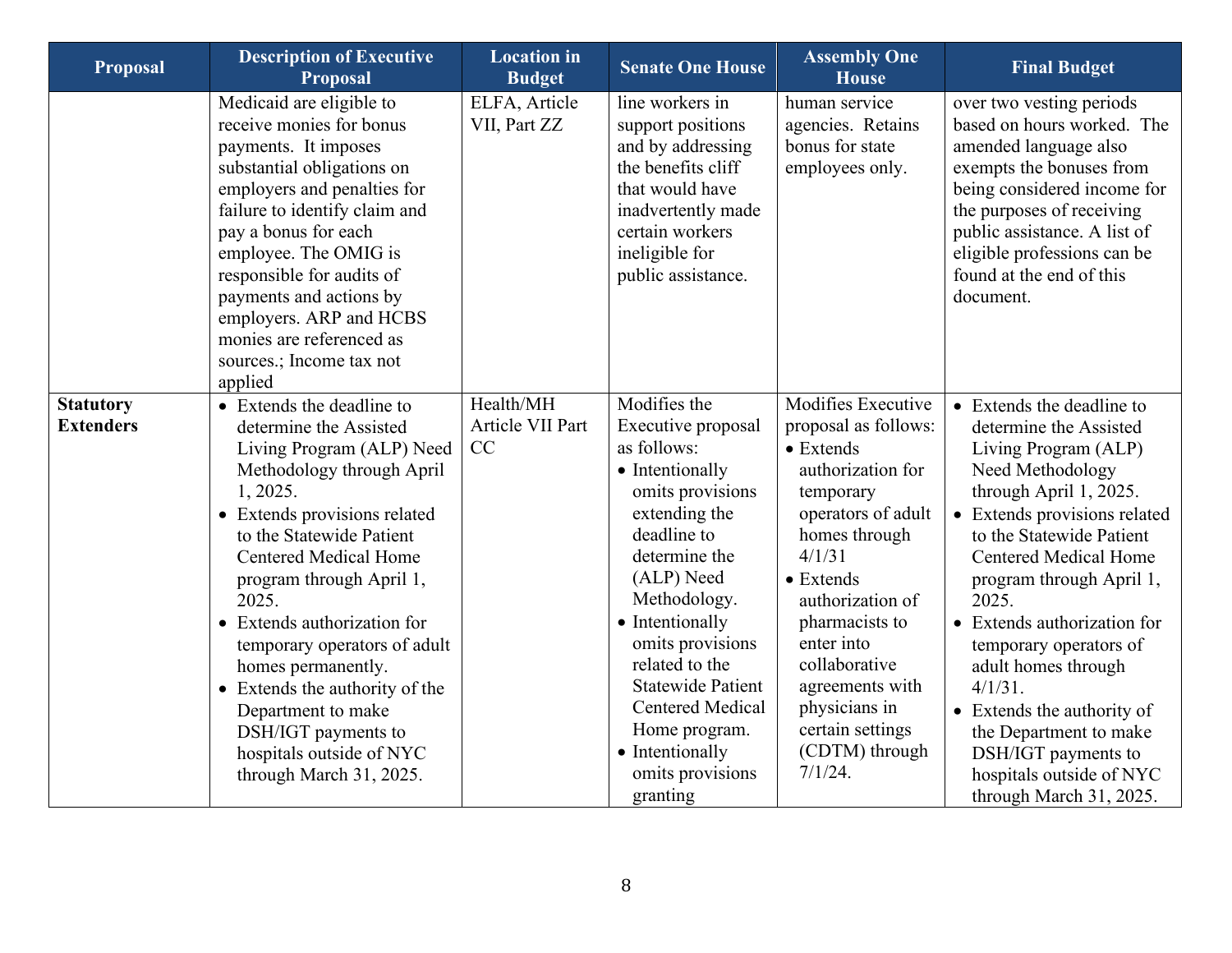| <b>Proposal</b> | <b>Description of Executive</b><br><b>Proposal</b>                                                                                                                                                                                                                                                              | <b>Location</b> in<br><b>Budget</b> | <b>Senate One House</b>                                                                                                                                                                                                                                                                                                                                                                                                                                                                                                   | <b>Assembly One</b><br><b>House</b> | <b>Final Budget</b>                                                                                                                                                                                                                                                                                                |
|-----------------|-----------------------------------------------------------------------------------------------------------------------------------------------------------------------------------------------------------------------------------------------------------------------------------------------------------------|-------------------------------------|---------------------------------------------------------------------------------------------------------------------------------------------------------------------------------------------------------------------------------------------------------------------------------------------------------------------------------------------------------------------------------------------------------------------------------------------------------------------------------------------------------------------------|-------------------------------------|--------------------------------------------------------------------------------------------------------------------------------------------------------------------------------------------------------------------------------------------------------------------------------------------------------------------|
|                 | • Extends authorization of<br>pharmacists to enter into<br>collaborative agreements<br>with physicians in certain<br>settings (CDTM)<br>permanently.<br>• Extends a Statewide<br>Medicaid integrity and<br>efficiency initiative for the<br>purpose of achieving audit<br>recoveries through March<br>31, 2024. |                                     | permanent<br>authority to DOH<br>to appoint a<br>temporary<br>operator<br>• Intentionally<br>omits a<br>permanent<br>extension of the<br>CDTM Program.<br>• Intentionally<br>omits an<br>extension of the<br>Statewide<br>Medicaid<br>Integrity $\&$<br>Efficiency<br>Initiative.<br>• Intentionally<br>omits the<br>permanent<br>extension of the<br>Distressed<br>Provider<br>Assistance<br>Program.<br>• Intentionally<br>omits extensions<br>to various due<br>dates for working<br>groups and task<br>force reports. |                                     | • Extends authorization of<br>pharmacists to enter into<br>collaborative agreements<br>with physicians in certain<br>settings (CDTM) through<br>7/1/24.<br>• Extends a Statewide<br>Medicaid integrity and<br>efficiency initiative for the<br>purpose of achieving audit<br>recoveries through March<br>31, 2024. |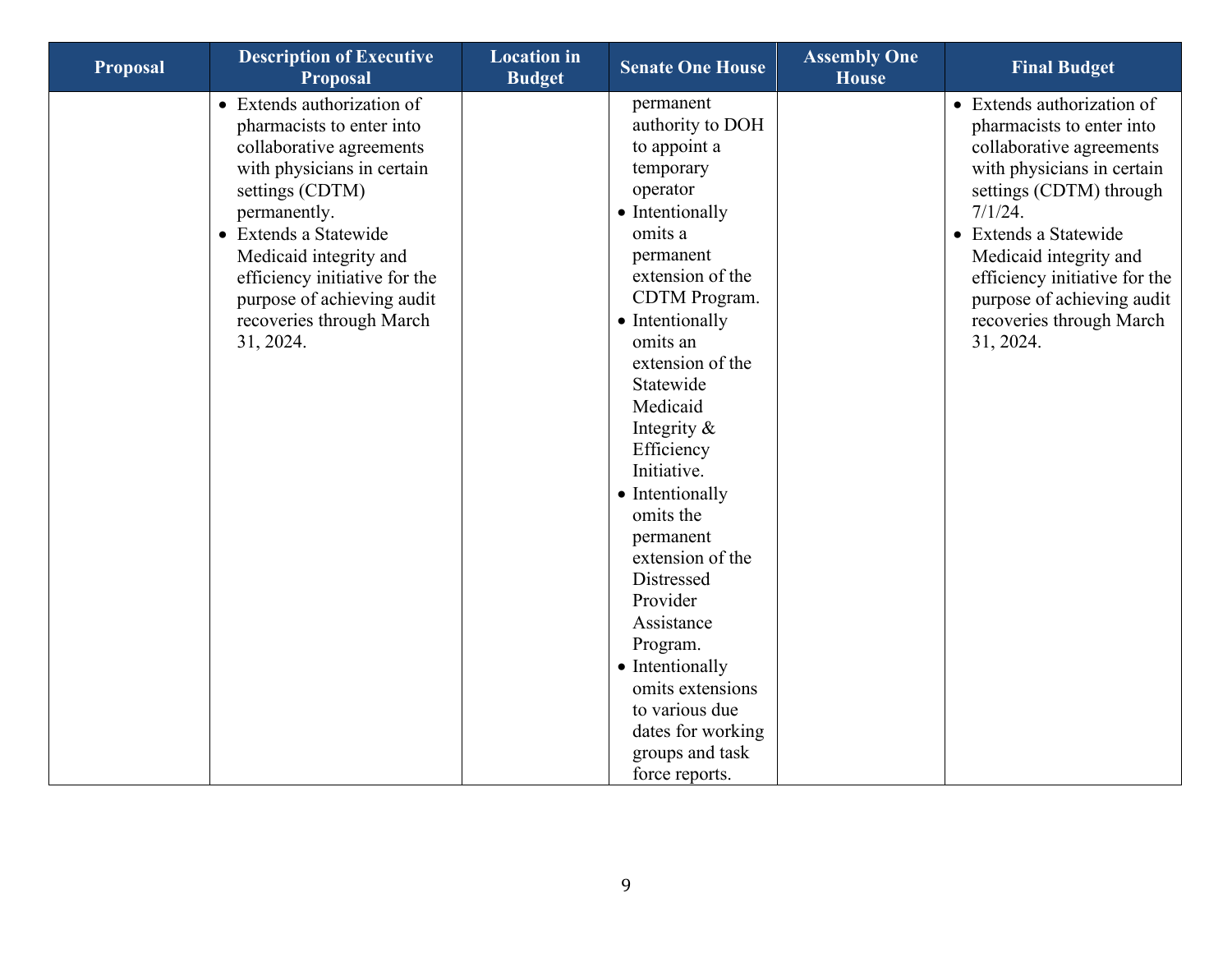<span id="page-9-0"></span>

| <b>Proposal</b>                                                                                                         | <b>Description of Executive</b><br><b>Proposal</b>    | <b>Location</b> in<br><b>Budget</b>                                                                                          | <b>Senate One House</b>                                                                                                                                                                                                                              | <b>Assembly One</b><br><b>House</b>                                                                                                               | <b>Final Budget</b>                                                                                                                                                                                                                                                         |
|-------------------------------------------------------------------------------------------------------------------------|-------------------------------------------------------|------------------------------------------------------------------------------------------------------------------------------|------------------------------------------------------------------------------------------------------------------------------------------------------------------------------------------------------------------------------------------------------|---------------------------------------------------------------------------------------------------------------------------------------------------|-----------------------------------------------------------------------------------------------------------------------------------------------------------------------------------------------------------------------------------------------------------------------------|
| <b>SENATE:</b><br>Competitive<br><b>Bidding</b><br><b>Requirements for</b><br><b>Health-related</b><br><b>Contracts</b> | N/A                                                   | Senate One<br>House,<br>Health/MH<br>Article VII, Part<br><b>TT</b><br>Final Budget,<br>Health/MH<br>Article VII, Part<br>QQ | The Senate includes<br>a new proposal to<br>nullify certain<br>provisions in<br>current law, which<br>exempted contracts<br>from competitive<br>bidding<br>requirements for<br>enrollment brokers,<br>contractors for<br>personal care and<br>CDPAP. | N/A                                                                                                                                               | The final budget includes a<br>proposal to require the<br>independent assessor,<br>conflict-free enrollment<br>broker, and call center<br>contracts under DOH be<br>competitively bid after the<br>public health emergency<br>ends and the contracts expire<br>(9/30/2025). |
| <b>ASSEMBLY:</b><br>Correctional<br><b>Health Services</b>                                                              |                                                       | Assembly One<br>House<br>Health/MH<br>Article VII, Part<br>QQ                                                                | N/A                                                                                                                                                                                                                                                  | The Assembly<br>includes a proposal<br>to expand DOH's<br>oversight of<br>prison health<br>services to<br>additional<br>categories of<br>inmates. | Rejects                                                                                                                                                                                                                                                                     |
| <b>HOSPITALS</b>                                                                                                        |                                                       |                                                                                                                              |                                                                                                                                                                                                                                                      |                                                                                                                                                   |                                                                                                                                                                                                                                                                             |
| <b>Hospital Rates</b>                                                                                                   | Extends hospital rebasing rates<br>through $1/1/24$ . | Health/MH<br>Article VII, Part                                                                                               | Accepts                                                                                                                                                                                                                                              | Accepts                                                                                                                                           | Accepts                                                                                                                                                                                                                                                                     |
| <b>ASSEMBLY:</b><br>Financially<br><b>Distressed</b><br><b>Hospitals</b>                                                | N/A                                                   | Assembly One<br>House,<br>Health/MH<br>Article VII, Part<br>UU                                                               | N/A                                                                                                                                                                                                                                                  | The Assembly<br>includes a proposal<br>to eliminate the \$50<br>million intercept of<br>sales tax                                                 | Final budget includes a<br>reduction in the distressed<br>provider tax intercept by<br>\$100 million and to extend it<br>by five years.                                                                                                                                     |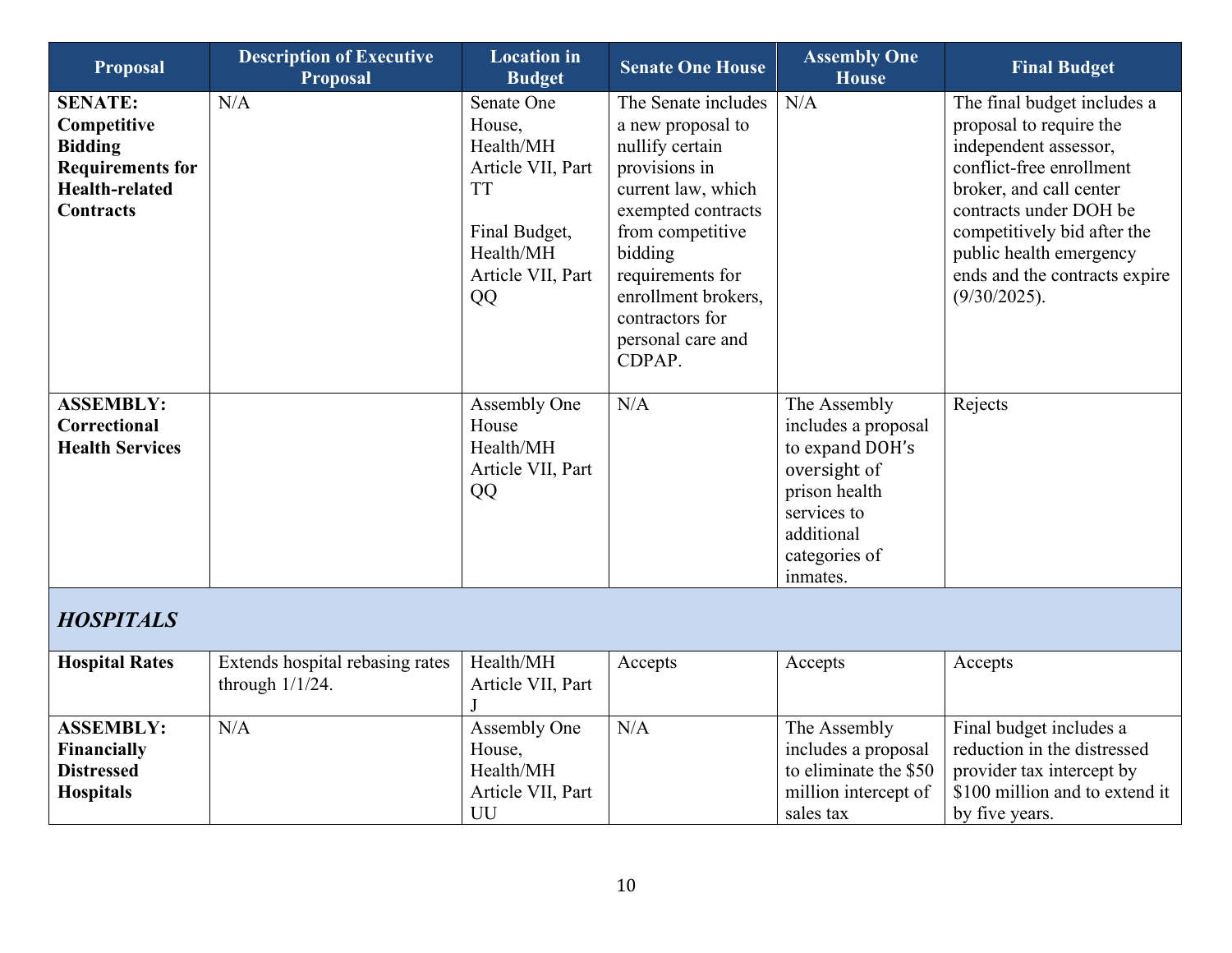<span id="page-10-0"></span>

| <b>Proposal</b>                                                                    | <b>Description of Executive</b><br><b>Proposal</b>                                                                                                                                                                                                                       | <b>Location</b> in<br><b>Budget</b>                          | <b>Senate One House</b>                                                                                                                                                            | <b>Assembly One</b><br><b>House</b>                                                                                                                                                                                                                    | <b>Final Budget</b>                                                                                   |
|------------------------------------------------------------------------------------|--------------------------------------------------------------------------------------------------------------------------------------------------------------------------------------------------------------------------------------------------------------------------|--------------------------------------------------------------|------------------------------------------------------------------------------------------------------------------------------------------------------------------------------------|--------------------------------------------------------------------------------------------------------------------------------------------------------------------------------------------------------------------------------------------------------|-------------------------------------------------------------------------------------------------------|
|                                                                                    |                                                                                                                                                                                                                                                                          | Final Budget,<br>Health/MH<br>Article VII, Part<br><b>RR</b> |                                                                                                                                                                                    | revenue outside of<br>New York City; to<br>reduce the New<br>York City intercept<br>from \$200 million<br>to \$150 million;<br>and to instead<br>support these<br>distressed provider<br>payments<br>with \$100 million<br>in General Fund<br>support. |                                                                                                       |
|                                                                                    | <b>LONG TERM CARE/HOME CARE/ NURSING HOMES</b>                                                                                                                                                                                                                           |                                                              |                                                                                                                                                                                    |                                                                                                                                                                                                                                                        |                                                                                                       |
| <b>Notice for</b><br><b>Changes</b> in<br>Ownership in<br><b>Licensed Entities</b> | Includes new provisions for<br>changes in ownership of all<br>licenses entities including<br>home care agencies. Under the<br>proposal, DOH will consider a<br>need methodology for any<br>transfer of a license for a<br>licensed home care services<br>agency (LHCSA). | Health/MH<br>Article VII,<br>Part L                          | Modifies the<br>Executive proposal<br>by including a<br>study on the current<br>oversight process to<br>identify potential<br>barriers to<br>licensure.                            | Rejects                                                                                                                                                                                                                                                | Rejects                                                                                               |
| <b>Private Duty</b><br><b>Nursing</b>                                              | The commissioner shall<br>increase private duty nursing<br>rates for the care of medically<br>fragile adults.                                                                                                                                                            | Health/MH<br>Article VII, Part<br>$\mathcal{O}$              | Rejects Executive<br>proposal and<br>instead advances<br>language to restore<br>inpatient<br>reimbursement<br>rates for Article 16<br>facilities, establish<br>the State's Program | Modifies the<br>Executive proposal<br>by rejecting<br>proposal to replace<br>the uniform task<br>assessment tool for<br>the determination<br>of home care<br>services with                                                                             | Modifies the Executive<br>proposal to increase the<br>reimbursement rate for<br>private duty nursing. |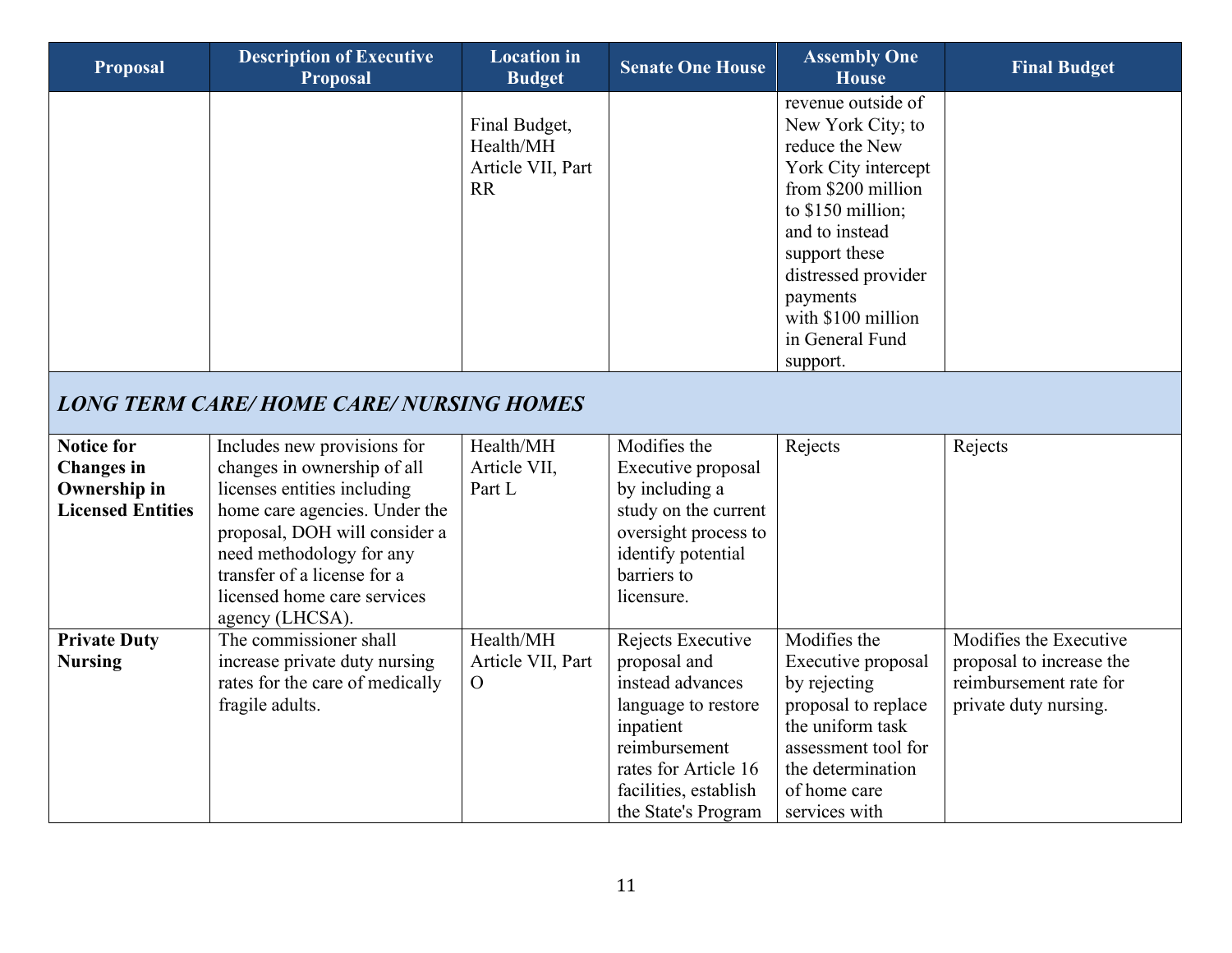| <b>Proposal</b>                                                                   | <b>Description of Executive</b><br><b>Proposal</b>                                                                                                                                                                                                                                                                                                                                                                                                                     | <b>Location</b> in<br><b>Budget</b>                 | <b>Senate One House</b>                                                                                                                   | <b>Assembly One</b><br><b>House</b>                                                                                                                                                                | <b>Final Budget</b>                                                                                                                                                                                                                                                                                                                                                                                                                              |
|-----------------------------------------------------------------------------------|------------------------------------------------------------------------------------------------------------------------------------------------------------------------------------------------------------------------------------------------------------------------------------------------------------------------------------------------------------------------------------------------------------------------------------------------------------------------|-----------------------------------------------------|-------------------------------------------------------------------------------------------------------------------------------------------|----------------------------------------------------------------------------------------------------------------------------------------------------------------------------------------------------|--------------------------------------------------------------------------------------------------------------------------------------------------------------------------------------------------------------------------------------------------------------------------------------------------------------------------------------------------------------------------------------------------------------------------------------------------|
|                                                                                   |                                                                                                                                                                                                                                                                                                                                                                                                                                                                        |                                                     | of All-Inclusive<br>Care for the<br>Elderly, and revise<br>rates for medically<br>fragile<br>adults (S.6861,<br>S.6664-A, and<br>S.7513). | guidelines and<br>standards; and does<br>not include the<br>Executive proposal<br>to establish a<br>uniform licensure<br>process for the<br>Program for All-<br>Inclusive Care for<br>the Elderly. |                                                                                                                                                                                                                                                                                                                                                                                                                                                  |
| Competitive<br><b>Bidding for</b><br><b>Managed Care</b>                          | Would require MCOs and<br>MLTCs to go through a<br>competitive bidding process<br>with the DOH (similar to the<br>recent fiscal intermediary<br>RFO) in order to be allowed to<br>continue to operate as a MCO<br>or a MLTC in New York State.<br>The Request for Proposals<br>("RFP") would be posted on<br>the Department of Health<br>website, along with the criteria<br>the Department would consider<br>and the manner in which the<br>selections would be made. | Health/MH<br>Article VII, Part<br>$\mathbf P$       | Rejects                                                                                                                                   | Rejects                                                                                                                                                                                            | Modifies the Executive<br>proposal to procure<br>Medicaid's managed care<br>program through a<br>competitive bid process<br>replacing it with a study by<br>an independent contractor to<br>review and makes<br>recommendations<br>concerning the status of<br>services offered by managed<br>care organizations<br>contracting with the state to<br>manage services provided<br>under the Medicaid program.<br>The report is due<br>10/31/2022. |
| <b>Criminal</b><br><b>Background</b><br><b>Checks</b> (Clean<br><b>Slate Act)</b> | Would seal the convictions of<br>certain felonies after 7 years<br>and misdemeanor records after<br>3 years, DCJS would not be<br>authorized to provide criminal<br>history information that is                                                                                                                                                                                                                                                                        | <b>Public Protection</b><br>Article VII, Part<br>AA | Modifies to allow<br>criminal<br>background checks.                                                                                       | Rejects                                                                                                                                                                                            | Rejects                                                                                                                                                                                                                                                                                                                                                                                                                                          |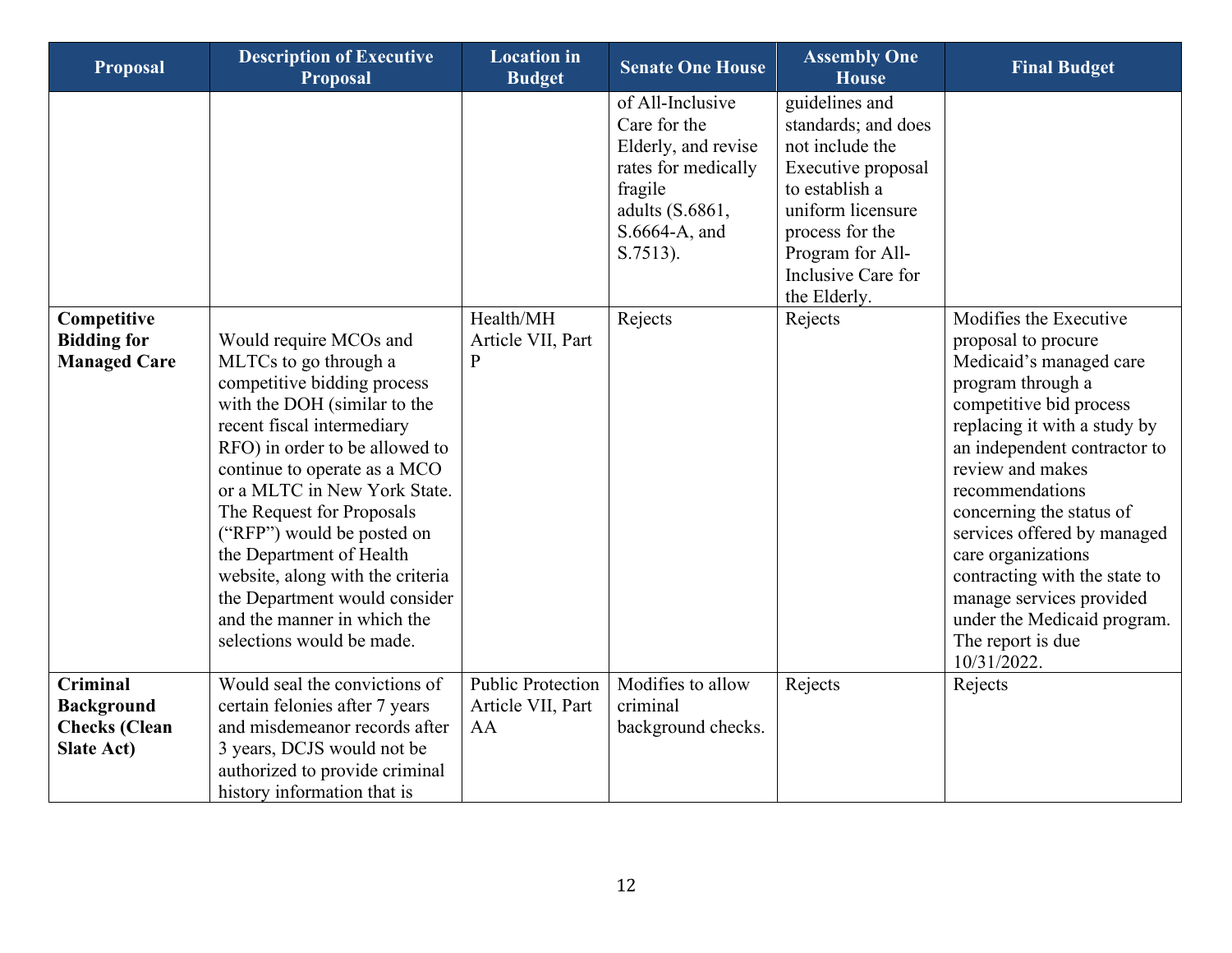| <b>Proposal</b>         | <b>Description of Executive</b><br><b>Proposal</b> | <b>Location</b> in<br><b>Budget</b> | <b>Senate One House</b> | <b>Assembly One</b><br><b>House</b> | <b>Final Budget</b>           |
|-------------------------|----------------------------------------------------|-------------------------------------|-------------------------|-------------------------------------|-------------------------------|
|                         | sealed. The proposal provides                      |                                     |                         |                                     |                               |
|                         | limited exemptions.                                |                                     |                         |                                     |                               |
| <b>New York State</b>   | This proposal would remove                         | Health/MH                           | Rejects                 | Rejects                             | Rejects                       |
| Department of           | the health care professions                        | Article VII, Part                   |                         |                                     |                               |
| <b>Health Oversight</b> | (including physicians, nurses,                     | G                                   |                         |                                     |                               |
| of Certain              | pharmacists, pharmacy                              |                                     |                         |                                     |                               |
| <b>Professions</b>      | technicians, respiratory                           |                                     |                         |                                     |                               |
|                         | therapists, midwives, dentists,                    |                                     |                         |                                     |                               |
|                         | chiropractors, social workers,                     |                                     |                         |                                     |                               |
|                         | massage therapists, others)                        |                                     |                         |                                     |                               |
|                         | from Title VIII of the                             |                                     |                         |                                     |                               |
|                         | <b>Education Law and include</b>                   |                                     |                         |                                     |                               |
|                         | those professions in the Health                    |                                     |                         |                                     |                               |
|                         | Law. This would correspond                         |                                     |                         |                                     |                               |
|                         | with a transfer of oversight,                      |                                     |                         |                                     |                               |
|                         | regulation, agency actions, and                    |                                     |                         |                                     |                               |
|                         | records from SED to DOH.                           |                                     |                         |                                     |                               |
| <b>Medication</b>       | Changes laws to allow                              | Health/MH                           | Rejects                 | Rejects                             | Modifies language to          |
| <b>Administration</b>   | certified medication aides to                      | Article VII, Part                   |                         |                                     | authorize a physician or      |
| and Non-Patient         | administer routine medications                     | $\mathsf{C}$                        |                         |                                     | nurse practitioner to issue a |
| <b>Specific Orders</b>  | under certain conditions and in                    |                                     |                         |                                     | non-patient specific regimen  |
| for COVID-19,           | certain institutional settings;                    |                                     |                         |                                     | for COVID-19 or flu testing   |
| Flu, and Upper          | allows physicians and NPs to                       |                                     |                         |                                     | to registered professional    |
| <b>Respiratory</b>      | issue non-patient specific                         |                                     |                         |                                     | nurses.                       |
| <b>Testing</b>          | standing orders for COVID-19,                      |                                     |                         |                                     |                               |
|                         | flu and upper respiratory                          |                                     |                         |                                     |                               |
|                         | illness testing, and allows                        |                                     |                         |                                     |                               |
|                         | registered professional nurses                     |                                     |                         |                                     |                               |
|                         | to collect specimens from                          |                                     |                         |                                     |                               |
|                         | patients for COVID-19 or flu                       |                                     |                         |                                     |                               |
|                         | testing with training and under                    |                                     |                         |                                     |                               |
|                         | the supervision of a registered                    |                                     |                         |                                     |                               |
|                         | nurse, NP or physician.                            |                                     |                         |                                     |                               |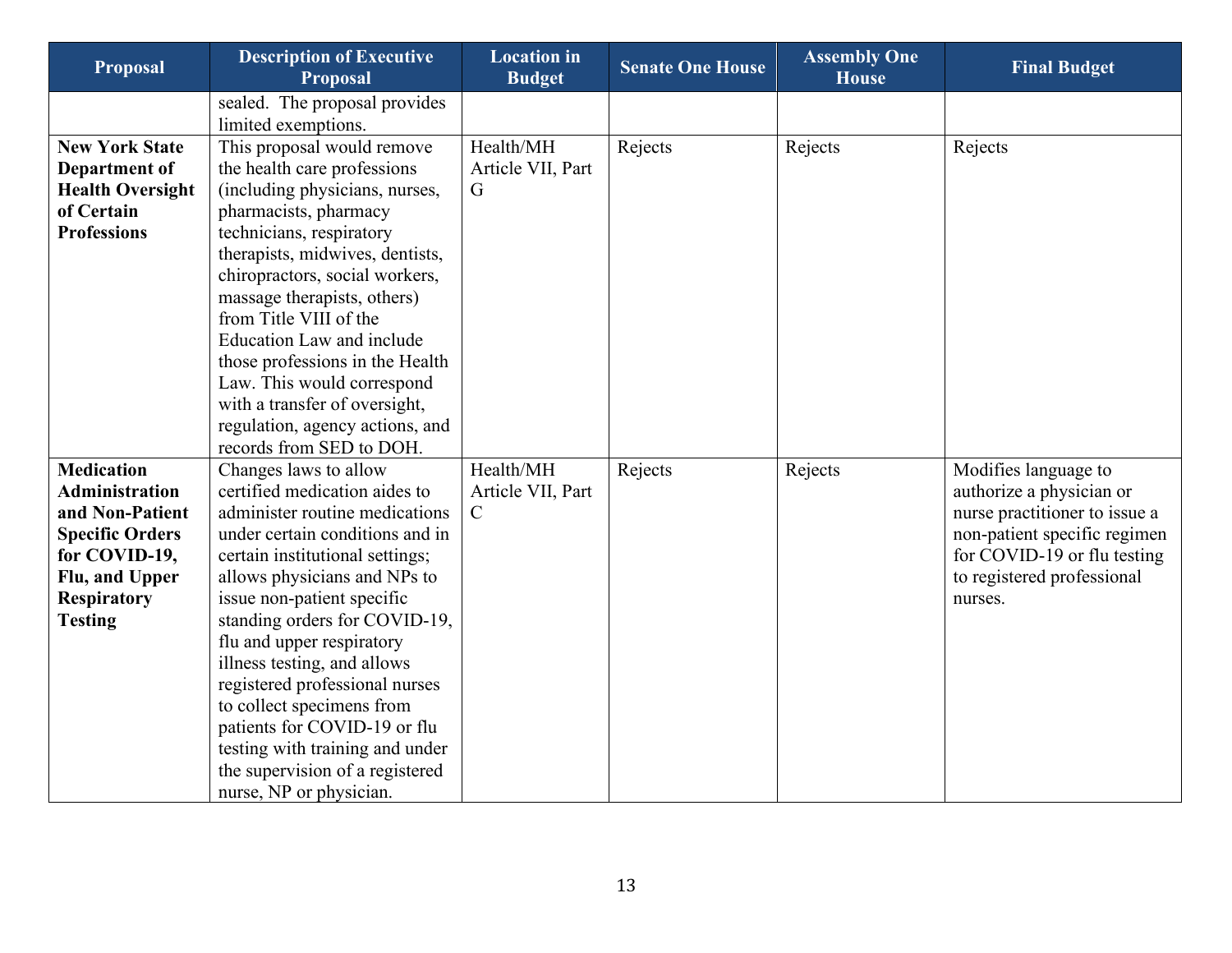| <b>Proposal</b>                                                                            | <b>Description of Executive</b><br><b>Proposal</b>                                                                                                                                                                                                                                                                                                                                                                                                                                                                                                                                               | <b>Location</b> in<br><b>Budget</b> | <b>Senate One House</b>                                                                                                                                                                                                                                                                                   | <b>Assembly One</b><br><b>House</b>                                                                                                                                                                                                       | <b>Final Budget</b>                                                                                                                                                                                                                                                                                                                                                                                                                                  |
|--------------------------------------------------------------------------------------------|--------------------------------------------------------------------------------------------------------------------------------------------------------------------------------------------------------------------------------------------------------------------------------------------------------------------------------------------------------------------------------------------------------------------------------------------------------------------------------------------------------------------------------------------------------------------------------------------------|-------------------------------------|-----------------------------------------------------------------------------------------------------------------------------------------------------------------------------------------------------------------------------------------------------------------------------------------------------------|-------------------------------------------------------------------------------------------------------------------------------------------------------------------------------------------------------------------------------------------|------------------------------------------------------------------------------------------------------------------------------------------------------------------------------------------------------------------------------------------------------------------------------------------------------------------------------------------------------------------------------------------------------------------------------------------------------|
| <b>Health Care</b><br>Workforce<br><b>Bonuses</b>                                          | <b>Establishes Healthcare</b><br>Workforce Bonuses of \$3000<br>on a one time basis, employers<br>eligible subject to certificate of<br>need or with at least one<br>employee who serves<br>Medicaid and 20% of revenue<br>derived from Medicaid are<br>eligible to receive monies for<br>bonus payments. It imposes<br>substantial obligations on<br>employers and penalties for<br>failure to identify claims and<br>pay a bonus for each<br>employee. The OMIG is<br>responsible for audits of<br>payments and actions by<br>employers. ARPA and HCBS<br>monies are referenced as<br>sources. | Health/MH<br>Article VII, Part<br>D | Modifies the<br>Executive proposal<br>by expanding the<br>list of eligible<br>personnel to<br>include other front-<br>line workers in<br>support positions<br>and by addressing<br>the benefits cliff<br>that would have<br>inadvertently made<br>certain workers<br>ineligible for<br>public assistance. | Rejects health care<br>worker wage<br>bonuses and instead<br>reallocates<br>\$1.2 billion to<br>support recurring<br>wage increases in<br>DOH and various<br>human service<br>agencies.<br>Reallocates for<br>COLA and rate<br>increases. | Modifies the Governor's<br>proposal to provide<br>Health/Mental Hygiene<br>worker bonuses to specify<br>the professions eligible for<br>the bonus of up to \$3000<br>over two vesting periods<br>based on hours worked. The<br>amended language also<br>exempts the bonuses from<br>being considered income for<br>the purposes of receiving<br>public assistance. A list of<br>eligible professions can be<br>found at the end of this<br>document. |
| <b>Medicaid Global</b><br><b>Cap Metric</b><br><b>Modification and</b><br><b>Extension</b> | Updates the metric used to set<br>the global cap spending limit<br>from a 10-year rolling average<br>of the Medicaid component of<br>the Consumer Price Index to a<br>five-year rolling average of<br>Medicaid spending projections<br>within the National Health<br><b>Expenditure Accounts</b><br>produced by the Centers for<br>Medicare and Medicaid<br>Services' actuary.                                                                                                                                                                                                                   | Health/MH<br>Article VII, Part<br>H | The Senate rejects<br>the Executive<br>proposal to change<br>how the Medicaid<br>Global Cap is<br>calculated and<br>instead advances<br>language to repeal<br>the State's Medicaid<br>spending cap<br>(S5255)                                                                                             | The Assembly<br>rejects the<br>Executive proposal<br>to change how the<br>Medicaid Global<br>Cap is<br>calculated and<br>instead advances<br>language to repeal<br>the State's Medicaid<br>spending cap<br>(A226)                         | Modifies the Global<br>Spending Cap formula to<br>include different metrics and<br>increasing reporting<br>requirements. Extends the<br>Global Cap through SFY<br>2023-24.                                                                                                                                                                                                                                                                           |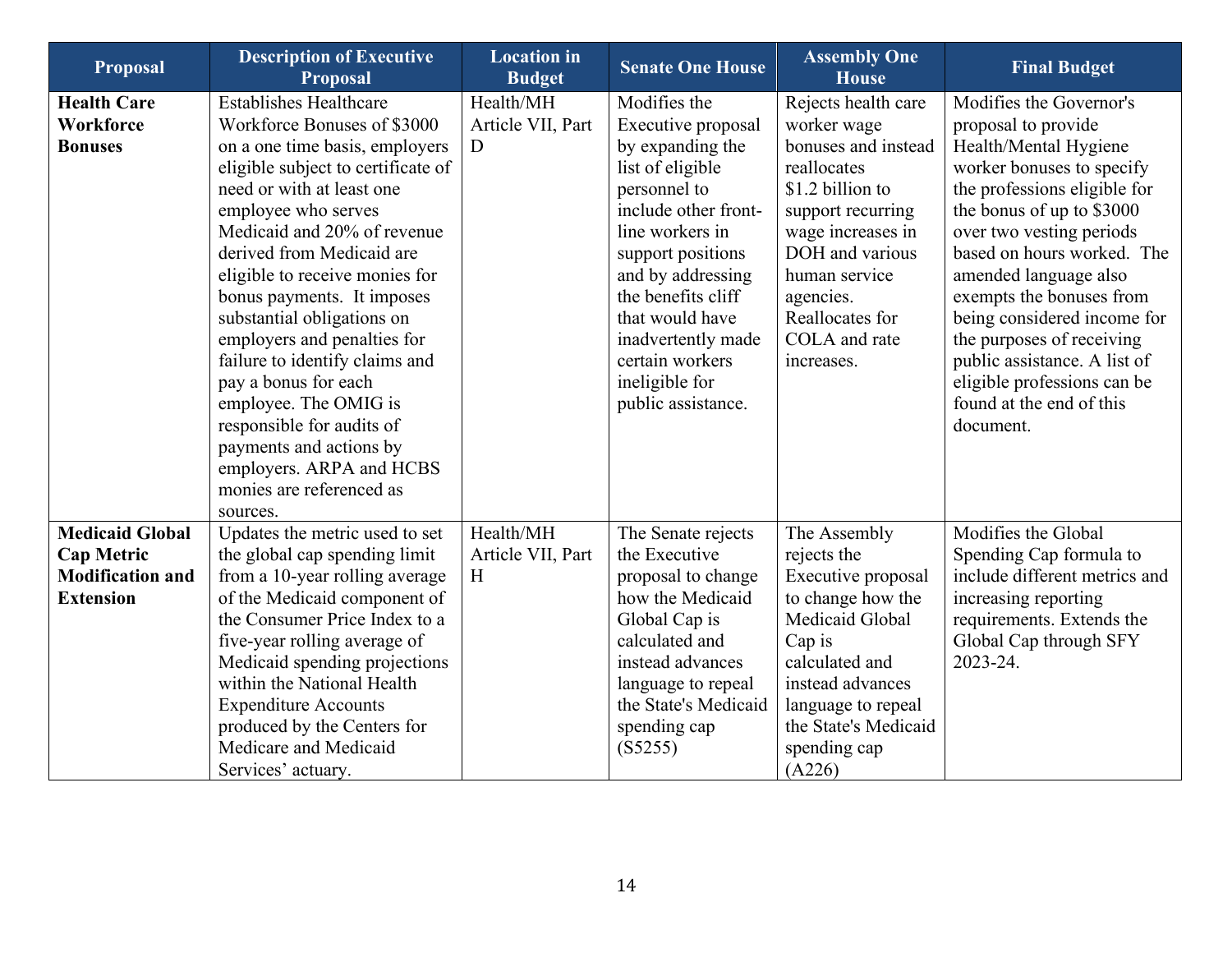| <b>Proposal</b>                                          | <b>Description of Executive</b><br><b>Proposal</b>                                                                                                                                                                                                 | <b>Location</b> in<br><b>Budget</b>              | <b>Senate One House</b>                                                                                                                                                                                                                                                                                                                                                                | <b>Assembly One</b><br><b>House</b>                                                                                                                                                                                                                                                                                                                                                      | <b>Final Budget</b>                                                                                                                                                                                                                                                                                                                                                                                                                                                                                                                                                                                                          |
|----------------------------------------------------------|----------------------------------------------------------------------------------------------------------------------------------------------------------------------------------------------------------------------------------------------------|--------------------------------------------------|----------------------------------------------------------------------------------------------------------------------------------------------------------------------------------------------------------------------------------------------------------------------------------------------------------------------------------------------------------------------------------------|------------------------------------------------------------------------------------------------------------------------------------------------------------------------------------------------------------------------------------------------------------------------------------------------------------------------------------------------------------------------------------------|------------------------------------------------------------------------------------------------------------------------------------------------------------------------------------------------------------------------------------------------------------------------------------------------------------------------------------------------------------------------------------------------------------------------------------------------------------------------------------------------------------------------------------------------------------------------------------------------------------------------------|
| <b>Increase</b><br><b>Medicaid Trend</b><br>Factor by 1% | Allows for a payment of $1\%$<br>across the board for health care<br>providers including licensed<br>home health care agencies for<br>fee for service rates and MLTC<br>plans or contracts under such<br>plans<br>\$1 billion for Statewide Health | Health/MH<br>Article VII, Part<br>I<br>Health/MH | Accepts and<br>modifies by<br>changing the 1%<br>Medicaid rate<br>increase proposal<br>from two years to<br>making it<br>permanent.<br>Modifies the                                                                                                                                                                                                                                    | Accepts<br>Modifies the                                                                                                                                                                                                                                                                                                                                                                  | Accepts Executive proposal.<br>Includes                                                                                                                                                                                                                                                                                                                                                                                                                                                                                                                                                                                      |
| <b>Capital Support</b>                                   | Transformation Fund IV with<br>commitment of \$450 million<br>for community-based<br>providers and others.                                                                                                                                         | Article VII, Part<br>K                           | Executive proposal<br>to authorize a<br>fourth round of<br>grants for the<br>Statewide<br><b>Health Care</b><br>Facility<br>Transformation<br>Program by<br>creating a carveout<br>of 25 percent for<br>community-based<br>organizations,<br>including State<br>University of New<br>York hospitals in<br>the program, and<br>including \$400<br>million for<br>safety net facilities. | Executive proposal<br>to provide funding<br>for capital projects<br>in licensed health<br>care facilities over a<br>multi-year period<br>by increasing the<br>amount of funding<br>set aside for<br>community-based<br>organizations to at<br>least \$100 million,<br>expand the category<br>of providers<br>eligible for funding,<br>and maintaining the<br>Comptroller's<br>oversight. | • \$450 million for the<br>applications submitted in<br>Round 3 with funding<br>provided by 12/31/22 with<br>a minimum of \$25 million<br>earmarked for MH and<br>SUD providers, \$25<br>million for community-<br>based health care<br>providers including<br>D&TCs, individual<br>providers, home care, and<br>hospice, and \$50 million<br>for residential health<br>facilities and adult care<br>facilities<br>• \$200 million for<br>emergency departments<br>• \$750 million without<br>competitive bid for new<br>applications again with a<br>minimum of \$25 million<br>earmarked for MH and<br>SUD providers, \$25 |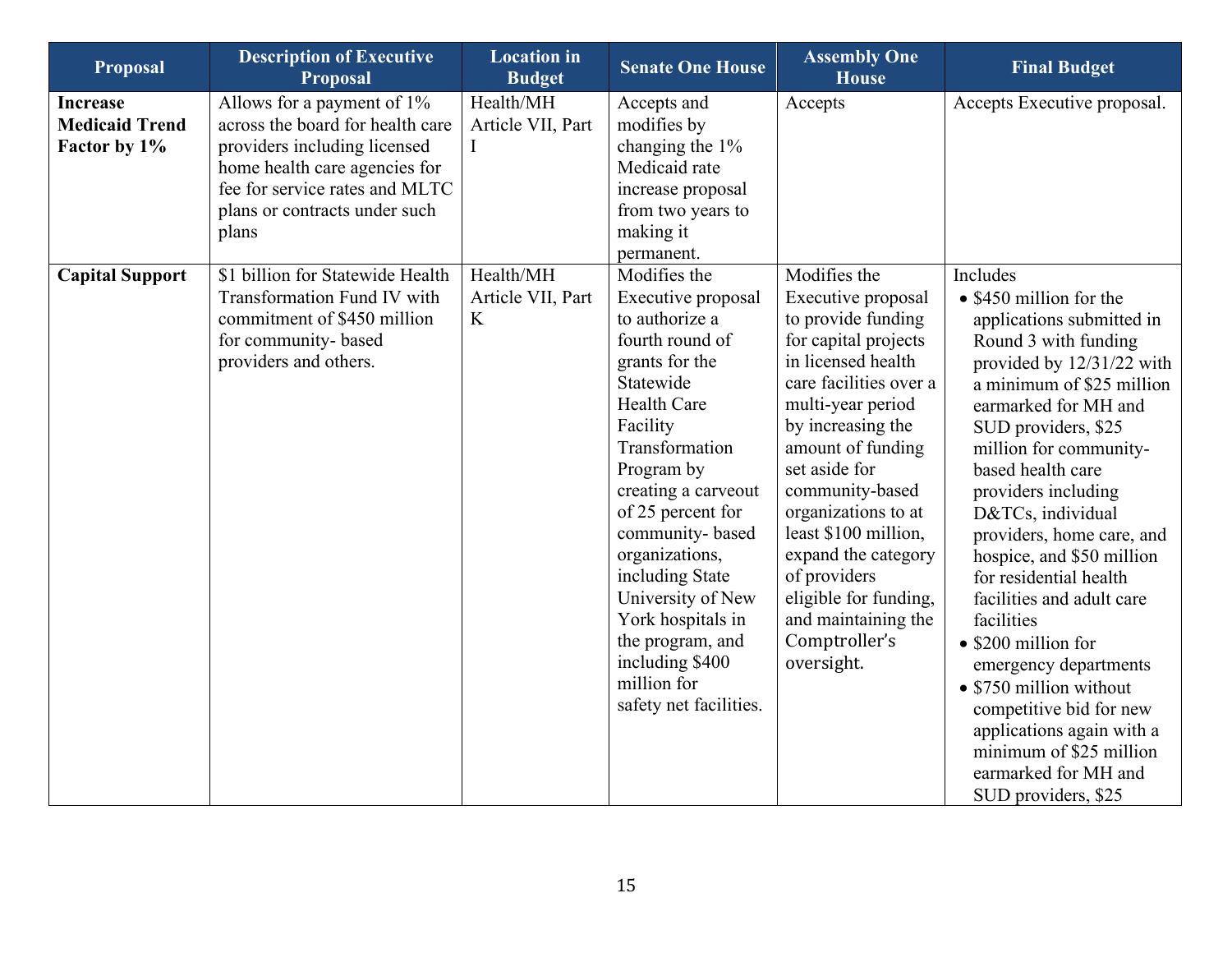| <b>Proposal</b>                            | <b>Description of Executive</b><br>Proposal                                                                                                                      | <b>Location</b> in<br><b>Budget</b> | <b>Senate One House</b> | <b>Assembly One</b><br><b>House</b> | <b>Final Budget</b>                                                                                                                                                                                                                                                                                                                                                                                                                                                                                                                                                                                                                                                                  |
|--------------------------------------------|------------------------------------------------------------------------------------------------------------------------------------------------------------------|-------------------------------------|-------------------------|-------------------------------------|--------------------------------------------------------------------------------------------------------------------------------------------------------------------------------------------------------------------------------------------------------------------------------------------------------------------------------------------------------------------------------------------------------------------------------------------------------------------------------------------------------------------------------------------------------------------------------------------------------------------------------------------------------------------------------------|
|                                            |                                                                                                                                                                  |                                     |                         |                                     | million for community<br>based health care<br>providers including<br>D&TCs, individual<br>providers, home care, and<br>hospice, and \$25 million<br>for residential health<br>facilities and adult care<br>facilities<br>• \$150 million to support<br>technological/telehealth<br>transformation projects<br>• Up to \$50 million without<br>competitive bid for<br>residential and<br>commercial based<br>alternatives to the<br>traditional nursing home<br>care<br>• Also requires a report on<br>quarterly basis to<br>Senate/Assembly finance<br>and health committees<br>regarding each award,<br>provider, description,<br>amount, dates and status<br>of achieving metrics. |
| <b>Interstate</b><br>Licensure<br>Compacts | Establishes that NY will join<br>the interstate medical licensure<br>compact and interstate<br>nursing licensure compact with<br>other states in the compact for | Health/MH<br>Article VII, Part<br>B | Accepts                 | Rejects                             | Rejects                                                                                                                                                                                                                                                                                                                                                                                                                                                                                                                                                                                                                                                                              |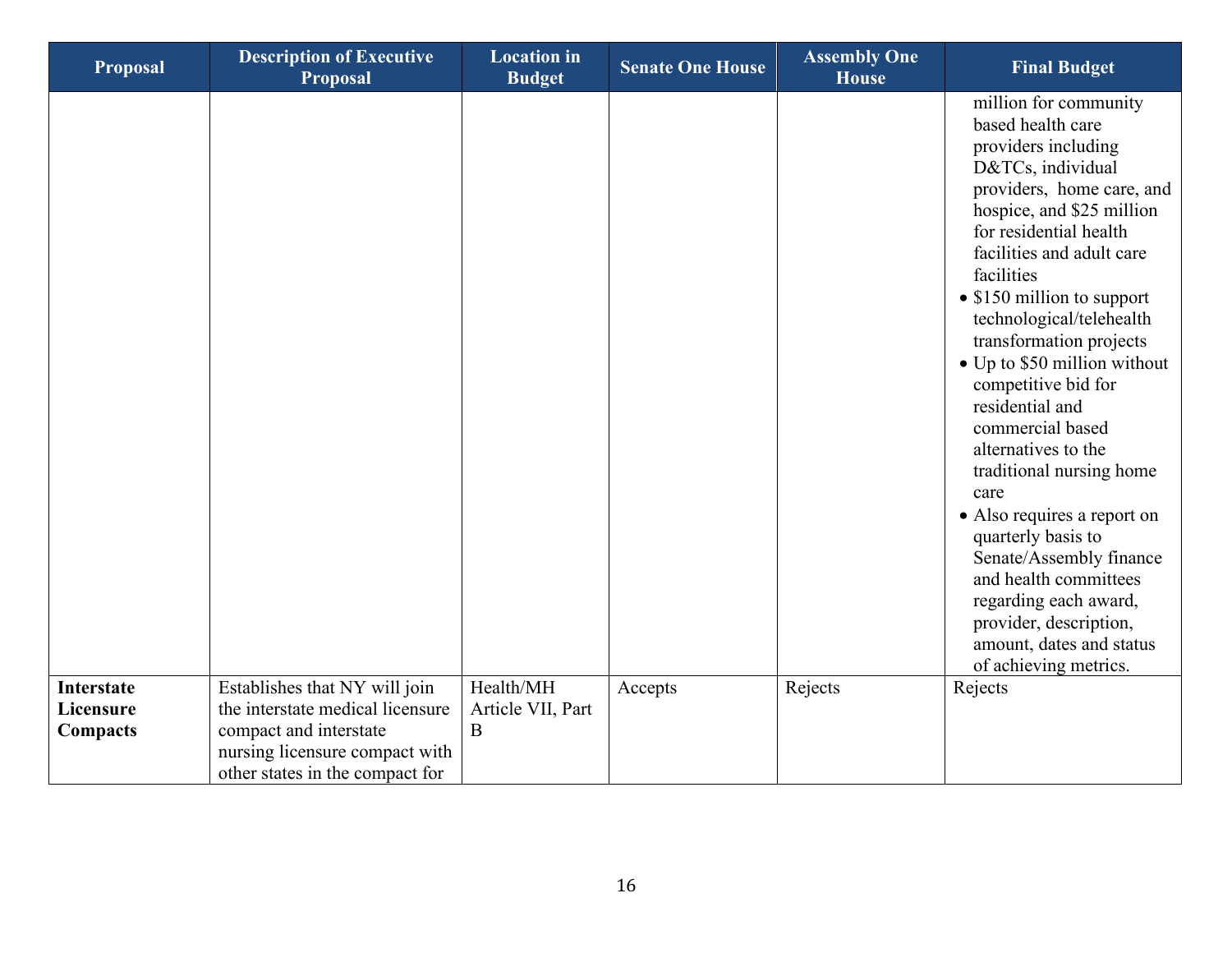| <b>Proposal</b>                                                 | <b>Description of Executive</b><br><b>Proposal</b>                                                                                                                             | <b>Location</b> in<br><b>Budget</b>        | <b>Senate One House</b>                                                                                                                                                                                                                                                                                                         | <b>Assembly One</b><br><b>House</b>                                                                                                                                                                                                                                                                                                                                              | <b>Final Budget</b>                                                                                                                                                                                                 |
|-----------------------------------------------------------------|--------------------------------------------------------------------------------------------------------------------------------------------------------------------------------|--------------------------------------------|---------------------------------------------------------------------------------------------------------------------------------------------------------------------------------------------------------------------------------------------------------------------------------------------------------------------------------|----------------------------------------------------------------------------------------------------------------------------------------------------------------------------------------------------------------------------------------------------------------------------------------------------------------------------------------------------------------------------------|---------------------------------------------------------------------------------------------------------------------------------------------------------------------------------------------------------------------|
|                                                                 | a streamlined licensure process<br>with one application                                                                                                                        |                                            |                                                                                                                                                                                                                                                                                                                                 |                                                                                                                                                                                                                                                                                                                                                                                  |                                                                                                                                                                                                                     |
| <b>Private Nursing</b><br><b>Duty</b>                           | The commissioner shall<br>increase private duty nursing<br>rates for the care of medically<br>fragile adults.                                                                  | Health/MH<br>Article VII, Part<br>$\Omega$ | Rejects Executive<br>proposal and<br>instead advances<br>language to restore<br>inpatient<br>reimbursement<br>rates for Article 16<br>facilities, establish<br>the State's Program<br>of All-Inclusive<br>Care for the<br>Elderly, and revise<br>rates for medically<br>fragile<br>adults (S.6861,<br>S.6664-A, and<br>S.7513). | Modifies the<br>Executive proposal<br>by rejecting<br>proposal to replace<br>the uniform task<br>assessment tool for<br>the determination<br>of home care<br>services with<br>guidelines and<br>standards; and does<br>not include the<br>Executive proposal<br>to establish a<br>uniform licensure<br>process for the<br>Program for All-<br>Inclusive Care for<br>the Elderly. | Modifies the Executive<br>proposal to increase the<br>reimbursement rate for<br>private duty nursing.                                                                                                               |
| <b>LCHSA RFO</b>                                                | Licensed Agency RFO 5/1/22                                                                                                                                                     | Medicaid<br>Scorecard<br>Administrative    | N/A                                                                                                                                                                                                                                                                                                                             | N/A                                                                                                                                                                                                                                                                                                                                                                              | Not Amended by Final State<br><b>Budget</b>                                                                                                                                                                         |
| <b>Implement Prior</b><br><b>Nursing Home</b><br><b>Reforms</b> | Amend Definition of Revenue<br>to Exclude Capital Per Diem,<br><b>Expand NH Quality Pool</b><br>(NHQP), Increase Nursing<br>Home Vital Access Provider<br>Funding (VAP) 4/1/22 | Health/MH<br>Article VII, Part<br>M        | Provides an<br>additional \$30<br>million to support<br>nursing home<br>reforms. Modifies<br>the Executive<br>proposal to expand<br>exemptions within<br>the definition of<br>revenue used to                                                                                                                                   | Modifies the<br>Executive proposal<br>by<br>removing the<br>authority to exclude<br>additional sources<br>of revenue from<br>nursing home<br>direct care spending<br>requirements;                                                                                                                                                                                               | Modifies the Executive<br>proposal by:<br>• Excluding from the<br>definition of revenue for<br>purposes of direct care<br>spending any grant funds<br>from the federal<br>government for<br>reimbursement of COVID- |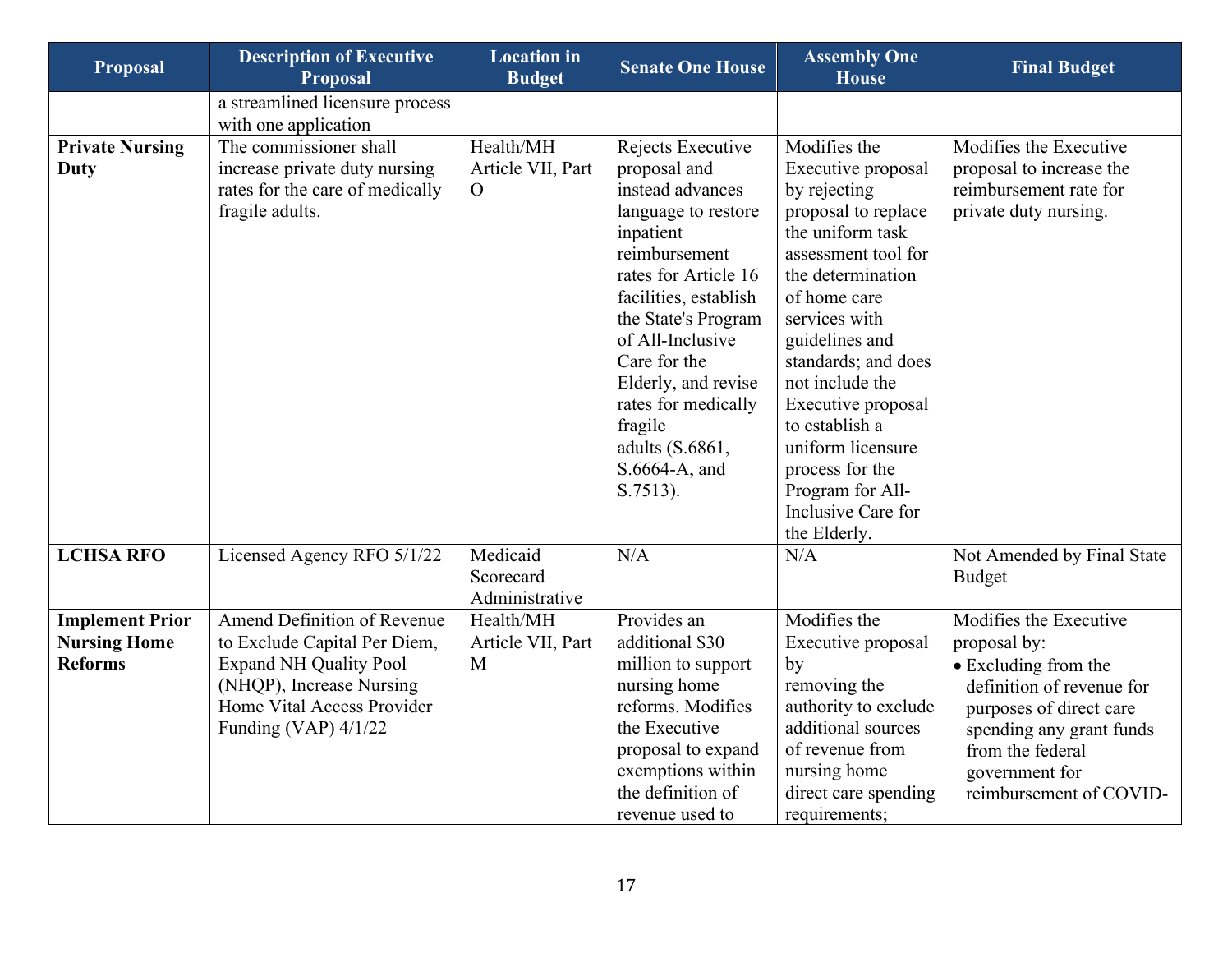| <b>Proposal</b> | <b>Description of Executive</b><br><b>Proposal</b> | <b>Location</b> in<br><b>Budget</b> | <b>Senate One House</b>                                                                                                         | <b>Assembly One</b><br><b>House</b>                                                                                                                                                                                                                                      | <b>Final Budget</b>                                                                                                                                                                                                                                                                                                                                                                                                                                                                                                                                                                                                                                                                                                                                                                                                                                                           |
|-----------------|----------------------------------------------------|-------------------------------------|---------------------------------------------------------------------------------------------------------------------------------|--------------------------------------------------------------------------------------------------------------------------------------------------------------------------------------------------------------------------------------------------------------------------|-------------------------------------------------------------------------------------------------------------------------------------------------------------------------------------------------------------------------------------------------------------------------------------------------------------------------------------------------------------------------------------------------------------------------------------------------------------------------------------------------------------------------------------------------------------------------------------------------------------------------------------------------------------------------------------------------------------------------------------------------------------------------------------------------------------------------------------------------------------------------------|
|                 |                                                    |                                     | determine<br>minimum spending<br>requirements and<br>conditioning<br>appropriations to<br>the implementation<br>of the program. | modify the<br>expansion of the<br>Nursing Home<br>Quality Pool to<br>remove language<br>providing<br>expansive<br>discretion to DOH<br>and DOB; and<br>modify the Vital<br><b>Access Provider</b><br>Assistance Program<br>proposal to include<br>adult care facilities. | 19 pandemic-related<br>expenses.<br>• Clarifying that capital per<br>diem portions of the<br>reimbursement rate that are<br>attributable to a capital<br>expenditure made to a<br>corporation with a<br>common or familial<br>ownership with the<br>operator of the nursing<br>home cannot be excluded<br>from revenue.<br>• Removing language that<br>would have allowed<br>nursing homes with an<br>overall star rating of three<br>to exclude specific revenue<br>as determined by DOH on<br>a case by case basis.<br>• Allowing criteria and<br>accompanying materials<br>for the determination of<br>lump sums or adjustments<br>under the Vital Access<br>Provider Assurance<br>Program to be posted on<br>the Department's website.<br>• Allowing a prorated<br>account of the minimum<br>direct care spending<br>requirements to exclude<br>those months in 2022 when |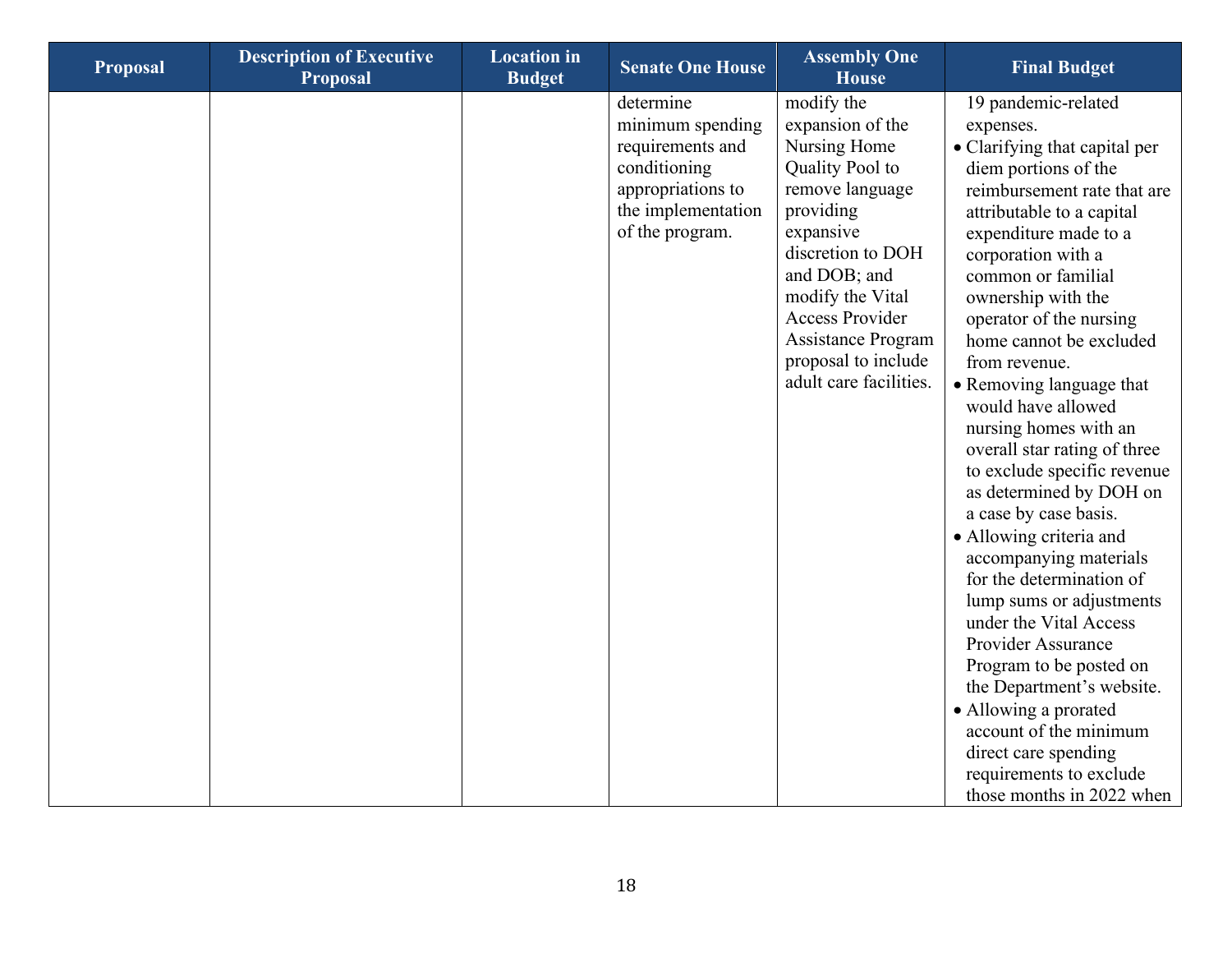| <b>Proposal</b>                                                                                                                  | <b>Description of Executive</b><br><b>Proposal</b>                                                                                                                                                         | <b>Location</b> in<br><b>Budget</b>                                                                                 | <b>Senate One House</b>                                                                                                                                                                         | <b>Assembly One</b><br><b>House</b>                                                                                                                                                          | <b>Final Budget</b>                                                                                                                                                                                     |
|----------------------------------------------------------------------------------------------------------------------------------|------------------------------------------------------------------------------------------------------------------------------------------------------------------------------------------------------------|---------------------------------------------------------------------------------------------------------------------|-------------------------------------------------------------------------------------------------------------------------------------------------------------------------------------------------|----------------------------------------------------------------------------------------------------------------------------------------------------------------------------------------------|---------------------------------------------------------------------------------------------------------------------------------------------------------------------------------------------------------|
|                                                                                                                                  |                                                                                                                                                                                                            |                                                                                                                     |                                                                                                                                                                                                 |                                                                                                                                                                                              | the statute's<br>implementation was<br>delayed by Executive<br>action.                                                                                                                                  |
| <b>Increase</b><br><b>Medicaid</b><br><b>Eligibility for</b><br><b>Seniors and</b><br><b>Persons with</b><br><b>Disabilities</b> | Amend SS 366 to remove<br>resources from consideration<br>for Medicaid eligibility and<br>increase the income limit of<br>the Federal Poverty Level for<br>Seniors and Persons with<br><b>Disabilities</b> | Health/MH<br>Article VII, Part<br>$\mathbf N$<br><b>Final Budget</b><br><b>ELFA</b> Article<br>VII, Part AAA        | Accepts                                                                                                                                                                                         | Modifies the<br>Executive proposal<br>by making<br>technical<br>amendments<br>regarding Medicaid<br>income eligibility<br>limits.                                                            | Modifies the Executive<br>proposal by including<br>undocumented individuals<br>over age 65 for eligibility<br>and makes technical<br>amendments regarding<br>Medicaid income eligibility<br>limits.     |
| <b>SENATE:</b><br><b>Removing</b><br><b>Restrictions on</b><br><b>Access to Home</b><br><b>Care Services</b>                     | N/A                                                                                                                                                                                                        | Senate One<br>House,<br>Health/MH,<br>Article VII, Part<br>QQ                                                       | The Senate<br>advances language<br>to adjust activity of<br>daily living-based<br>restrictions on<br>eligibility for<br>personal and home<br>care services under<br>Medicaid (S.5028-<br>$A)$ . | N/A                                                                                                                                                                                          | Not Included in Final State<br><b>Budget</b>                                                                                                                                                            |
| <b>SENATE</b> and<br><b>ASSEMBLY:</b><br><b>Fair Pay for</b><br><b>Home Care</b>                                                 | N/A                                                                                                                                                                                                        | Senate &<br>Assembly One<br>Houses,<br>Health/MH,<br>Article VII, Part<br>RR, Senate<br>and<br>Part TT,<br>Assembly | The Senate<br>advances language<br>to establish a base<br>wage for home care<br>workers at 150% of<br>the regional<br>minimum wage and<br>a regional<br>minimum rate of<br>reimbursement for    | The Senate<br>advances language<br>to establish a base<br>wage for home care<br>workers at 150% of<br>the regional<br>minimum wage and<br>a regional<br>minimum rate of<br>reimbursement for | The adopted budget<br>increases the minimum wage<br>for home care aides by a<br>total of \$3 over two years<br>(increase of $$2$ by $10/1/22$<br>and increases by an<br>additional $$1$ by $10/1/23$ ). |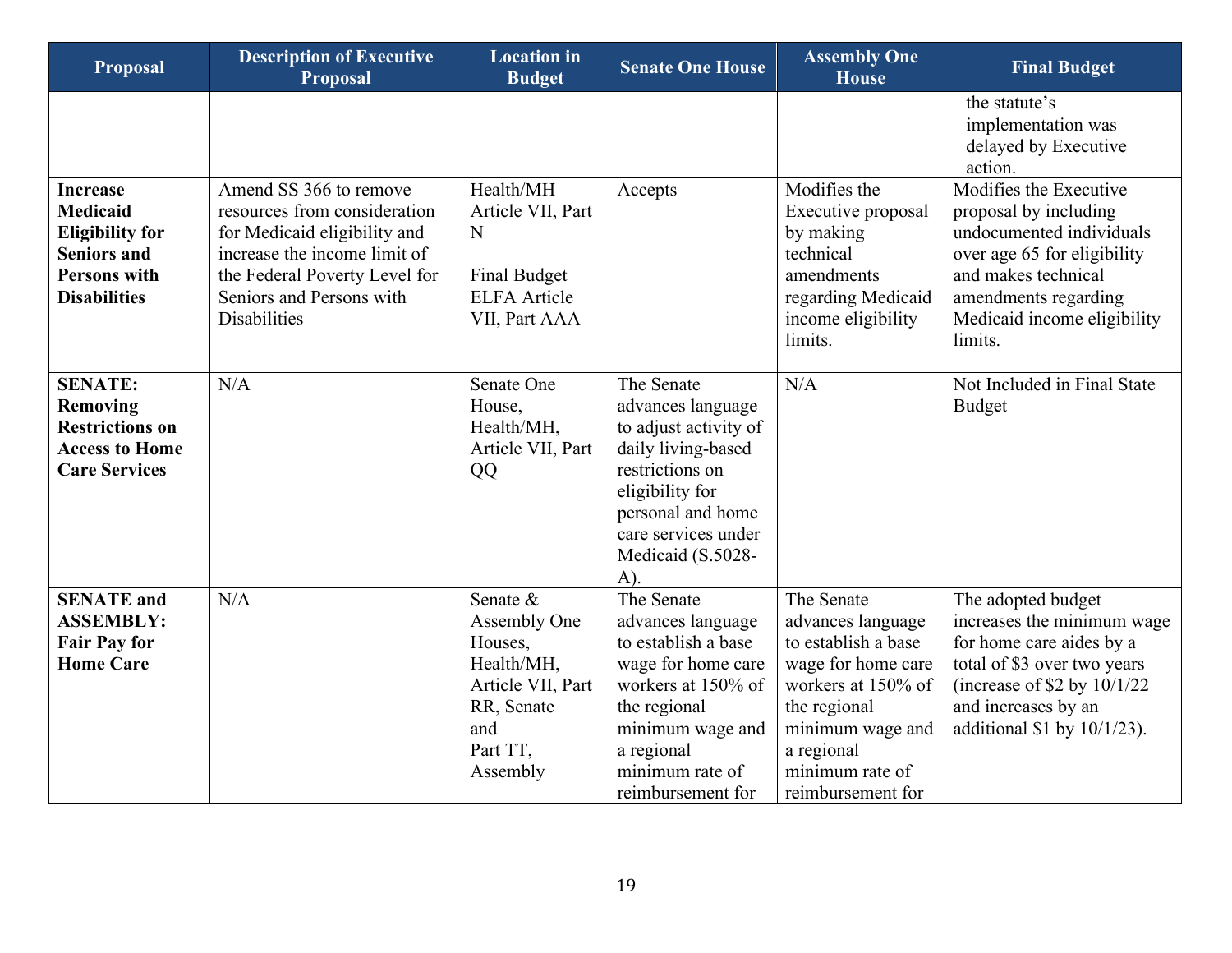| <b>Proposal</b>                                                                                     | <b>Description of Executive</b><br><b>Proposal</b> | <b>Location</b> in<br><b>Budget</b>                                  | <b>Senate One House</b>                                                                                                                                                                  | <b>Assembly One</b><br><b>House</b>       | <b>Final Budget</b>                                                                                                                                                                                                                                                                                                            |
|-----------------------------------------------------------------------------------------------------|----------------------------------------------------|----------------------------------------------------------------------|------------------------------------------------------------------------------------------------------------------------------------------------------------------------------------------|-------------------------------------------|--------------------------------------------------------------------------------------------------------------------------------------------------------------------------------------------------------------------------------------------------------------------------------------------------------------------------------|
|                                                                                                     |                                                    |                                                                      | fiscal<br>intermediaries<br>$(S.5374-A).$                                                                                                                                                | fiscal<br>intermediaries<br>$(A.6329-A).$ |                                                                                                                                                                                                                                                                                                                                |
| <b>SENATE:</b><br><b>QIVAPP Quality</b><br><b>Incentive/Vital</b><br><b>Access Provider</b><br>Pool | N/A                                                | Senate One<br>House,<br>Health/MH,<br>Article VII, Part<br><b>TT</b> | The Senate<br>advances language<br>to codify the<br><b>Quality Incentive</b><br><b>Vital Access</b><br>Provider Program<br>and provide<br>funding to support<br>its growth.              | N/A                                       | Not Included in Final,<br>Remains under<br><b>Administrative Actions</b>                                                                                                                                                                                                                                                       |
| <b>SENATE:</b><br><b>CDPAP Study</b>                                                                | N/A                                                | Senate One<br>House,<br>Health/MH,<br>Article VII, Part<br>XX        | The Senate<br>advances language<br>to require a study of<br>the Consumer<br>Directed Personal<br>Care Program and<br>to pause any<br>program changes<br>while such study is<br>underway. | N/A                                       | Rejects                                                                                                                                                                                                                                                                                                                        |
| <b>CDPAP Fiscal</b><br><b>Intermediaries</b>                                                        | N/A                                                | Health/MH,<br>Article VII, Part<br>PP                                | N/A                                                                                                                                                                                      | N/A                                       | The final budget includes a<br>proposal that allows CDPAP<br>fiscal intermediaries that<br>were not initially selected in<br>the 2021 Commissioner's<br>request for offers to provide<br>services in the<br>State including Fiscal<br>Intermediaries who served at<br>least 200 consumers in a city<br>of a million or more or |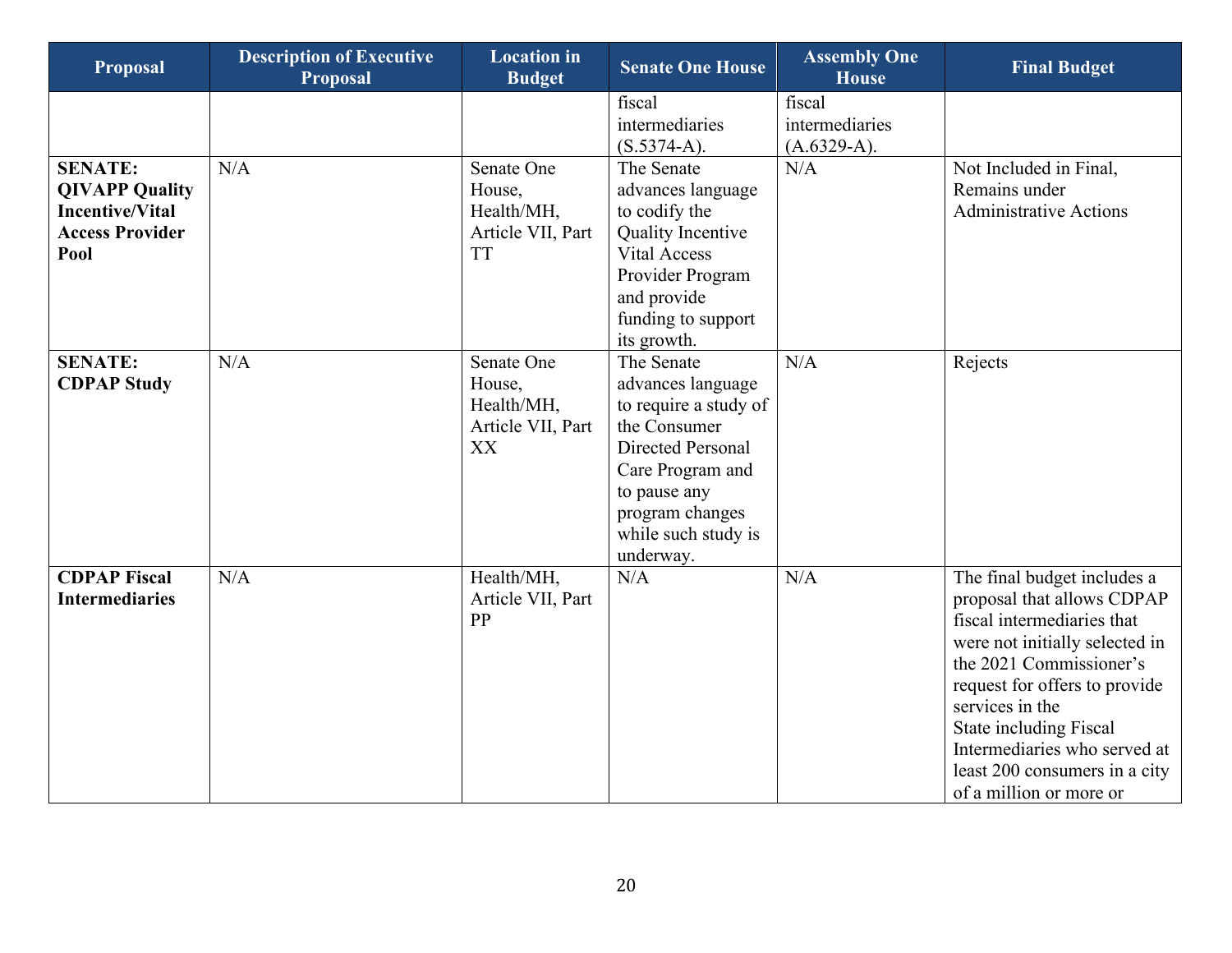<span id="page-20-0"></span>

| <b>Proposal</b>                     | <b>Description of Executive</b><br><b>Proposal</b> | <b>Location</b> in<br><b>Budget</b> | <b>Senate One House</b>               | <b>Assembly One</b><br><b>House</b>       | <b>Final Budget</b>               |  |  |  |  |
|-------------------------------------|----------------------------------------------------|-------------------------------------|---------------------------------------|-------------------------------------------|-----------------------------------|--|--|--|--|
|                                     |                                                    |                                     |                                       |                                           | served at least 50 consumers      |  |  |  |  |
|                                     |                                                    |                                     |                                       |                                           | in other areas of the state       |  |  |  |  |
| PHYSICIANS/HEALTHCARE PROFESSIONALS |                                                    |                                     |                                       |                                           |                                   |  |  |  |  |
| <b>Physician Excess</b>             | The program is extended                            | Health/MH                           | Rejects the                           | Rejects the                               | Rejects the Executive             |  |  |  |  |
| <b>Medical</b>                      | through June 30, 2023.                             | Article VII, Part                   | Executive proposal                    | Executive proposal                        | proposal to restructure the       |  |  |  |  |
| Malpractice                         | Restructures payments from                         | Z                                   | to restructure the                    | to restructure the                        | <b>Excess Medical Malpractice</b> |  |  |  |  |
| Program                             | one per year to two over two                       |                                     | <b>Excess Medical</b>                 | <b>Excess Medical</b>                     | Program and continues             |  |  |  |  |
|                                     | fiscal years if funds in the pool                  |                                     | Malpractice                           | Malpractice                               | funding at \$102.1 million.       |  |  |  |  |
|                                     | are sufficient and pursuant to                     |                                     | Program and                           | Program and                               | The budget provides for a         |  |  |  |  |
|                                     | eligibility requirements,                          |                                     | accepts the                           | accepts the                               | one-year extender of the          |  |  |  |  |
|                                     | beginning $7/1/22$ . Funded at<br>\$102.1 million. |                                     | continued funding<br>and extension of | continued funding<br>and extension of     | program to $6/30/23$ .            |  |  |  |  |
|                                     |                                                    |                                     | this program for an                   | this program for an                       |                                   |  |  |  |  |
|                                     |                                                    |                                     | additional year.                      | additional year.                          |                                   |  |  |  |  |
| <b>Doctors Across</b>               | Funds the program at                               | Aid to Localities,                  | Accepts                               | Accepts                                   | Provides \$15,865,000 for         |  |  |  |  |
| <b>New York</b>                     | \$15,865,000, an increase from                     | Department of                       |                                       |                                           | DANY.                             |  |  |  |  |
| (DANY)                              | $$7,252,000$ in funding in the                     | Health                              |                                       |                                           |                                   |  |  |  |  |
|                                     | final state budget for SFY                         |                                     |                                       |                                           |                                   |  |  |  |  |
|                                     | 2021-22, a cut from prior                          |                                     |                                       |                                           |                                   |  |  |  |  |
|                                     | years.                                             |                                     |                                       |                                           |                                   |  |  |  |  |
| <b>Medicaid</b>                     | <b>Increases Medicaid fees for</b>                 | Medicaid                            | Accepts                               | Accepts                                   | Accepts                           |  |  |  |  |
| <b>Primary Care</b>                 | Evaluation and                                     | Scorecard,                          |                                       |                                           |                                   |  |  |  |  |
| <b>Rate Increase</b>                | Management (E&M) codes                             | Administrative                      |                                       |                                           |                                   |  |  |  |  |
|                                     | for primary care to 70% of                         |                                     |                                       |                                           |                                   |  |  |  |  |
|                                     | Medicare.                                          |                                     |                                       |                                           |                                   |  |  |  |  |
| <b>Nurses Across</b>                | <b>Establishes the Nurses Across</b>               | Health/MH                           | Modifies the                          | Modifies the                              | Modifies the Executive            |  |  |  |  |
| <b>New York</b>                     | New York (NANY) loan                               | Article VII, Part                   | Executive proposal                    | Executive proposal                        | proposal to create a nurse        |  |  |  |  |
|                                     | repayment program, which                           | $\mathbf{A}$                        | by expanding the                      | by expanding the                          | student loan repayment            |  |  |  |  |
|                                     | would reimburse nurses                             |                                     | list of professions                   | types of locations                        | program to include licensed       |  |  |  |  |
|                                     | working in underserved<br>communities for loan     |                                     | eligible for the                      | and the categories<br>of nurses that will | practical nurses and clarify      |  |  |  |  |
|                                     |                                                    |                                     | program and<br>provides an            |                                           | the                               |  |  |  |  |
|                                     | repayment over three years.                        |                                     |                                       |                                           |                                   |  |  |  |  |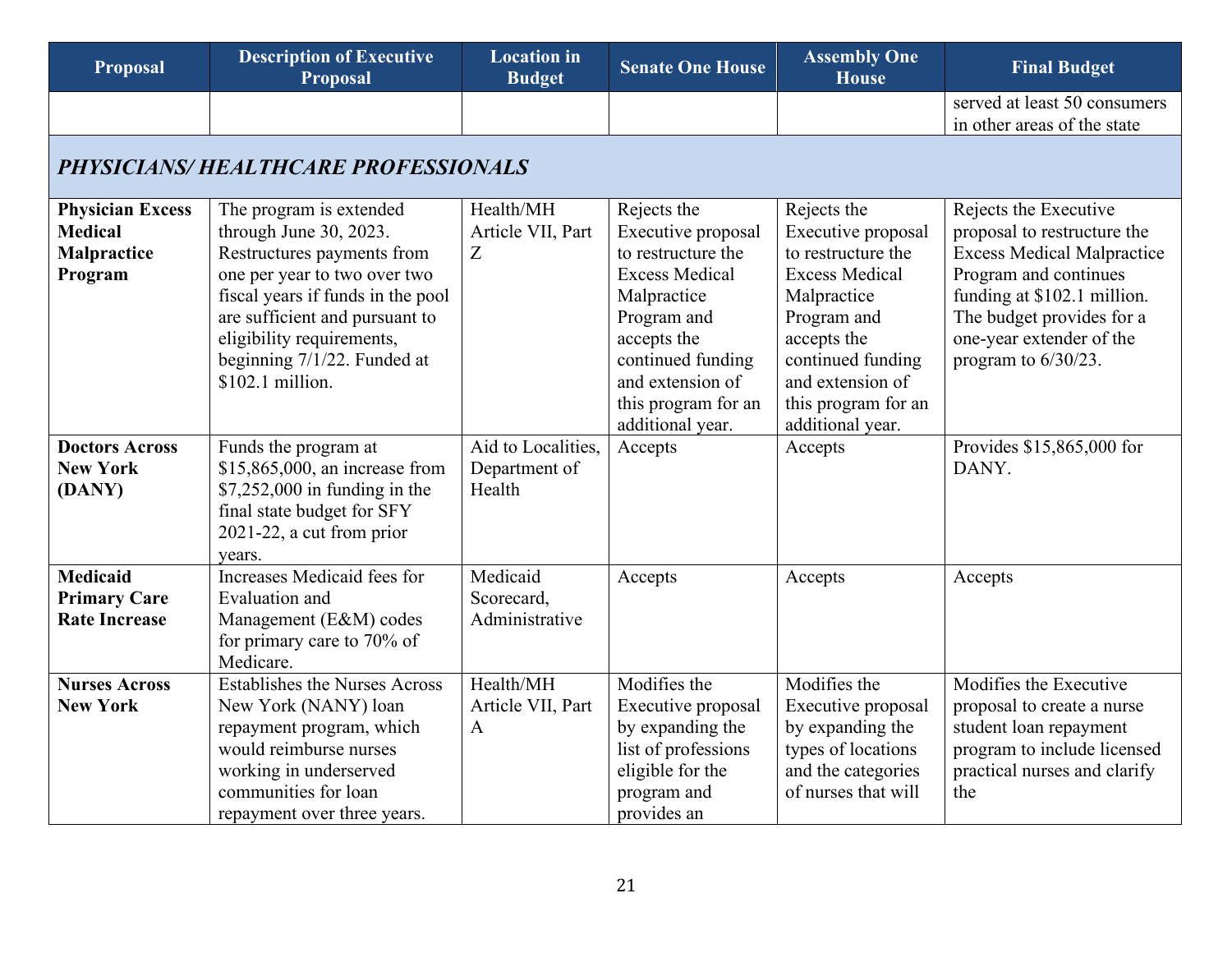| <b>Proposal</b>                                                     | <b>Description of Executive</b><br><b>Proposal</b>                                                                                                                                                                                                                                                                                                                                  | <b>Location</b> in<br><b>Budget</b>            | <b>Senate One House</b>                                                                                                                                                                                                                         | <b>Assembly One</b><br><b>House</b>                                                                                                                                      | <b>Final Budget</b>                                                                                                                                                                                                                                                                                                                                                       |
|---------------------------------------------------------------------|-------------------------------------------------------------------------------------------------------------------------------------------------------------------------------------------------------------------------------------------------------------------------------------------------------------------------------------------------------------------------------------|------------------------------------------------|-------------------------------------------------------------------------------------------------------------------------------------------------------------------------------------------------------------------------------------------------|--------------------------------------------------------------------------------------------------------------------------------------------------------------------------|---------------------------------------------------------------------------------------------------------------------------------------------------------------------------------------------------------------------------------------------------------------------------------------------------------------------------------------------------------------------------|
|                                                                     |                                                                                                                                                                                                                                                                                                                                                                                     |                                                | additional \$1.3                                                                                                                                                                                                                                | be eligible for the                                                                                                                                                      | definition of underserved                                                                                                                                                                                                                                                                                                                                                 |
|                                                                     |                                                                                                                                                                                                                                                                                                                                                                                     |                                                | million.                                                                                                                                                                                                                                        | program.                                                                                                                                                                 | communities.                                                                                                                                                                                                                                                                                                                                                              |
| <b>CLIA-Waived</b><br><b>Testing</b>                                | Allows licensed pharmacists to<br>serve as limited service<br>laboratory, directors ordering<br>and administering CLIA-<br>waived tests.                                                                                                                                                                                                                                            | Health/MH<br>Article VII, Part<br>$\mathsf{C}$ | Rejects                                                                                                                                                                                                                                         | Rejects                                                                                                                                                                  | Modifies Executive proposal<br>to include this authorization<br>for COVID-19 and Influenza<br>testing effective $4/1/22$ with<br>a sunset date of $4/1/24$ when<br>it will be reviewed.                                                                                                                                                                                   |
| <b>Collaborative</b><br><b>Drug Therapy</b><br>Management<br>(CDTM) | Makes current CDTM law,<br>which expires this year<br>permanent.                                                                                                                                                                                                                                                                                                                    | Health/MH<br>Article VII, Part<br>CC           | Rejects                                                                                                                                                                                                                                         | <b>Extends</b><br>authorization of<br>pharmacists to enter<br>into collaborative<br>agreements with<br>physicians in<br>certain settings<br>(CDTM) through<br>$7/1/24$ . | Extends authorization of<br>pharmacists to enter into<br>collaborative agreements<br>with physicians in certain<br>settings (CDTM) through<br>$7/1/24$ .                                                                                                                                                                                                                  |
| <b>Health</b>                                                       | One-time bonus of \$3000 for                                                                                                                                                                                                                                                                                                                                                        | Health/MH                                      | Modifies the                                                                                                                                                                                                                                    | Rejects health care                                                                                                                                                      | Modifies the Governor's                                                                                                                                                                                                                                                                                                                                                   |
| <b>Care/Mental</b>                                                  | workers who make up to                                                                                                                                                                                                                                                                                                                                                              | Article VII, Part                              | Executive proposal                                                                                                                                                                                                                              | worker wage                                                                                                                                                              | proposal to provide                                                                                                                                                                                                                                                                                                                                                       |
| <b>Health</b><br><b>Workforce</b>                                   | \$125,000 annually; employers                                                                                                                                                                                                                                                                                                                                                       | D                                              | by expanding the                                                                                                                                                                                                                                | bonuses and instead<br>reallocates                                                                                                                                       | Health/Mental Hygiene                                                                                                                                                                                                                                                                                                                                                     |
| <b>Bonuses</b>                                                      | with at least one employee<br>who serves Medicaid and 20%<br>of revenue derived from<br>Medicaid are eligible to<br>receive monies for bonus<br>payments. It imposes<br>substantial obligations on<br>employers and penalties for<br>failure to identify claim and<br>pay a bonus for each<br>employee. The Office of<br>Medicaid Inspector General is<br>responsible for audits of |                                                | list of eligible<br>personnel to<br>include other front-<br>line workers in<br>support positions<br>and by addressing<br>the benefits cliff<br>that would have<br>inadvertently made<br>certain workers<br>ineligible for<br>public assistance. | \$1.2 billion to<br>support recurring<br>wage increases in<br>DOH and various<br>human service<br>agencies.                                                              | worker bonuses to specify<br>the professions eligible for<br>the bonus of up to \$3000<br>over two vesting periods<br>based on hours worked. The<br>amended language also<br>exempts the bonuses from<br>being considered income for<br>the purposes of receiving<br>public assistance. A list of<br>eligible professions can be<br>found at the end of this<br>document. |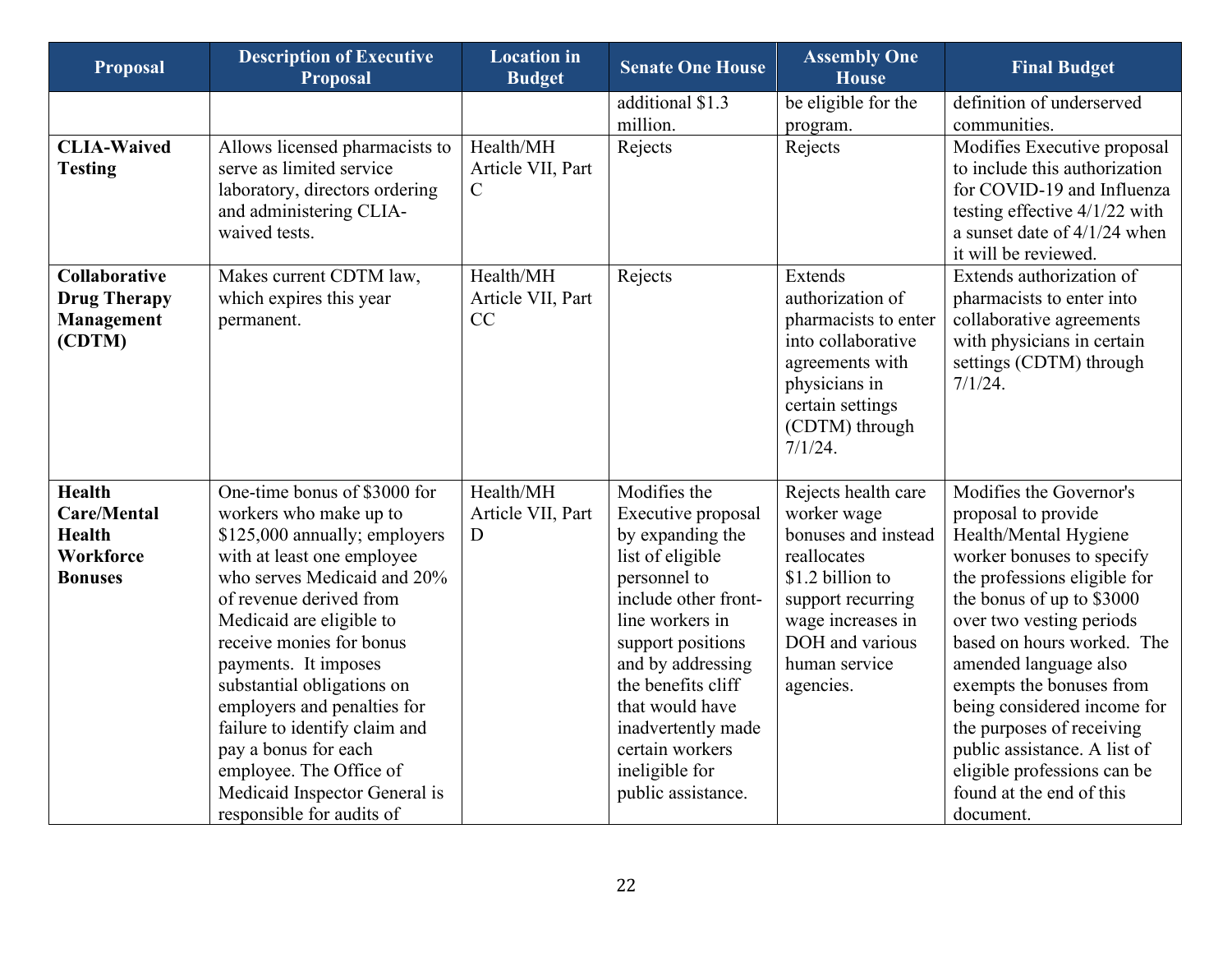| Proposal                                                                                                                                                           | <b>Description of Executive</b><br>Proposal                                                                                                                                                                                                                                                                                                                                                                                                                                                                               | <b>Location</b> in<br><b>Budget</b>            | <b>Senate One House</b> | <b>Assembly One</b><br><b>House</b>                   | <b>Final Budget</b>                                                                                                                                                                                                           |
|--------------------------------------------------------------------------------------------------------------------------------------------------------------------|---------------------------------------------------------------------------------------------------------------------------------------------------------------------------------------------------------------------------------------------------------------------------------------------------------------------------------------------------------------------------------------------------------------------------------------------------------------------------------------------------------------------------|------------------------------------------------|-------------------------|-------------------------------------------------------|-------------------------------------------------------------------------------------------------------------------------------------------------------------------------------------------------------------------------------|
|                                                                                                                                                                    | payments and actions by<br>employers. ARP and HCBS<br>monies are referenced as<br>sources.; Income tax not<br>applied                                                                                                                                                                                                                                                                                                                                                                                                     |                                                |                         |                                                       |                                                                                                                                                                                                                               |
| <b>Nurse</b><br><b>Practitioner (NP)</b><br>Independent<br><b>Practice in</b><br><b>Primary Care</b>                                                               | Removes requirement for NP<br>in primary care with over 3600<br>hours experience to maintain a<br>collaborative relationship with<br>physicians. Makes the program<br>permanent by removing the<br>expiration currently in statute.                                                                                                                                                                                                                                                                                       | Health/MH<br>Article VII, Part<br>$\mathsf{C}$ | Rejects                 | Rejects proposal;<br>removes sunset on<br>current law | Modifies the Executive<br>proposal to remove the<br>requirement for NPs with<br>over 3600 hours experience<br>across practice areas to<br>maintain a collaborative<br>relationship with physicians<br>with a two-year sunset. |
| <b>Medication</b><br><b>Administration</b><br>and Non-Patient<br><b>Specific Orders</b><br>for COVID-19,<br>Flu, and Upper<br><b>Respiratory</b><br><b>Testing</b> | Changes laws to allow<br>certified medication aides to<br>administer routine medications<br>under certain conditions and in<br>certain institutional settings;<br>allows physicians and NPs to<br>issue non-patient specific<br>standing orders for COVID-19,<br>flu and upper respiratory<br>illness testing, and allows<br>registered professional nurses<br>to collect specimens from<br>patients for COVID-19 or flu<br>testing with training and under<br>the supervision of a registered<br>nurse, NP or physician. | Health/MH<br>Article VII, Part<br>$\mathsf{C}$ | Rejects                 | Rejects                                               | Modifies language to<br>authorize a physician or<br>nurse practitioner to issue a<br>non-patient specific regimen<br>for COVID-19 or flu testing<br>to registered professional<br>nurses.                                     |
| <b>Interstate</b><br>Licensure<br>Compacts                                                                                                                         | <b>Establishes that New York</b><br>State will join the interstate<br>medical licensure compact and<br>interstate nursing licensure<br>compact with other states in                                                                                                                                                                                                                                                                                                                                                       | Health/MH<br>Article VII, Part<br>B            | Accepts                 | Rejects                                               | Rejects                                                                                                                                                                                                                       |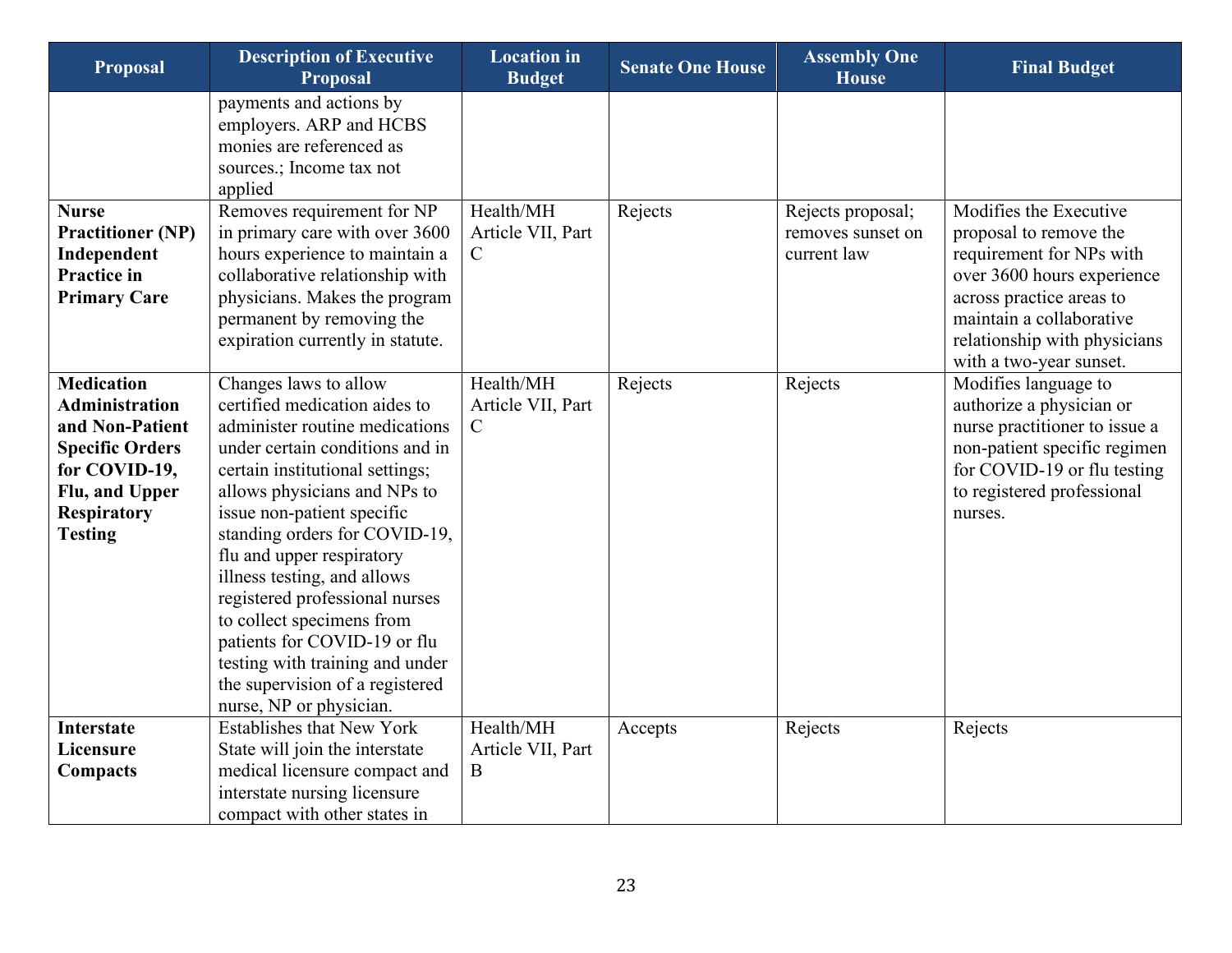| <b>Proposal</b>         | <b>Description of Executive</b><br><b>Proposal</b>          | <b>Location</b> in<br><b>Budget</b> | <b>Senate One House</b> | <b>Assembly One</b><br><b>House</b> | <b>Final Budget</b> |
|-------------------------|-------------------------------------------------------------|-------------------------------------|-------------------------|-------------------------------------|---------------------|
|                         | the compact for a streamlined<br>licensure process with one |                                     |                         |                                     |                     |
|                         | application.                                                |                                     |                         |                                     |                     |
| Prescriber              | Eliminates prescriber prevails                              | Health/MH                           | Rejects                 | Rejects                             | Rejects             |
| <b>Prevails</b>         | under FFS and MMC except                                    | Article VII, Part                   |                         |                                     |                     |
|                         | for 9 classes of drugs currently                            | <b>BB</b>                           |                         |                                     |                     |
|                         | allowed under MMC.                                          |                                     |                         |                                     |                     |
| <b>New York State</b>   | This proposal would remove                                  | Health/MH                           | Rejects                 | Rejects                             | Rejects             |
| Department of           | the health care professions                                 | Article VII, Part                   |                         |                                     |                     |
| <b>Health Oversight</b> | (including physicians, nurses,                              | G                                   |                         |                                     |                     |
| of Certain              | pharmacists, pharmacy                                       |                                     |                         |                                     |                     |
| <b>Professions</b>      | technicians, respiratory                                    |                                     |                         |                                     |                     |
|                         | therapists, midwives, dentists,                             |                                     |                         |                                     |                     |
|                         | chiropractors, social workers,                              |                                     |                         |                                     |                     |
|                         | massage therapists, others)<br>from Title VIII of the       |                                     |                         |                                     |                     |
|                         | <b>Education Law and include</b>                            |                                     |                         |                                     |                     |
|                         | those professions in the Health                             |                                     |                         |                                     |                     |
|                         | Law. This would correspond                                  |                                     |                         |                                     |                     |
|                         | with a transfer of oversight,                               |                                     |                         |                                     |                     |
|                         | regulation, agency actions, and                             |                                     |                         |                                     |                     |
|                         | records from SED to DOH.                                    |                                     |                         |                                     |                     |
| <b>Modernize</b>        | • Define emergency medical                                  | Health/MH                           | Modifies by adding      | Rejects                             | Rejects             |
| <b>Emergency</b>        | services to mean: "care of a                                | Article VII, Part                   | \$1 million in          |                                     |                     |
| <b>Medical Services</b> | person to, from, at, in or                                  | F                                   | funding and             |                                     |                     |
|                         | between the person's home,                                  |                                     | clarifying              |                                     |                     |
|                         | scene of injury, hospitals,                                 |                                     | definitions.            |                                     |                     |
|                         | health care facilities, public                              |                                     |                         |                                     |                     |
|                         | events or other locations by                                |                                     |                         |                                     |                     |
|                         | emergency medical services                                  |                                     |                         |                                     |                     |
|                         | practitioners as a patient care                             |                                     |                         |                                     |                     |
|                         | team member for services                                    |                                     |                         |                                     |                     |
|                         | including but not limited to                                |                                     |                         |                                     |                     |
|                         | emergency, non-emergency,                                   |                                     |                         |                                     |                     |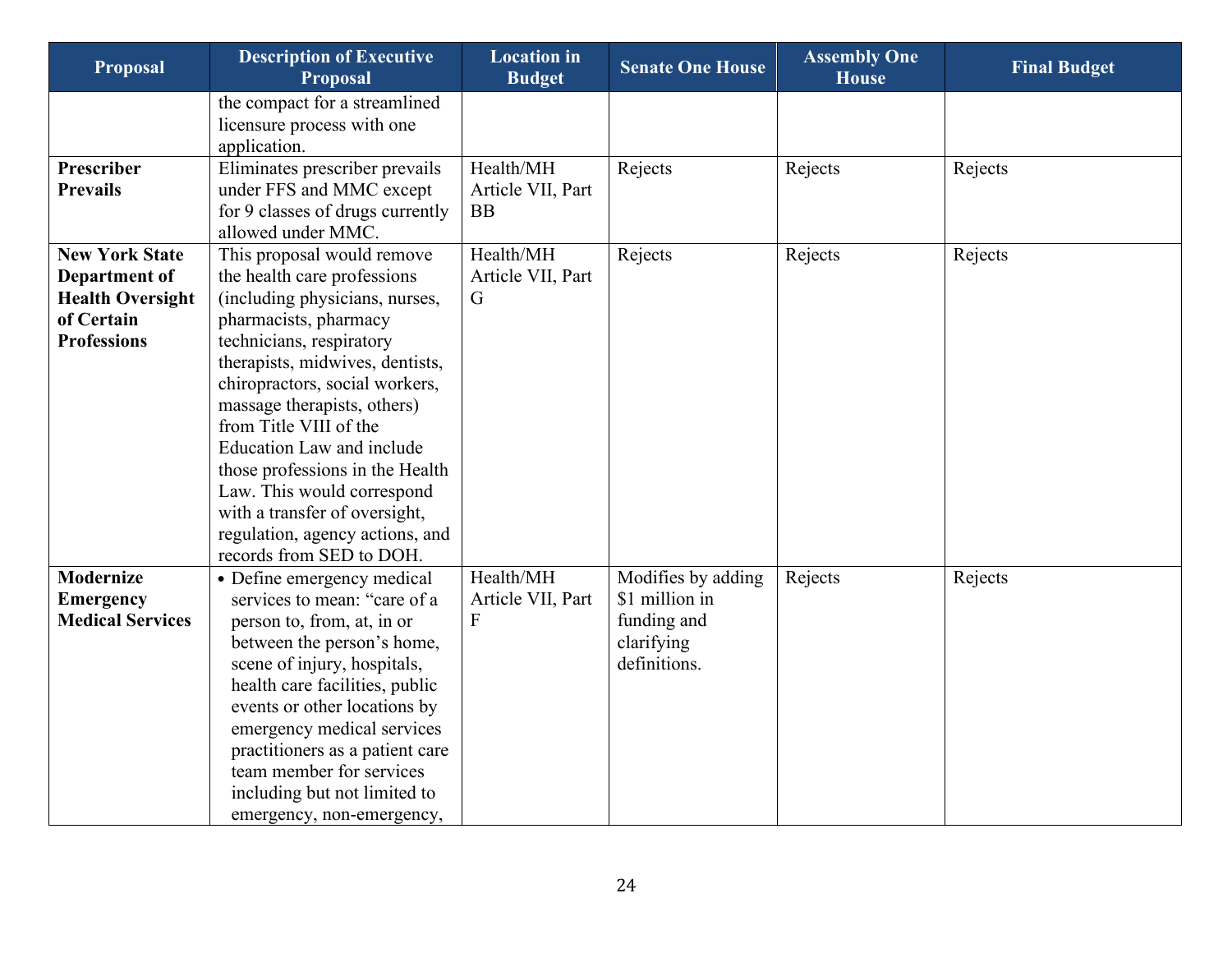| <b>Proposal</b> | <b>Description of Executive</b><br><b>Proposal</b> | <b>Location</b> in<br><b>Budget</b> | <b>Senate One House</b> | <b>Assembly One</b><br><b>House</b> | <b>Final Budget</b> |
|-----------------|----------------------------------------------------|-------------------------------------|-------------------------|-------------------------------------|---------------------|
|                 | specialty, low acuity,                             |                                     |                         |                                     |                     |
|                 | preventative and other                             |                                     |                         |                                     |                     |
|                 | services.                                          |                                     |                         |                                     |                     |
|                 | • Establish an Emergency                           |                                     |                         |                                     |                     |
|                 | Medical Services Quality and                       |                                     |                         |                                     |                     |
|                 | <b>Sustainability Assurance</b>                    |                                     |                         |                                     |                     |
|                 | Program, which may include                         |                                     |                         |                                     |                     |
|                 | development of clinical                            |                                     |                         |                                     |                     |
|                 | standards, quality metrics,                        |                                     |                         |                                     |                     |
|                 | safety standards, emergency                        |                                     |                         |                                     |                     |
|                 | vehicle operation standards,                       |                                     |                         |                                     |                     |
|                 | and clinical standards.                            |                                     |                         |                                     |                     |
|                 | • Provide that EMS services                        |                                     |                         |                                     |                     |
|                 | agencies that don't meet                           |                                     |                         |                                     |                     |
|                 | standards and requirements                         |                                     |                         |                                     |                     |
|                 | may be subject to                                  |                                     |                         |                                     |                     |
|                 | enforcement actions.                               |                                     |                         |                                     |                     |
|                 | • Require NYS DOH in                               |                                     |                         |                                     |                     |
|                 | consultation with the State                        |                                     |                         |                                     |                     |
|                 | <b>Emergency Medical</b>                           |                                     |                         |                                     |                     |
|                 | Advisory Council to develop                        |                                     |                         |                                     |                     |
|                 | and maintain a statewide                           |                                     |                         |                                     |                     |
|                 | comprehensive EMS system                           |                                     |                         |                                     |                     |
|                 | plan to provide for a                              |                                     |                         |                                     |                     |
|                 | coordinated system in the                          |                                     |                         |                                     |                     |
|                 | State.                                             |                                     |                         |                                     |                     |
|                 | • Require each regional EMS                        |                                     |                         |                                     |                     |
|                 | advisory committee to                              |                                     |                         |                                     |                     |
|                 | develop and maintain a                             |                                     |                         |                                     |                     |
|                 | comprehensive regional                             |                                     |                         |                                     |                     |
|                 | emergency medical system                           |                                     |                         |                                     |                     |
|                 | plan.                                              |                                     |                         |                                     |                     |
|                 | • Require each county to                           |                                     |                         |                                     |                     |
|                 | develop and maintain a                             |                                     |                         |                                     |                     |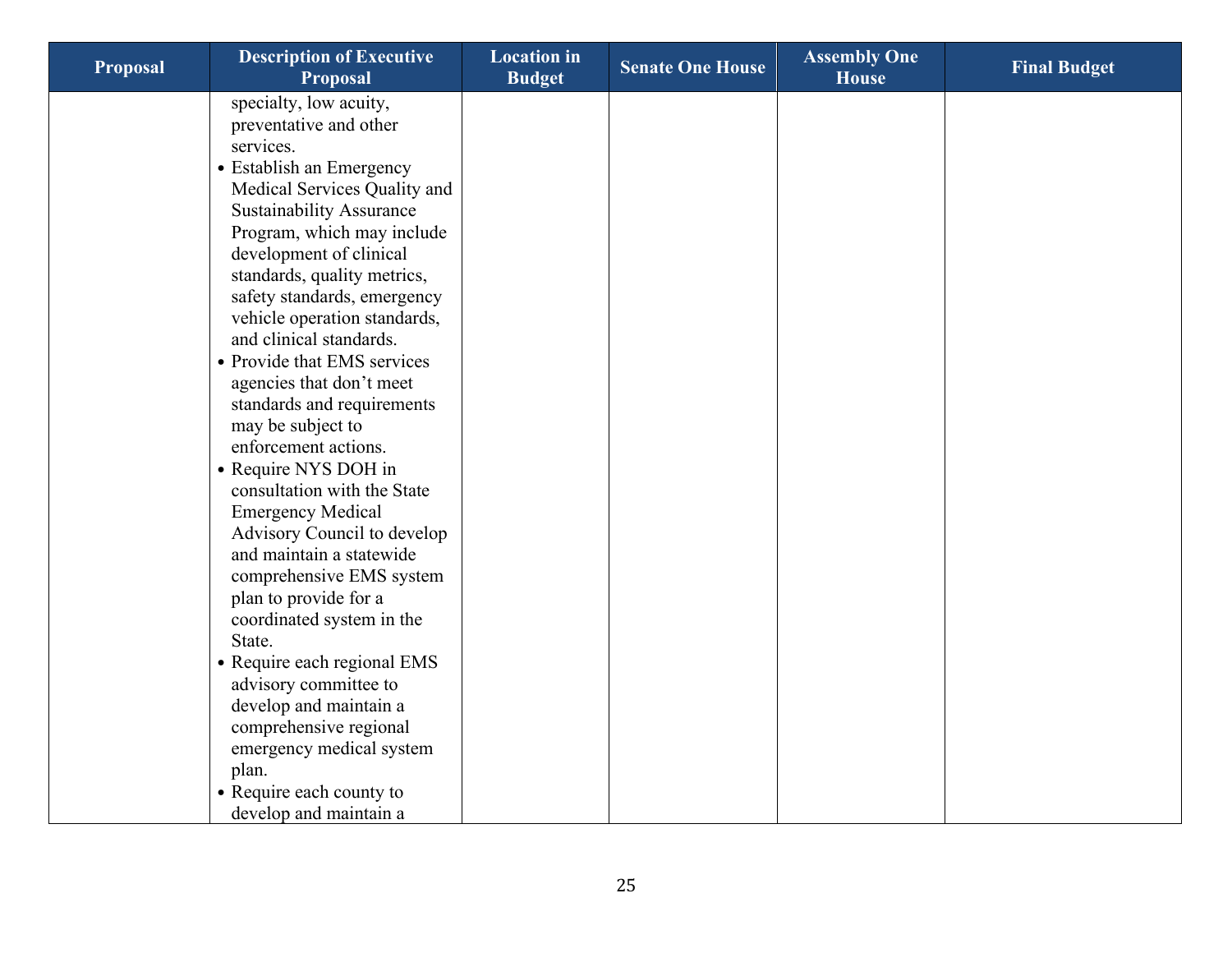<span id="page-25-0"></span>

| <b>Proposal</b>                                                                                                       | <b>Description of Executive</b><br><b>Proposal</b>                                                                                                                                                                                                                                                                                                                                                                                                  | <b>Location</b> in<br><b>Budget</b>         | <b>Senate One House</b> | <b>Assembly One</b><br><b>House</b>                                                                                                                      | <b>Final Budget</b>                                                                                                                                        |
|-----------------------------------------------------------------------------------------------------------------------|-----------------------------------------------------------------------------------------------------------------------------------------------------------------------------------------------------------------------------------------------------------------------------------------------------------------------------------------------------------------------------------------------------------------------------------------------------|---------------------------------------------|-------------------------|----------------------------------------------------------------------------------------------------------------------------------------------------------|------------------------------------------------------------------------------------------------------------------------------------------------------------|
|                                                                                                                       | comprehensive county<br>emergency medical system<br>plan.                                                                                                                                                                                                                                                                                                                                                                                           |                                             |                         |                                                                                                                                                          |                                                                                                                                                            |
| <b>Third Trimester</b><br><b>Syphilis</b><br><b>Screenings</b>                                                        | Would amend Public Health<br>Law to require syphilis testing<br>of pregnant patients by a<br>physician or other authorized<br>practitioner in the third<br>trimester consistent with any<br>guidance and regulations<br>issued by the Department of<br>Health.                                                                                                                                                                                      | Health/MH<br>Article VII, Part<br>T         | Rejects                 | Rejects                                                                                                                                                  | Rejects                                                                                                                                                    |
| <b>Eliminate</b><br>Unnecessary<br><b>Requirements</b><br>from the<br><b>Utilization</b><br>Threshold (UT)<br>Program | This proposal would reduce<br>administrative burden from the<br>UT program for fee-for-service<br>(FFS) providers. Would move<br>monitoring service utilization<br>from a prospective to a<br>retrospective function and<br>would remove the requirement<br>for provider-submitted<br>increase requests. This would<br>eliminate the current<br>administrative burden of<br>requesting increases to benefit<br>limits for members and<br>providers. | Health/MH<br>Article VII, Part<br>W         | Rejects                 | Modifies the<br>Executive's<br>proposal to<br>eliminate<br>requirements from<br>the<br>Utilization<br>Threshold (UT)<br>Program, restoring<br>\$230,000. | Modifies the Executive<br>proposal to include<br>clarifications that<br>retrospective utilization<br>review cannot be used to<br>limit recipient services. |
|                                                                                                                       | PHARMACY/PHARMACEUTICALS                                                                                                                                                                                                                                                                                                                                                                                                                            |                                             |                         |                                                                                                                                                          |                                                                                                                                                            |
| <b>Prescriber</b><br><b>Prevails</b>                                                                                  | Eliminates prescriber prevails<br>under FFS and MMC except                                                                                                                                                                                                                                                                                                                                                                                          | Health/MH<br>Article VII, Part<br><b>BB</b> | Rejects                 | Rejects                                                                                                                                                  | Rejects                                                                                                                                                    |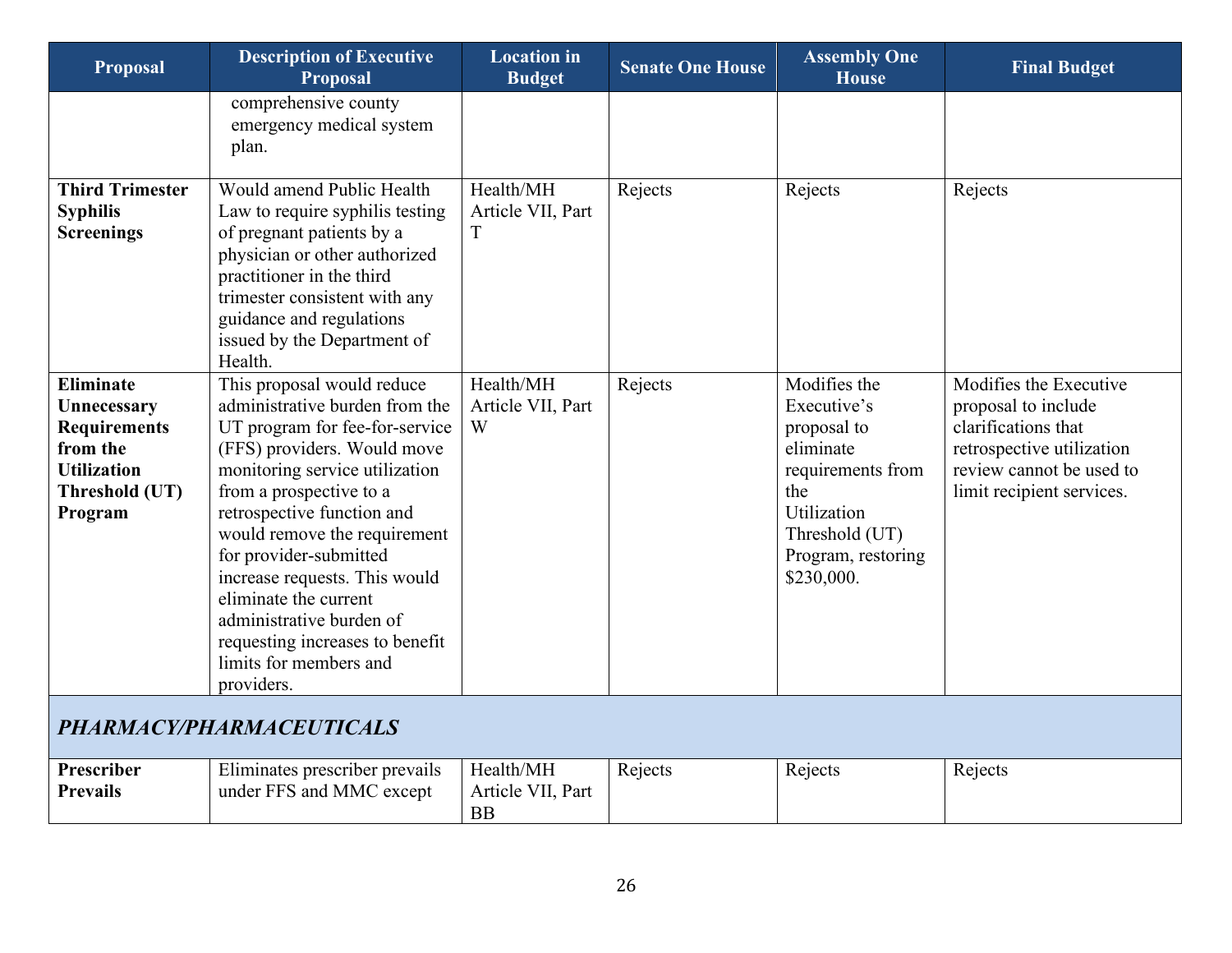| <b>Proposal</b>                                                                                              | <b>Description of Executive</b><br><b>Proposal</b>                                                                                                                                                                                                                                          | <b>Location</b> in<br><b>Budget</b>             | <b>Senate One House</b>                                                                                        | <b>Assembly One</b><br><b>House</b>                                                                                                                            | <b>Final Budget</b>                                                                                                                                                                     |
|--------------------------------------------------------------------------------------------------------------|---------------------------------------------------------------------------------------------------------------------------------------------------------------------------------------------------------------------------------------------------------------------------------------------|-------------------------------------------------|----------------------------------------------------------------------------------------------------------------|----------------------------------------------------------------------------------------------------------------------------------------------------------------|-----------------------------------------------------------------------------------------------------------------------------------------------------------------------------------------|
|                                                                                                              | for 9 classes of drugs currently<br>allowed under MMC.                                                                                                                                                                                                                                      |                                                 |                                                                                                                |                                                                                                                                                                |                                                                                                                                                                                         |
| <b>CLIA-Waived</b><br><b>Testing</b>                                                                         | Allows licensed pharmacists to<br>serve as limited service<br>laboratory, directors ordering<br>and administering CLIA-<br>waived tests.                                                                                                                                                    | Health/MH<br>Article VII, Part<br>$\mathcal{C}$ | Rejects                                                                                                        | Rejects                                                                                                                                                        | Modifies Executive proposal<br>to include this authorization<br>for COVID-19 and Influenza<br>testing effective $4/1/22$ with<br>a sunset date of $4/1/24$ when<br>it will be reviewed. |
| Collaborative<br><b>Drug Therapy</b><br><b>Management</b><br>(CDTM)                                          | Makes current CDTM law,<br>which expires this year<br>permanent.                                                                                                                                                                                                                            | Health/MH<br>Article VII, Part<br>CC            | Rejects                                                                                                        | Extends<br>authorization of<br>pharmacists to enter<br>into collaborative<br>agreements with<br>physicians in<br>certain settings<br>(CDTM) through<br>7/1/24. | Extends authorization of<br>pharmacists to enter into<br>collaborative agreements<br>with physicians in certain<br>settings (CDTM) through<br>7/1/24.                                   |
| Naloxone/MAT                                                                                                 | Requires pharmacies to stock a<br>30 day supply of naloxone and<br>MAT/Buprenorphine, as<br>permitted within DEA rules<br>and wholesaler thresholds                                                                                                                                         | Health/MH<br>Article VII, Part<br><b>HH</b>     | Modifies Executive<br>proposal by<br>removing dosage<br>requirements and<br>add partial<br>antagonist products | Rejects                                                                                                                                                        | Rejects                                                                                                                                                                                 |
| <b>New York State</b><br><b>Department of</b><br><b>Health Oversight</b><br>of Certain<br><b>Professions</b> | This proposal would remove<br>the health care professions<br>(including physicians, nurses,<br>pharmacists, certified<br>pharmacy technicians,<br>respiratory therapists,<br>midwives, dentists,<br>chiropractors, social workers,<br>massage therapists, others)<br>from Title VIII of the | Health/MH<br>Article VII, Part<br>G             | Rejects                                                                                                        | Rejects                                                                                                                                                        | Rejects                                                                                                                                                                                 |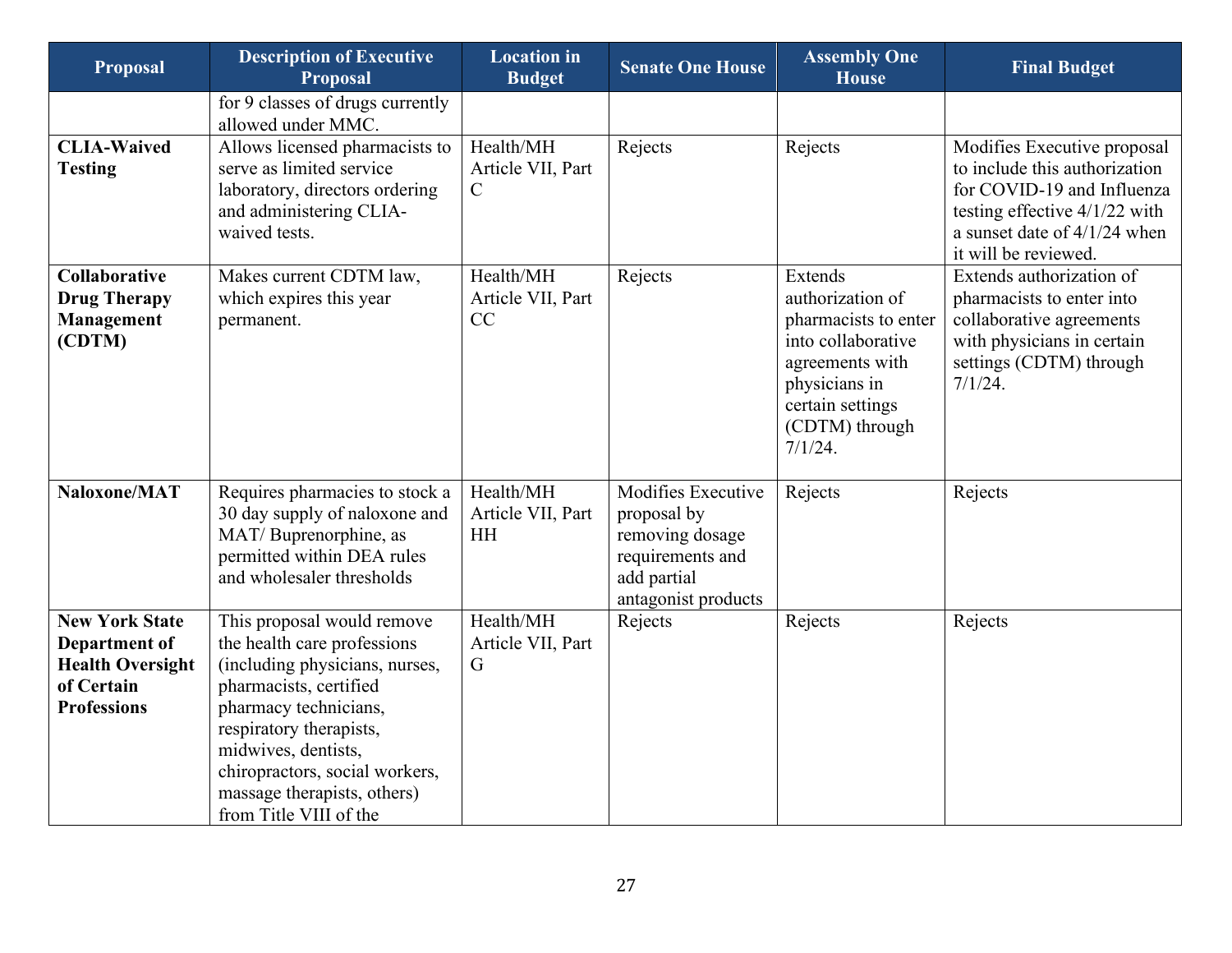| <b>Proposal</b>                                                                   | <b>Description of Executive</b><br><b>Proposal</b>                                                                                                                                                                                                                                                                                                                               | <b>Location</b> in<br><b>Budget</b>                           | <b>Senate One House</b>                                                                                                                                                                                                                                                                                   | <b>Assembly One</b><br><b>House</b> | <b>Final Budget</b> |
|-----------------------------------------------------------------------------------|----------------------------------------------------------------------------------------------------------------------------------------------------------------------------------------------------------------------------------------------------------------------------------------------------------------------------------------------------------------------------------|---------------------------------------------------------------|-----------------------------------------------------------------------------------------------------------------------------------------------------------------------------------------------------------------------------------------------------------------------------------------------------------|-------------------------------------|---------------------|
|                                                                                   | <b>Education Law and include</b><br>those professions in the Health<br>Law. This would correspond<br>with a transfer of oversight,<br>regulation, agency actions, and<br>records from SED to DOH.                                                                                                                                                                                |                                                               |                                                                                                                                                                                                                                                                                                           |                                     |                     |
| <b>Clinical</b><br><b>Standards in</b><br>Pharmacy<br><b>Benefits in FFS</b>      | Establishes parity and uniform<br>clinical standards across both<br>Medicaid and retail pharmacy<br>benefits in FFS to leverage<br>existing management tools<br>under the pharmacy benefit to<br>establish utilization<br>management tools for drugs<br>dispensed under the medical<br>benefit. This will savings from<br>additional rebates from drug<br>manufacturers in FY24. | Administrative<br>per the SFY<br>Medicaid<br>Scorecard        | Accepts                                                                                                                                                                                                                                                                                                   | Accept                              | Accepts             |
| <b>SENATE:</b><br><b>Medicaid</b><br><b>Pharmacy Access</b><br><b>Protections</b> |                                                                                                                                                                                                                                                                                                                                                                                  | Senate One<br>House,<br>Health/MH,<br>Article VII, Part<br>PP | The Senate includes<br>a new proposal to<br>create Medicaid<br>prescription drug<br>reimbursement rate<br>parity between<br>managed care and<br>fee-for-service<br>pharmacy benefits.<br>Also prohibits<br>narrow pharmacy<br>networks and<br>allows pharmacies<br>to deliver<br>medications.<br>(S7909). | N/A                                 | Rejects             |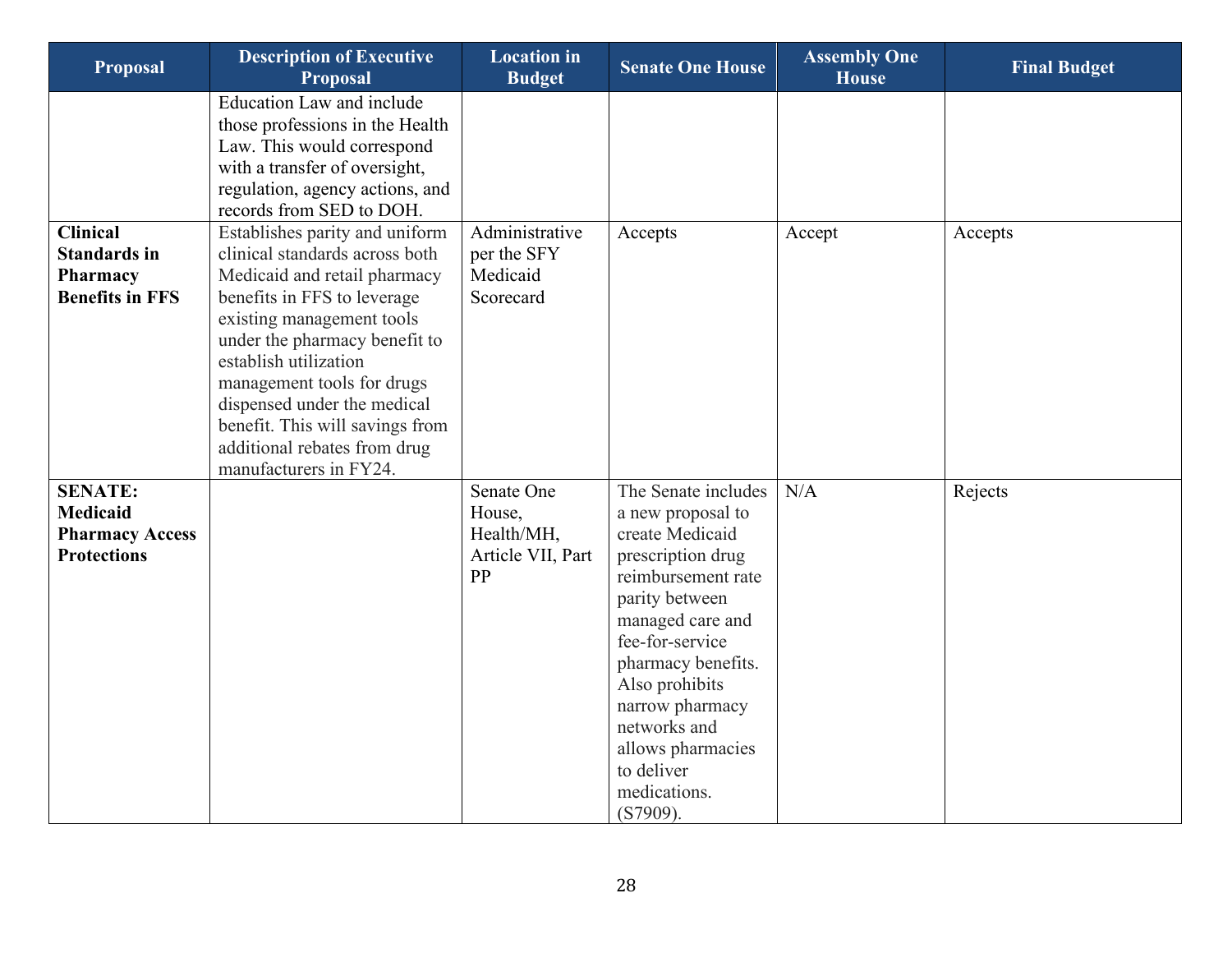<span id="page-28-0"></span>

| <b>Proposal</b>                                            | <b>Description of Executive</b><br><b>Proposal</b>                                                                                                                                                                                                                                | <b>Location</b> in<br><b>Budget</b>         | <b>Senate One House</b>                                                                                                                  | <b>Assembly One</b><br><b>House</b>                                                                                                                                                                                                    | <b>Final Budget</b>                                                                                                                                                                                                                                                                                                   |
|------------------------------------------------------------|-----------------------------------------------------------------------------------------------------------------------------------------------------------------------------------------------------------------------------------------------------------------------------------|---------------------------------------------|------------------------------------------------------------------------------------------------------------------------------------------|----------------------------------------------------------------------------------------------------------------------------------------------------------------------------------------------------------------------------------------|-----------------------------------------------------------------------------------------------------------------------------------------------------------------------------------------------------------------------------------------------------------------------------------------------------------------------|
| <b>BEHAVIORAL HEALTH</b>                                   |                                                                                                                                                                                                                                                                                   |                                             |                                                                                                                                          |                                                                                                                                                                                                                                        |                                                                                                                                                                                                                                                                                                                       |
| <b>Human Services</b><br><b>COLA</b>                       | Provides a 5.4% human<br>services COLA effective<br>$4/1/22$ for programs and<br>services under OMH, OASAS,<br>OPWDD, OCFS, OTDA,<br>SOFA;<br>Provides \$33.7 million for<br><b>COLA</b> for OASAS<br>programs/services and \$95<br>million for COLA for OMH<br>programs/services | Health/MH<br>Article VII, Part<br><b>DD</b> | Accepts the<br>Executive's<br>proposal for the<br>5.4% Human<br>Services COLA and<br>adds an additional<br>5.4% for SFY 23-<br>24.       | Increases the<br><b>Human Services</b><br>COLA from $5.4\%$<br>to 11% and would<br>continue an annual<br>COLA based on a<br>CPI-U index.                                                                                               | Accepts the Executive<br>Proposal by providing a<br>5.4% human services COLA<br>effective 4/1/22 through<br>$3/31/23$ for programs and<br>services under OMH,<br>OASAS, OPWDD, OTDA,<br><b>OCFS</b> and SOFA                                                                                                          |
| 988 Crisis<br>Program                                      | Establishes the infrastructure<br>for the 988 suicide prevention<br>and behavioral health crisis<br>hotline system.                                                                                                                                                               | Health/MH<br>Article VII, Part<br>EE        | Modifies the<br>Executive proposal<br>by modifying<br>reporting metrics<br>and ensuring call<br>centers are<br>established in-<br>house. | Modifies the<br>Executive proposal<br>by clarifying who is<br>authorized to be a<br>member of a mobile<br>crisis team and<br>includes veterans<br>and members of<br>rural communities<br>to the list of<br>specialized<br>populations. | Includes the proposal to<br>establish the 988 suicide<br>prevention and behavioral<br>health crisis hotline system.<br>Includes clarifications<br>regarding authorized<br>members of a mobile crisis<br>teams and includes veterans<br>and members of rural<br>communities to the list of<br>specialized populations. |
| <b>Behavioral</b><br><b>Health</b><br><b>Reinvestments</b> | Provides the methodology for<br>BH reinvestment from carve<br>into MMC, per targets/MLRs<br>which account for plan<br>recoupment of under spending;<br>Eliminates requirement for<br>regulation. \$111M state share                                                               | Health/MH<br>Article VII, Part<br>$\rm FF$  | Accepts Executive<br>proposal for<br>reinvestment from<br>MMC plan<br>recoupments and<br>adds additional<br>language for greater         | <b>Accepts Executive</b><br>proposal for<br>reinvestment from<br>MMC plan<br>recoupments and<br>adds additional<br>language for greater                                                                                                | Modifies the Executive<br>proposal to recover<br>premiums from managed<br>care providers if they have<br>not met established premium<br>targets for behavioral health<br>services by increasing                                                                                                                       |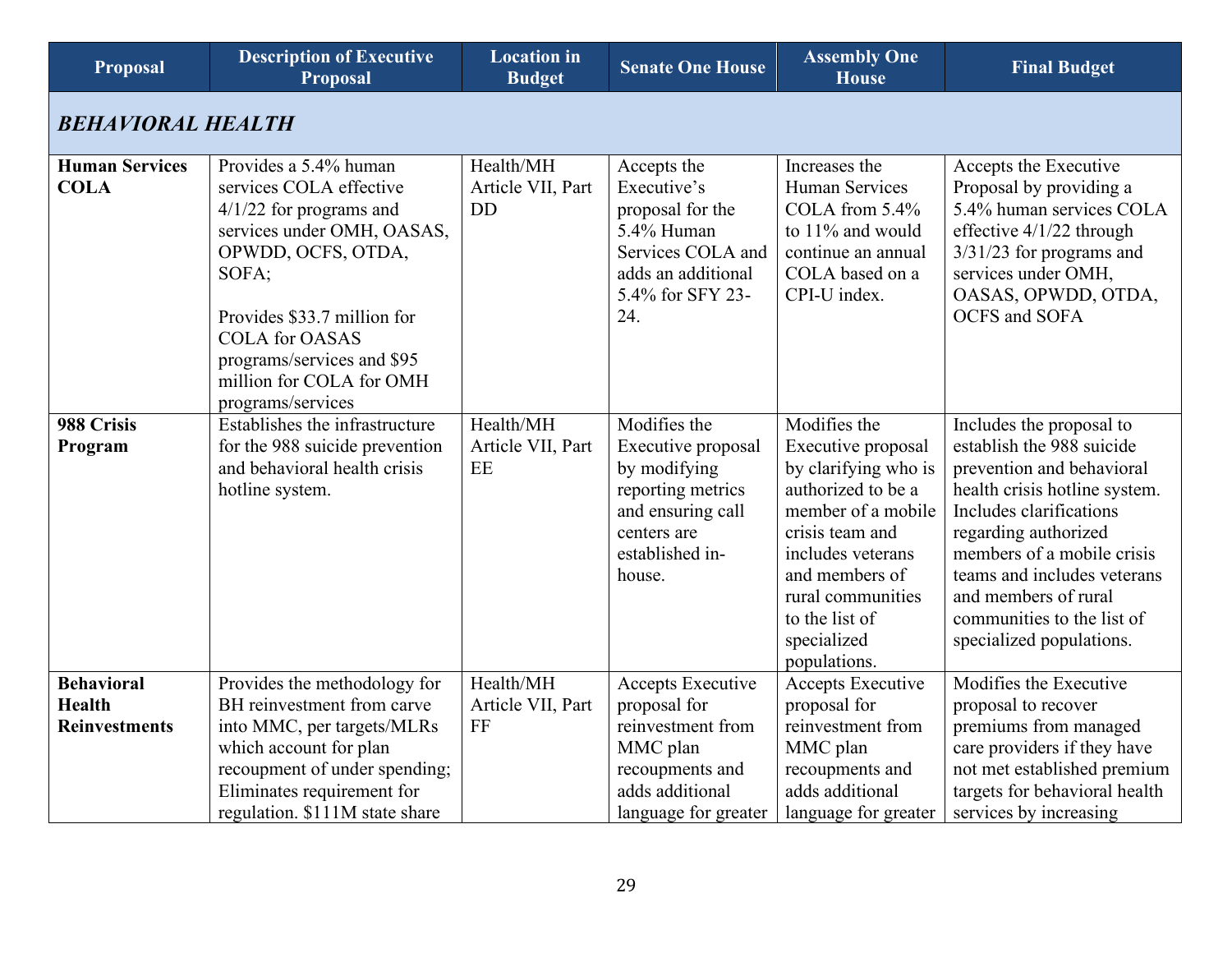| <b>Proposal</b>                      | <b>Description of Executive</b><br><b>Proposal</b>                                                                                                                                                                     | <b>Location</b> in<br><b>Budget</b>            | <b>Senate One House</b>                                                                                                                                           | <b>Assembly One</b><br><b>House</b>                                                                                                                      | <b>Final Budget</b>                                                                                                      |
|--------------------------------------|------------------------------------------------------------------------------------------------------------------------------------------------------------------------------------------------------------------------|------------------------------------------------|-------------------------------------------------------------------------------------------------------------------------------------------------------------------|----------------------------------------------------------------------------------------------------------------------------------------------------------|--------------------------------------------------------------------------------------------------------------------------|
|                                      | for SFY 2023. The<br>Commissioner of Health share<br>provide information on funds<br>available for reinvestment in<br>the annual report required<br>under section 45-c of part A of<br>chapter 56 of the laws of 2013. |                                                | transparency and<br>disclosure around<br>MMC plan<br>recoupments. Also<br>adds language to<br>require notice in<br>State Register for<br>MMC contract<br>changes. | transparency and<br>disclosure around<br>MMC plan<br>recoupments.                                                                                        | reporting and transparency<br>requirements for DOH on<br>recoupment amounts by<br>MCO and time period.                   |
| <b>DSRIP</b>                         | Extends ability of DOH and<br>OMH, OASAS, OPWDD to<br>waive regulatory requirements<br>under DSRIP through 4/1/25.                                                                                                     | Health/MH<br>Article VII, Part<br>GG           | Modifies to alter<br>the expiration date<br>to $4/1/23$ .                                                                                                         | Rejects                                                                                                                                                  | Extends ability of DOH and<br>OMH, OASAS, OPWDD to<br>waive regulatory<br>requirements under DSRIP<br>through $4/1/24$ . |
| Naloxone/MAT                         | Requires pharmacies to stock a<br>30 day supply of naloxone and<br>MAT/Buprenorphine, as<br>permitted within DEA rules<br>and wholesaler thresholds                                                                    | Health/MH<br>Article VII, Part<br><b>HH</b>    | Modifies Executive<br>proposal by<br>removing dosage<br>requirements and<br>add partial<br>antagonist products.                                                   | Rejects                                                                                                                                                  | Rejects                                                                                                                  |
| <b>Temporary</b><br><b>Operators</b> | Permanently allow OMH and<br>OPWDD to appoint temporary<br>operators to operate programs<br>and services                                                                                                               | Health/MH<br>Article VII, Part<br>00           | Rejects                                                                                                                                                           | Accepts the<br>Executive proposal<br>and sets an<br>expiration of<br>3/31/2025.                                                                          | Accepts the Executive<br>proposal and sets an<br>expiration of 3/31/2025.                                                |
| <b>Recovery</b><br><b>Residences</b> | Establishes new certification<br>process for recovery residences<br>under OASAS                                                                                                                                        | Health/MH<br>Article VII, Part<br>$\mathbf{I}$ | Accepts                                                                                                                                                           | Modifies the<br>Executive proposal<br>by<br>including<br>certification and<br>housing standards<br>to address entities<br>that hold<br>themselves out to | Accepts                                                                                                                  |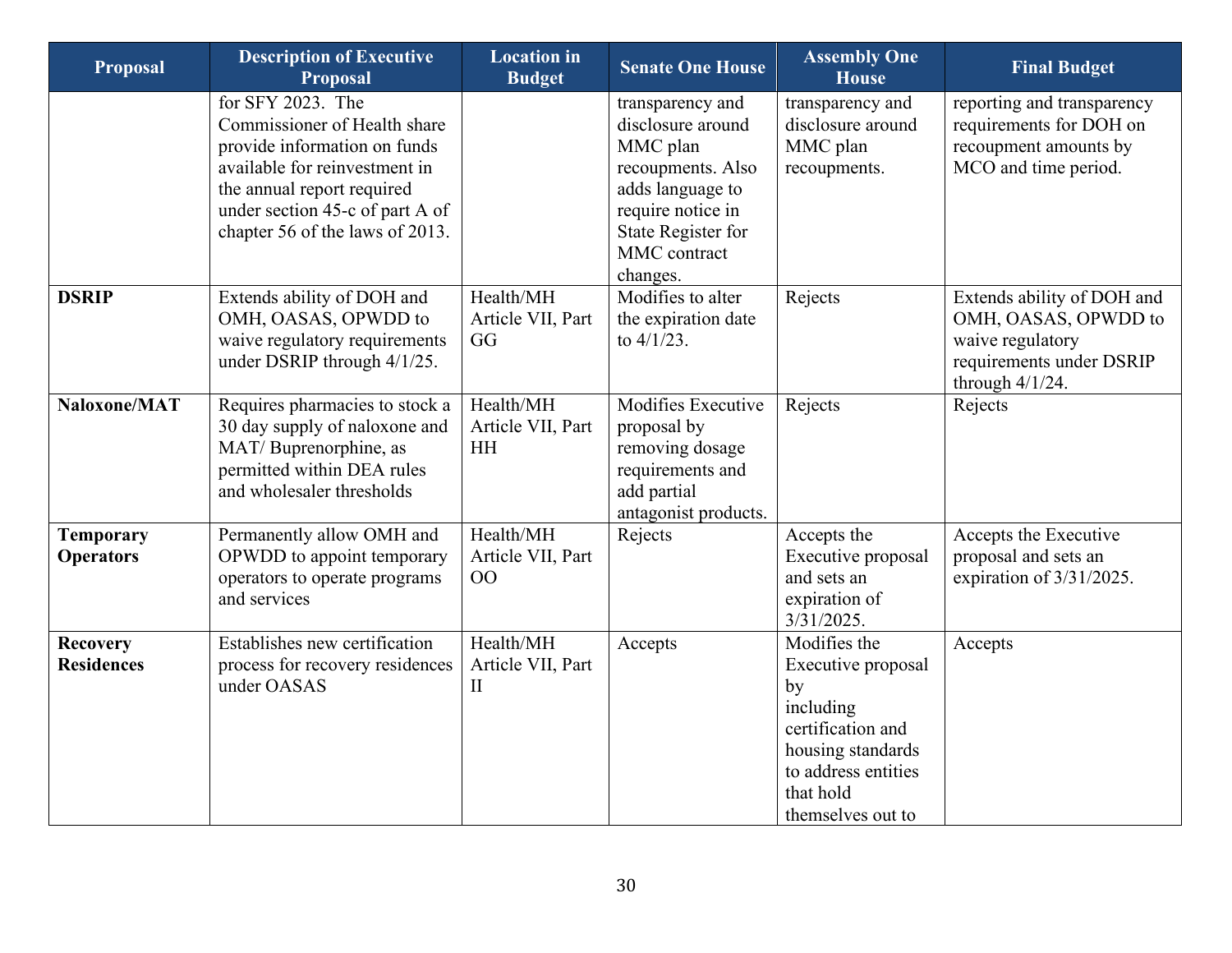| <b>Proposal</b>                                        | <b>Description of Executive</b><br><b>Proposal</b>                                                                                         | <b>Location</b> in<br><b>Budget</b>         | <b>Senate One House</b> | <b>Assembly One</b><br><b>House</b>                                                                                                                                                                                                                                                                                                                                                                                                                                                                        | <b>Final Budget</b> |
|--------------------------------------------------------|--------------------------------------------------------------------------------------------------------------------------------------------|---------------------------------------------|-------------------------|------------------------------------------------------------------------------------------------------------------------------------------------------------------------------------------------------------------------------------------------------------------------------------------------------------------------------------------------------------------------------------------------------------------------------------------------------------------------------------------------------------|---------------------|
| <b>Expanding</b><br><b>Alcohol</b><br><b>Awareness</b> | Expands alcohol awareness<br>programs to include other<br>forms of addiction and<br>recreational cannabis.                                 | Health/MH<br>Article VII, Part<br>JJ        | Rejects                 | be a sober living<br>environment but<br>fail to meet such<br>standards;<br>and to allow time<br>for non-certified<br>facilities to come<br>into compliance<br>with the new<br>standards.<br>Modifies the<br>Executive proposal<br>to name the<br>program the<br>Substance Use<br><b>Awareness Program</b><br>and removes<br>reference to<br>cannabis use. Also<br>expands the scope<br>of the program to<br>include a focus on<br>the health effects<br>and social costs of<br>substance use<br>disorders. | Rejects             |
| <b>OASAS</b> Capital<br><b>Reforms</b>                 | Expedites the development of<br>capital projects to support<br>voluntary-operated addiction<br>services programs under<br>OASAS and DASNY. | Health/MH<br>Article VII, Part<br><b>KK</b> | Rejects                 | Rejects                                                                                                                                                                                                                                                                                                                                                                                                                                                                                                    | Rejects             |
| <b>Extending APGs</b>                                  | <b>Extends Behavioral Health</b><br>APG payments through<br>$3/31/27$ , including for                                                      | Health/MH<br>Article VII, Part<br>LL        | Accepts                 | Accepts                                                                                                                                                                                                                                                                                                                                                                                                                                                                                                    | Accepts             |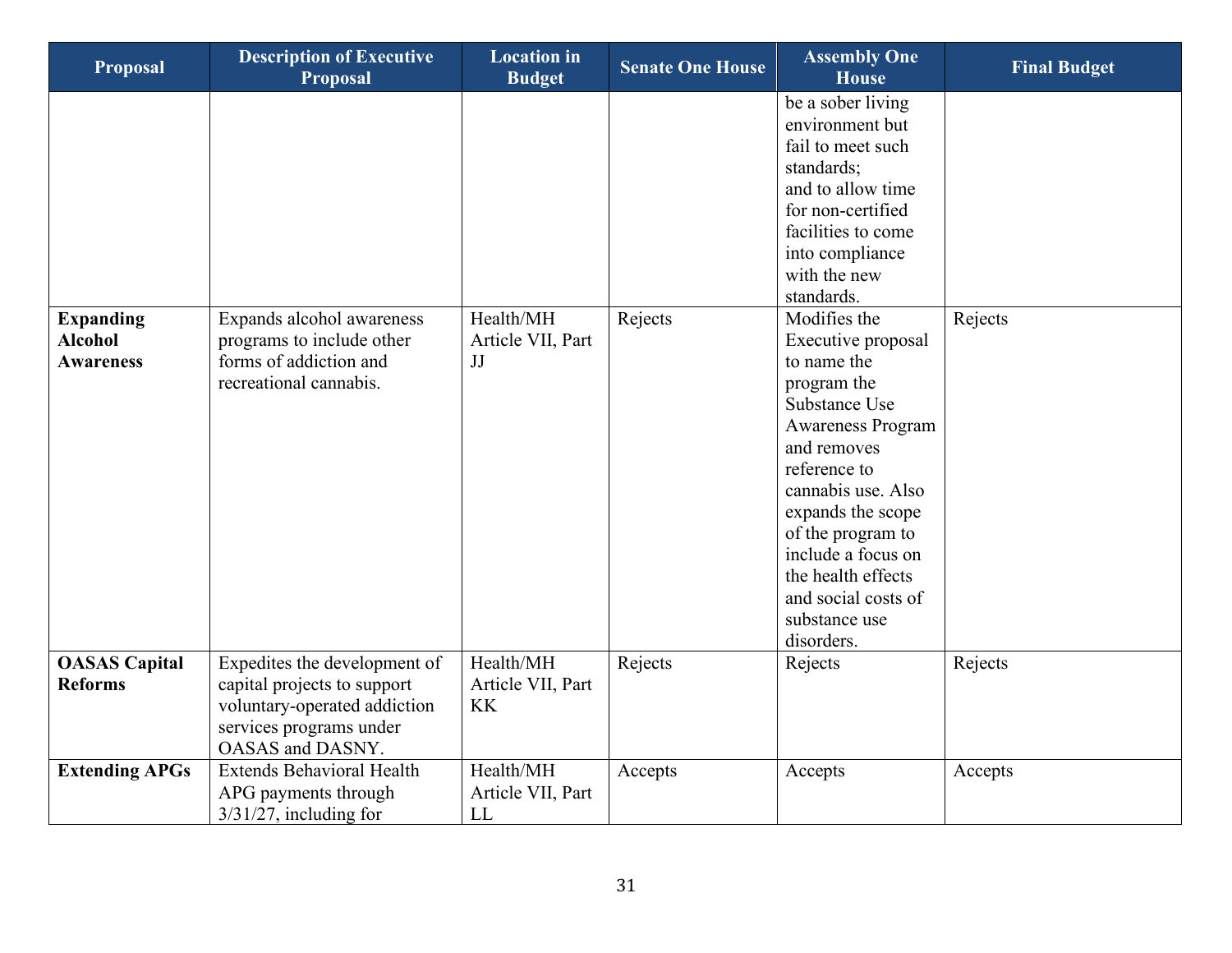| <b>Proposal</b>                          | <b>Description of Executive</b><br><b>Proposal</b>                                                                                                                                                                                                                                          | <b>Location</b> in<br><b>Budget</b>                                                       | <b>Senate One House</b>                                                               | <b>Assembly One</b><br><b>House</b>                                                                                                                                                                                                                                                                                                 | <b>Final Budget</b>                                                                                                                                                                                                                                                                                                                          |
|------------------------------------------|---------------------------------------------------------------------------------------------------------------------------------------------------------------------------------------------------------------------------------------------------------------------------------------------|-------------------------------------------------------------------------------------------|---------------------------------------------------------------------------------------|-------------------------------------------------------------------------------------------------------------------------------------------------------------------------------------------------------------------------------------------------------------------------------------------------------------------------------------|----------------------------------------------------------------------------------------------------------------------------------------------------------------------------------------------------------------------------------------------------------------------------------------------------------------------------------------------|
|                                          | behavioral health crisis<br>programs licensed by<br>OMH/OASAS per Article 26<br>of MH law                                                                                                                                                                                                   |                                                                                           |                                                                                       |                                                                                                                                                                                                                                                                                                                                     |                                                                                                                                                                                                                                                                                                                                              |
| <b>Extending</b><br><b>Kendra's Law</b>  | Extends Kendra's law and the<br><b>Assisted Outpatient Treatment</b><br>through $6/30/27$ .                                                                                                                                                                                                 | Health/MH<br>Article VII, Part<br><b>MM</b><br><b>ELFA</b> Article<br>VII, New Part<br>UU | Modifies the<br>Executive proposal<br>to extend Kendra's<br>Law for one year<br>only. | Modifies the<br>Executive proposal<br>related to testifying<br>at a hearing for an<br><b>Assisted Outpatient</b><br>Treatment (AOT)<br>order by requiring<br>efforts to be made<br>for in person<br>testimony prior to<br>allowing remote<br>testimony by a<br>physician. Makes<br>other modifications<br>to Executive<br>proposal. | The final budget extends<br>Kendra's Law for five years,<br>allows mental health<br>practitioners to testify via<br>video conference, allows for<br>expanded care coordination<br>for mental health, and allows<br>for mental health<br>reassessment within six<br>months of the expiration of<br>an assisted outpatient<br>treatment order. |
| <b>Expanding</b><br><b>Property Pass</b> | Expand the Property Pass to<br>expand allowable<br>reimbursement to supportive<br>housing providers for property<br>costs effective $4/1/22$ and<br>would allow OMH to assist<br>providers in responding to<br>annual property related cost<br>increases for supportive<br>housing programs | Health/MH<br>Article VII, Part<br><b>NN</b>                                               | Accepts                                                                               | Accepts                                                                                                                                                                                                                                                                                                                             | Accepts                                                                                                                                                                                                                                                                                                                                      |
| <b>Behavioral</b><br><b>Health VAP</b>   | Continues level funding of \$50<br>million                                                                                                                                                                                                                                                  | Aid to Localities,<br>Department of<br>Health                                             | Accepts                                                                               | Accepts                                                                                                                                                                                                                                                                                                                             | Provides level funding                                                                                                                                                                                                                                                                                                                       |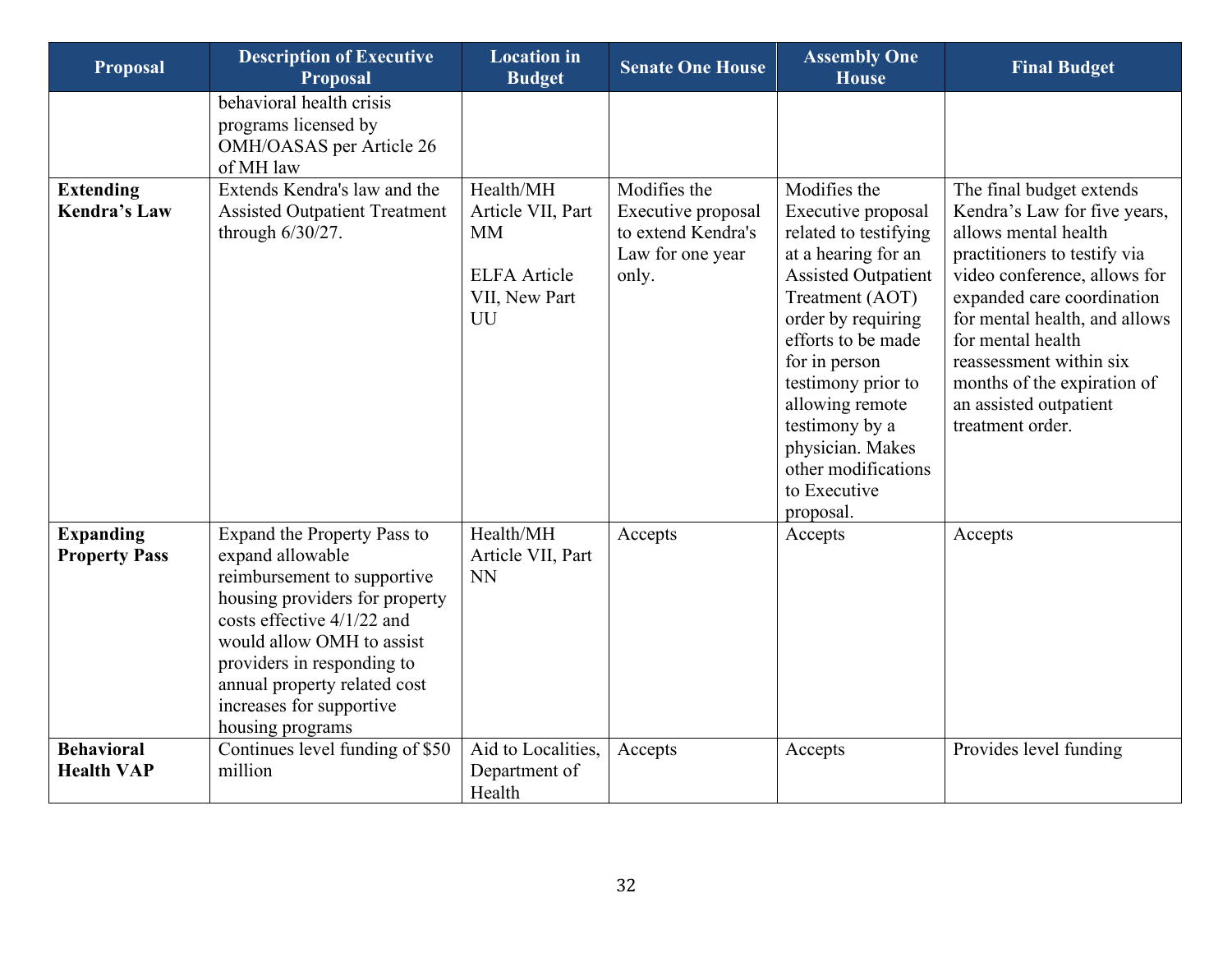| <b>Proposal</b>                                                   | <b>Description of Executive</b><br><b>Proposal</b>                                                                | <b>Location</b> in<br><b>Budget</b> | <b>Senate One House</b>                                                                                                                                            | <b>Assembly One</b><br><b>House</b>                                 | <b>Final Budget</b>                                                                                                                                                                                                   |
|-------------------------------------------------------------------|-------------------------------------------------------------------------------------------------------------------|-------------------------------------|--------------------------------------------------------------------------------------------------------------------------------------------------------------------|---------------------------------------------------------------------|-----------------------------------------------------------------------------------------------------------------------------------------------------------------------------------------------------------------------|
| <b>OMH</b> Funding                                                | All funds spending for OMH<br>services in Aid to Localities is<br>increased by \$789.635 million<br>from SFY 2022 | Aid to Localities,<br>OMH           | Modifies by<br>increasing all funds<br>spending by<br>approx. \$18M                                                                                                | Modifies by<br>reducing all funds<br>spending by<br>approx. \$27M   | Modifies by increasing<br><b>OMH All Funds ATL</b><br>spending by approx. \$48M,<br>increasing Adult Services                                                                                                         |
| <b>Minimum Wage</b><br><b>Funding for</b><br><b>OMH Providers</b> | \$5.4 million is provided for<br>minimum wage funding under<br>OMH                                                | Aid to Localities,<br>OMH           | Accepts                                                                                                                                                            | Accepts                                                             | Accepts                                                                                                                                                                                                               |
| <b>BH</b> Investment<br>from MMC<br><b>Carve In-OMH</b>           | Allocates \$74M from the plan<br>recoupments for OMH                                                              | Aid to Localities,<br>OMH           | Modifies to include<br>transparency/<br>disclosure<br>requirements on<br>plan recoupments<br>and public notice in<br>State Register of<br>MMC contract<br>changes. | Modifies to include<br>transparency/<br>disclosure<br>requirements. | Accepts funding amount and<br>increases reporting and<br>transparency requirements<br>for DOH to publish<br>recoupment amounts by<br>MCO and time period on<br>website.                                               |
| <b>OMH COLA</b>                                                   | Provides 5.4% COLA totaling<br>\$95 million for OMH                                                               | Aid to Localities,<br>OMH           | Adds 5.4% for SFY<br>$23 - 24$                                                                                                                                     | Increases COLA to<br>11%                                            | Accepts the Executive<br>Proposal by providing a<br>5.4% human services COLA<br>effective 4/1/22 through<br>$3/31/23$ .                                                                                               |
| <b>Additional OMH</b><br><b>Funding</b>                           | n/a                                                                                                               | Aid to Localities,<br>OMH           | n/a                                                                                                                                                                | n/a                                                                 | Increases funding for<br>Community Residence &<br>Family Based Treatment by<br>approx. \$25.5M (ARPA<br>funding) and Increases<br>funding for the Community<br>Mental Health Residential<br>program by approx. \$4.5M |
| Recruitment &<br><b>Retention Efforts</b>                         | n/a                                                                                                               | Aid to Localities,<br>OMH           | n/a                                                                                                                                                                | n/a                                                                 | Provides \$9M in new<br>funding for recruitment and<br>retention efforts with                                                                                                                                         |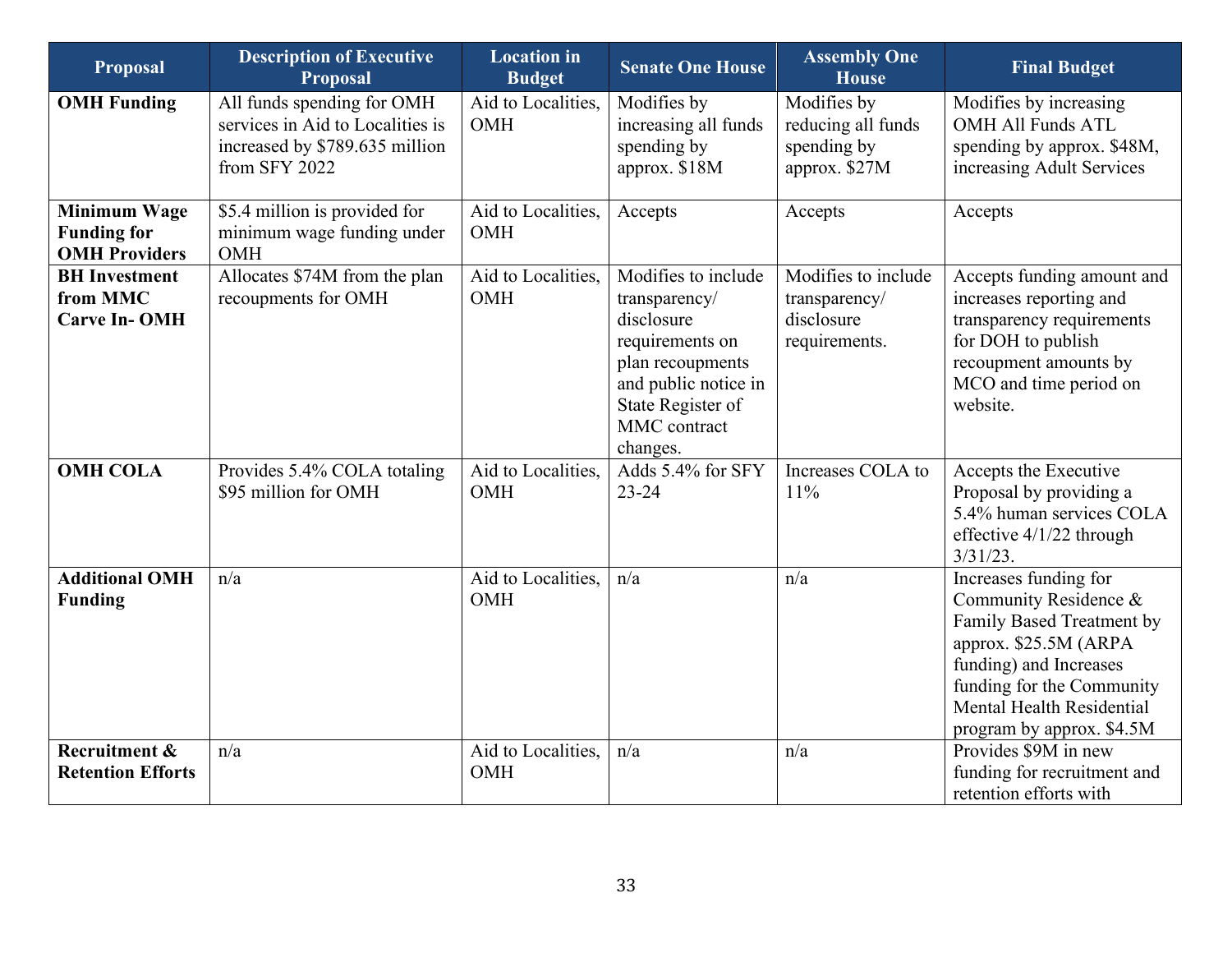| <b>Proposal</b>                                                               | <b>Description of Executive</b><br>Proposal                                                                     | <b>Location</b> in<br><b>Budget</b> | <b>Senate One House</b>                                                                                                                                           | <b>Assembly One</b><br><b>House</b>                                | <b>Final Budget</b>                                                                                                                                                                                                                   |
|-------------------------------------------------------------------------------|-----------------------------------------------------------------------------------------------------------------|-------------------------------------|-------------------------------------------------------------------------------------------------------------------------------------------------------------------|--------------------------------------------------------------------|---------------------------------------------------------------------------------------------------------------------------------------------------------------------------------------------------------------------------------------|
|                                                                               |                                                                                                                 |                                     |                                                                                                                                                                   |                                                                    | psychiatrists and psychiatric<br>nurse practitioners                                                                                                                                                                                  |
| <b>OASAS Funding</b>                                                          | All funds spending for OASAS<br>services in Aid to Localities is<br>increased by \$513,806,500<br>from SFY 2022 | Aid to Localities<br><b>OASAS</b>   | Increasing by<br>approx. \$20M                                                                                                                                    | Reduces by approx.<br>\$31M                                        | Modifies All Funds spending<br>for OASAS ATL by<br>reducing it by approx. \$43M                                                                                                                                                       |
| <b>Minimum Wage</b><br><b>Funding for</b><br><b>OASAS</b><br><b>Providers</b> | \$2 million is provided for<br>minimum wage funding under<br><b>OASAS</b>                                       | Aid to Localities,<br><b>OASAS</b>  | Accepts                                                                                                                                                           | Accepts                                                            | Accepts                                                                                                                                                                                                                               |
| <b>BH</b> Investment<br>from MMC<br><b>Carve In-OASAS</b>                     | Allocates \$37M from the plan<br>recoupments for OASAS                                                          | Aid to Localities,<br><b>OASAS</b>  | Modifies to include<br>transparency/<br>disclosure<br>requirements on<br>plan recoupments<br>and public notice in<br>State Register of<br>MMC contract<br>changes | Modifies to include<br>transparency/<br>disclosure<br>requirements | Accepts funding amount and<br>increases reporting and<br>transparency requirements<br>for DOH to publish<br>recoupment amounts by<br>MCO and time period on<br>website.                                                               |
| <b>OASAS COLA</b>                                                             | Provides 5.4% COLA totaling<br>\$33.7 million for OASAS                                                         | Aid to Localities,<br><b>OASAS</b>  | Adds 5.4% for SFY<br>$23 - 24$                                                                                                                                    | Increases COLA to<br>11%                                           | Accepts the Executive<br>Proposal by providing a<br>5.4% human services COLA<br>effective $4/1/22$ through<br>$3/31/23$ .                                                                                                             |
| Opioid<br><b>Settlement</b>                                                   | Allocates \$265,952,000 from<br>Opioid Settlement Fund in<br>OASAS budget                                       | Aid to Localities,<br><b>OASAS</b>  | Accepts                                                                                                                                                           | Accepts                                                            | Reduces appropriation for<br>spending this year to \$208M;<br>Remainder expected to be<br>available next year.<br>Spending will be pursuant to<br>a Side Letter to be reviewed/<br>approved by new Settlement<br>Board and with \$45M |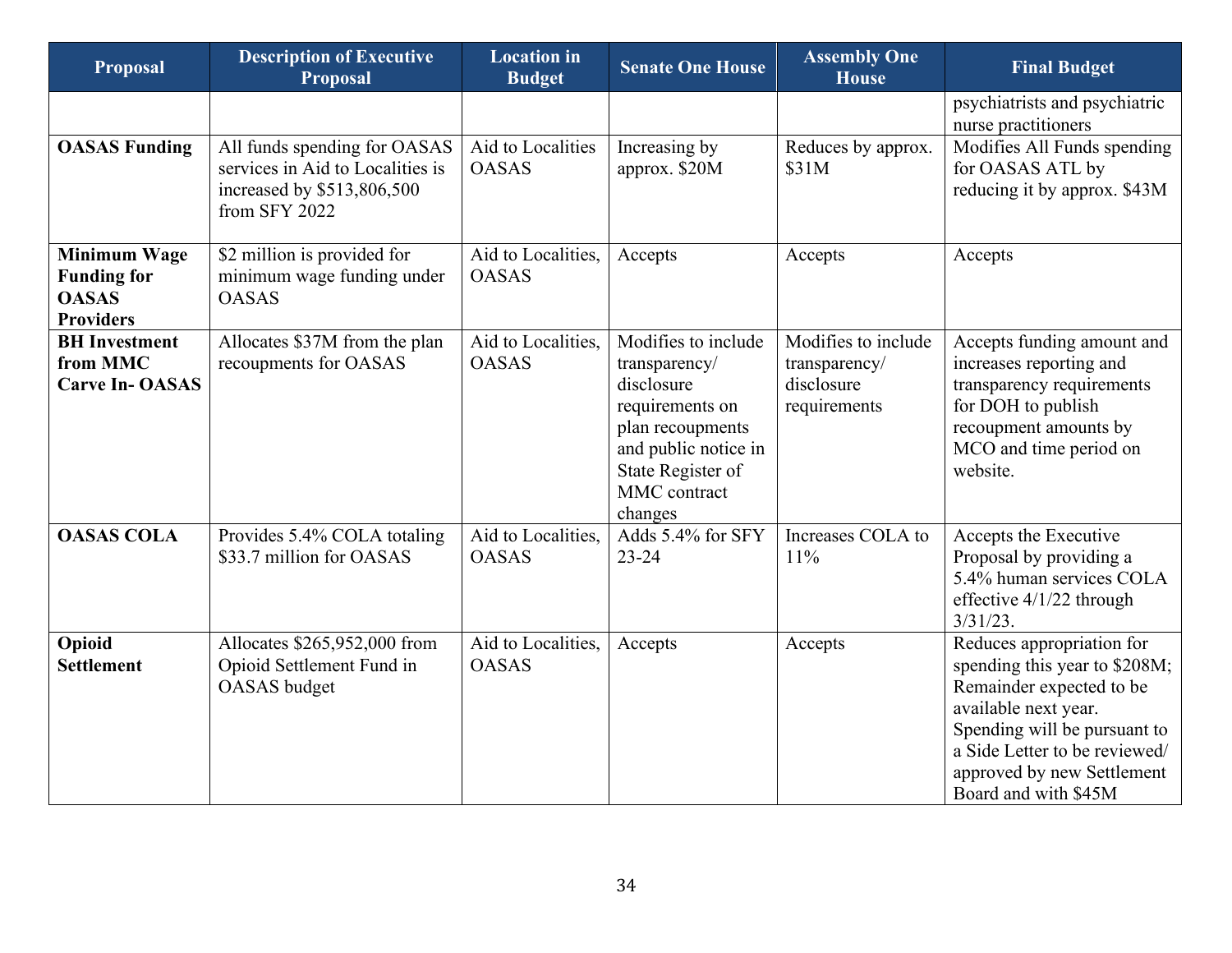| <b>Proposal</b>                                                                         | <b>Description of Executive</b><br><b>Proposal</b>                                                                           | <b>Location</b> in<br><b>Budget</b>      | <b>Senate One House</b> | <b>Assembly One</b><br><b>House</b> | <b>Final Budget</b>                                                                                                       |
|-----------------------------------------------------------------------------------------|------------------------------------------------------------------------------------------------------------------------------|------------------------------------------|-------------------------|-------------------------------------|---------------------------------------------------------------------------------------------------------------------------|
|                                                                                         |                                                                                                                              |                                          |                         |                                     | unrestricted so Board can<br>determine its use.                                                                           |
| <b>Opioid Addiction</b><br><b>Services-Public</b><br><b>Health Campaign</b>             | Includes \$200 million for<br>services and expenses for a<br>public health-style mitigation<br>strategy for opioid addiction | Aid to Localities,<br><b>OASAS</b>       | Accepts                 | Accepts                             | Accepts                                                                                                                   |
| <b>CHAMP Funding</b>                                                                    | Includes two appropriations for<br>the BH ombudsman program-<br>\$1.5M and \$5M (30 day<br>amendments)                       | Aid to Localities,<br><b>OASAS</b>       | Accepts                 | Accepts                             | Accepts                                                                                                                   |
| Problem<br><b>Gambling</b>                                                              | n/a                                                                                                                          | Aid to Localities,<br><b>OASAS</b>       | n/a                     | n/a                                 | Increase funding by \$6M for<br>problem gambling supports                                                                 |
| <b>NYC Substance</b><br><b>Abuse Prevention</b><br>& Intervention<br><b>Specialists</b> | n/a                                                                                                                          | Aid to Localities,<br><b>OASAS</b>       | n/a                     | n/a                                 | Provides \$2M in new<br>funding for such specialists                                                                      |
| <b>Article 31/32 Rate</b><br><b>Reductions</b>                                          | n/a                                                                                                                          | Health/MH<br>Article VII, New<br>Part TT | n/a                     | n/a                                 | Makes technical changes to<br>law regarding rate reductions<br>for high service utilization<br>Article 31 and 32 clinics. |
|                                                                                         | DEVELOPMENTAL DISABILITIES                                                                                                   |                                          |                         |                                     |                                                                                                                           |
| <b>Continuity of</b><br><b>Coverage for</b>                                             | Would make statutory changes<br>necessary to eliminate the                                                                   | Health/MH<br>Article VII, Part           | Accepts                 | Modifies the<br>Executive proposal  | Modifies the Executive<br>proposal by including                                                                           |

<span id="page-34-0"></span>

| Coverage for        | necessary to eliminate the     | Article VII, Part   | Executive proposal | proposal by including       |
|---------------------|--------------------------------|---------------------|--------------------|-----------------------------|
| Vulnerable          | Medicaid resource test and     |                     | by making          | undocumented individuals    |
| <b>Seniors and</b>  | raise the income level of the  |                     | technical          | over age 65 for eligibility |
| Individuals with    | Federal Poverty Level to 133%  | Final Budget        | amendments         | and makes technical         |
| <b>Disabilities</b> | for Vulnerable Seniors and     | <b>ELFA</b> Article | regarding Medicaid | amendments regarding        |
|                     | individuals with Disabilities. | VII, Part AAA       | income eligibility | Medicaid income eligibility |
|                     |                                |                     | limits.            | limits.                     |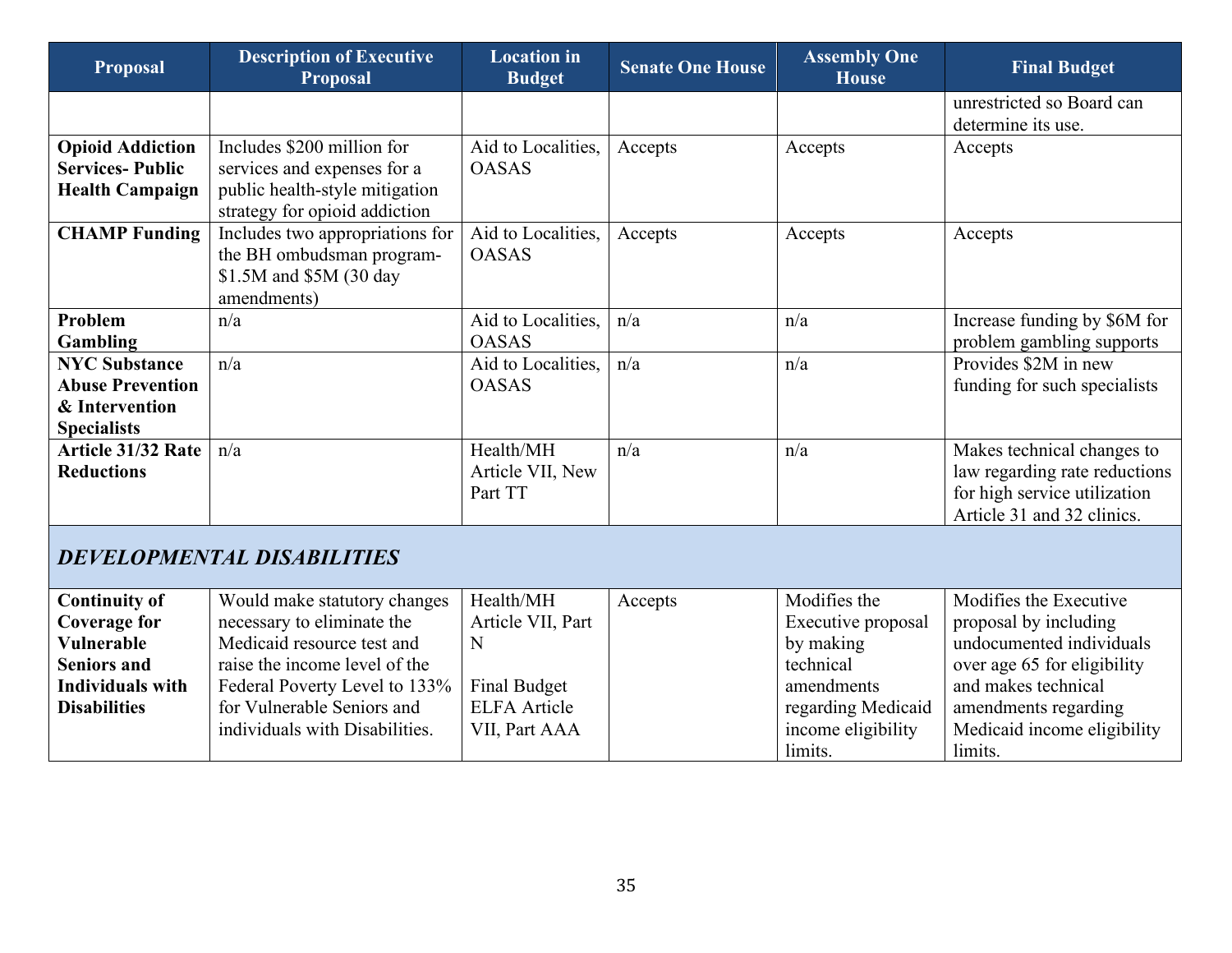| <b>Proposal</b>                                                               | <b>Description of Executive</b><br><b>Proposal</b>                                                                                    | <b>Location</b> in<br><b>Budget</b>                      | <b>Senate One House</b>                                                                                                            | <b>Assembly One</b><br><b>House</b>                                                                                            | <b>Final Budget</b>                                                                                                     |
|-------------------------------------------------------------------------------|---------------------------------------------------------------------------------------------------------------------------------------|----------------------------------------------------------|------------------------------------------------------------------------------------------------------------------------------------|--------------------------------------------------------------------------------------------------------------------------------|-------------------------------------------------------------------------------------------------------------------------|
| <b>Human Services</b><br><b>COLA</b>                                          | Provides a 5.4% human<br>services COLA effective<br>4/1/22; Provides \$149.105<br>million for OPWDD COLA                              | Health/MH<br>Article VII, Part<br><b>DD</b>              | Accepts the<br>Executive's<br>proposal for the<br>5.4% Human<br>Services COLA and<br>adds an additional<br>5.4% for SFY 23-<br>24. | Increases the<br>Human Services<br>COLA from 5.4%<br>to 11% and would<br>continue an annual<br>COLA based on a<br>CPI-U index. | Accepts the Executive<br>Proposal by providing a<br>5.4% human services COLA<br>effective 4/1/22 through<br>$3/31/23$ . |
| <b>OPWDD Bonuses</b>                                                          | Provides for additional<br>bonuses for OPWDD workers<br>requiring the Legislature to<br>pass a chapter law in 2022 for<br>the funding | Aid to Localities<br><b>OPWDD</b>                        | Accepts                                                                                                                            | Rejects; Funds 11%<br><b>COLA</b>                                                                                              | Modifies by increasing<br>funding for this initiative by<br>approx. \$3M                                                |
| <b>Minimum Wage</b><br><b>Funding for</b><br><b>OPWDD</b><br><b>Providers</b> | \$33.3 million is provided for<br>minimum wage funding under<br><b>OPWDD</b>                                                          | Aid to Localities,<br><b>OPWDD</b>                       | Accepts                                                                                                                            | Accepts                                                                                                                        | Accepts                                                                                                                 |
| <b>OPWDD Funding</b>                                                          | All funds spending for<br>OPWDD services is increased<br>by \$2.14 billion from SFY<br>2021                                           | Aid to Localities<br><b>OPWDD</b>                        | Increases all funds<br>by \$3M                                                                                                     | Reduces all funds<br>by \$127 M                                                                                                | All funds spending is<br>increased by approx. \$5M<br>for the Community Services<br>program.                            |
| <b>PUBLIC HEALTH</b>                                                          |                                                                                                                                       |                                                          |                                                                                                                                    |                                                                                                                                |                                                                                                                         |
| <b>School-Based</b><br><b>Health Centers</b>                                  | Provides funding of<br>\$17,098,000                                                                                                   | Aid to Localities,<br>Department of<br>Health            | Accepts                                                                                                                            | Accepts and adds<br>an additional<br>\$3,824,000                                                                               | Adds an additional \$1.913<br>million.                                                                                  |
| <b>ASSEMBLY:</b><br><b>School-Based</b><br><b>Health Centers</b>              | N/A                                                                                                                                   | Assembly One<br>House,<br>Health/MH<br>Article VII, Part |                                                                                                                                    | The Assembly<br>includes a proposal<br>to permanently<br>carve school-based                                                    | Rejects                                                                                                                 |

health centers out of Medicaid Managed Care.

<span id="page-35-0"></span>RR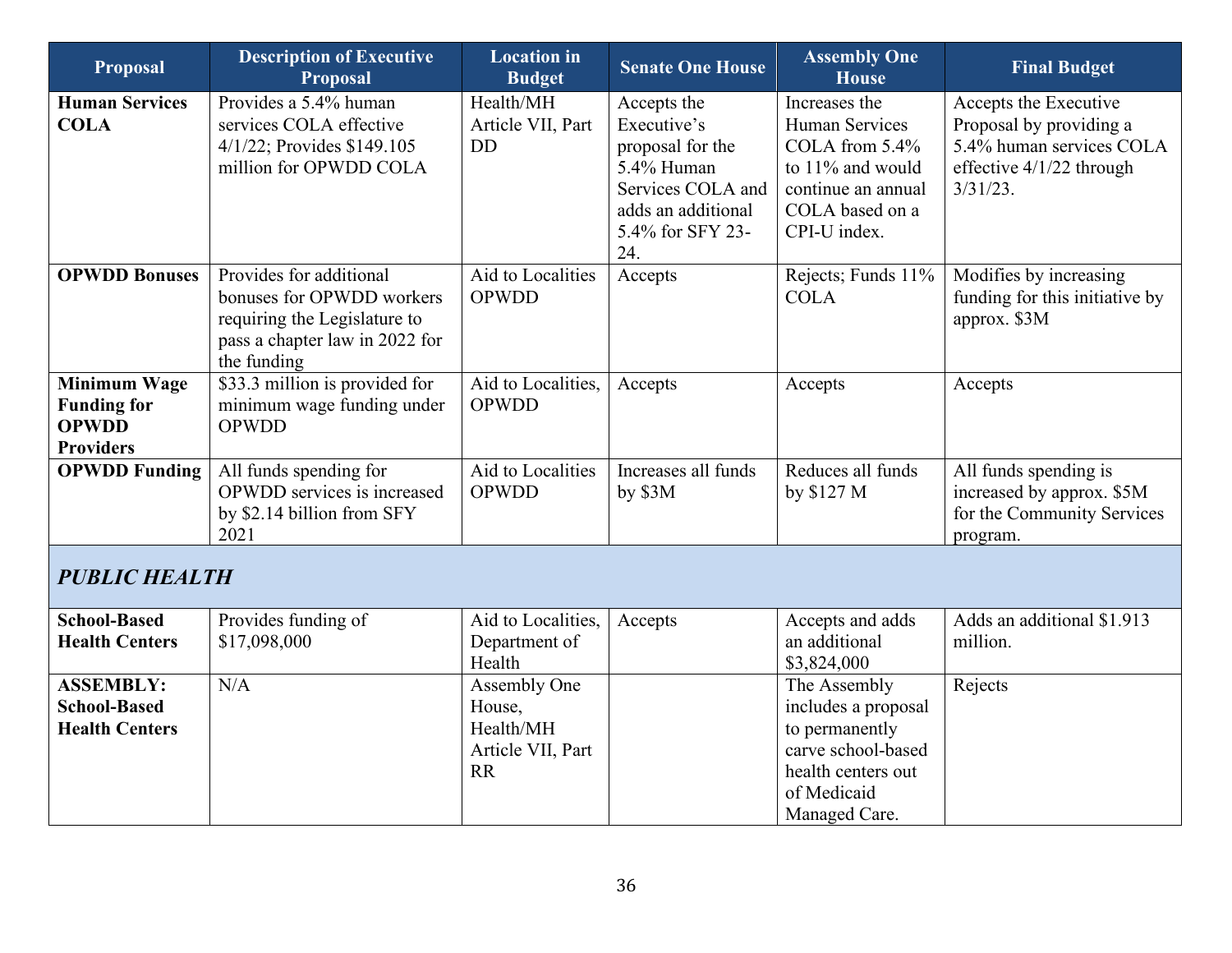| <b>Proposal</b>                                                     | <b>Description of Executive</b><br><b>Proposal</b>                                                                                                                                                                                      | <b>Location</b> in<br><b>Budget</b>                                      | <b>Senate One House</b>                                                           | <b>Assembly One</b><br><b>House</b>         | <b>Final Budget</b>                                                             |
|---------------------------------------------------------------------|-----------------------------------------------------------------------------------------------------------------------------------------------------------------------------------------------------------------------------------------|--------------------------------------------------------------------------|-----------------------------------------------------------------------------------|---------------------------------------------|---------------------------------------------------------------------------------|
| <b>Tobacco Control</b><br>Program                                   | Continues level funding of<br>\$33,144,000                                                                                                                                                                                              | Aid to Localities,<br>Department of<br>Health                            | Accepts                                                                           | Accepts                                     | Accepts level funding                                                           |
| <b>Tobacco Control</b><br>Enforcement &<br><b>Education</b>         | Continues level funding of<br>tobacco control and cancer<br>services programs at<br>\$3,769,000, 2,174,600 for<br>tobacco enforcement and<br>education and \$75,000 for<br>tobacco enforcement,<br>education and related<br>activities. | Aid to Localities<br>and State<br>Operations,<br>Department of<br>Health | Accepts                                                                           | Accepts                                     | Accepts level funding                                                           |
| <b>Cancer Services</b><br>Program                                   | Continues level funding of<br>\$19.8 million                                                                                                                                                                                            | Aid to Localities,<br>Department of<br>Health                            | Accepts                                                                           | Accepts                                     | Accepts level funding                                                           |
| <b>Hypertension</b><br><b>Services</b>                              | Continues level funding of<br>\$560,000 and \$186,000 for<br>hypertension programs,<br>services and treatments                                                                                                                          | Aid to Localities,<br>Department of<br>Health                            | Accepts                                                                           | Accepts                                     | Accepts level funding                                                           |
| Diabetes &<br><b>Obesity</b><br><b>Prevention</b><br><b>Funding</b> | Continues level funding of<br>\$5,970,000                                                                                                                                                                                               | Aid to Localities,<br>Department of<br>Health                            | Accepts                                                                           | Accepts                                     | Accepts level funding                                                           |
| <b>Area Health</b><br><b>Education</b><br><b>Centers (AHEC)</b>     | Executive Budget does not<br>include funding for AHEC;<br>\$2.2M had been provided as a<br>legislative add in SFY 22 final<br>budget                                                                                                    | Aid to Localities,<br>Department of<br>Health                            | Provides \$20<br>million pool with<br>\$2.2 million<br>intended for NYS<br>AHECs. | Provides \$2.2<br>million for NYS<br>AHECs. | Provides \$2.2 million as a<br>"legislative add" for NYS<br>AHEC <sub>s</sub> . |
| <b>Spinal Cord</b><br><b>Injury Research</b><br><b>Fund Account</b> | Continues level funding of<br>\$8.5 million                                                                                                                                                                                             | Aid to Localities,<br>Department of<br>Health                            | Accepts                                                                           | Accepts                                     | Accepts level funding                                                           |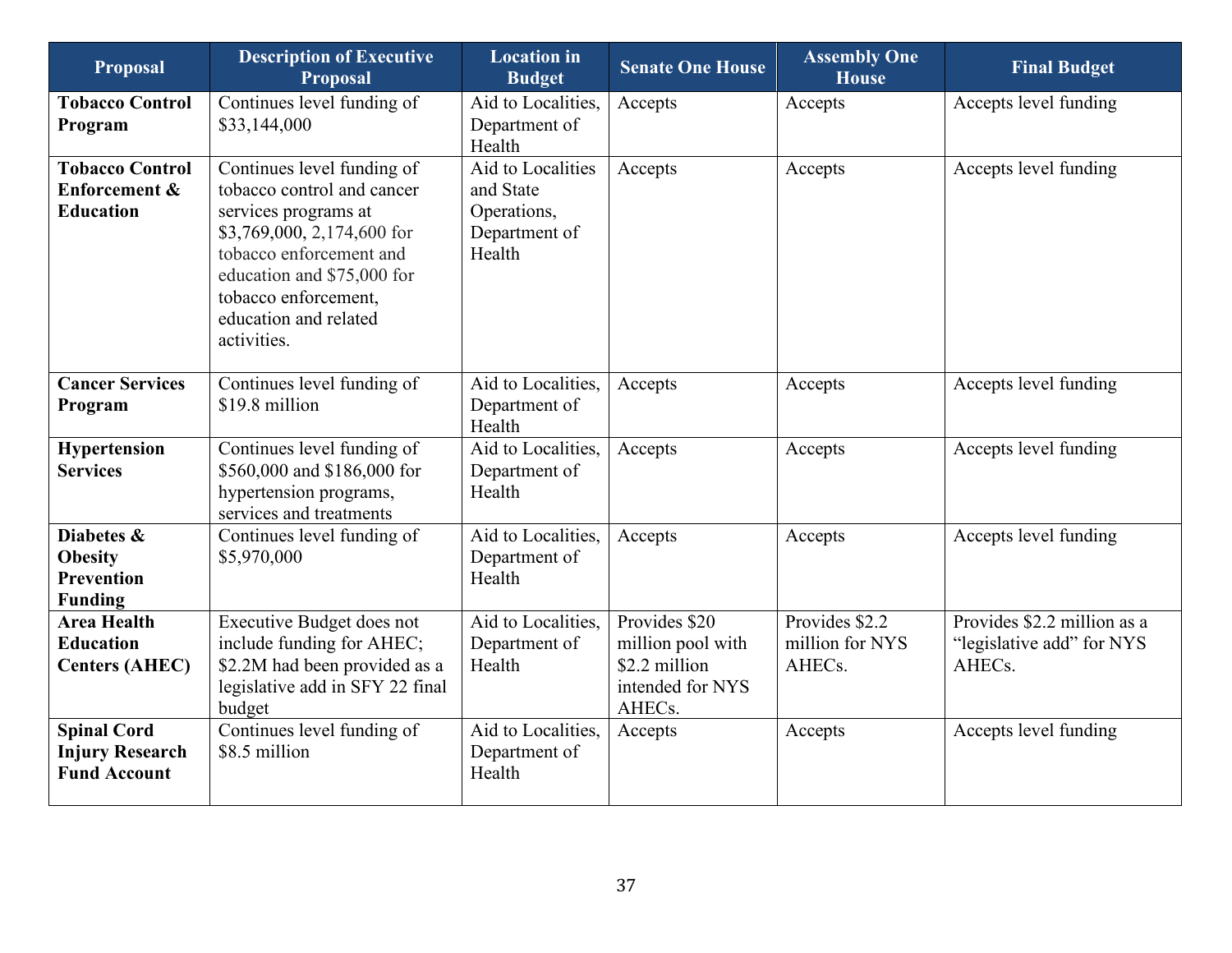| <b>Proposal</b>                                                | <b>Description of Executive</b><br><b>Proposal</b>                                                                                                                                                                                                             | <b>Location</b> in<br><b>Budget</b>                                                                | <b>Senate One House</b>                                                            | <b>Assembly One</b><br><b>House</b>                                                                                                                                                                                  | <b>Final Budget</b>                                                                                                                                                                                                                                                                                                         |
|----------------------------------------------------------------|----------------------------------------------------------------------------------------------------------------------------------------------------------------------------------------------------------------------------------------------------------------|----------------------------------------------------------------------------------------------------|------------------------------------------------------------------------------------|----------------------------------------------------------------------------------------------------------------------------------------------------------------------------------------------------------------------|-----------------------------------------------------------------------------------------------------------------------------------------------------------------------------------------------------------------------------------------------------------------------------------------------------------------------------|
| <b>Cystic Fibrosis</b>                                         | N/A                                                                                                                                                                                                                                                            | Aid to Localities,<br>Department of<br>Health and<br>Health/MH<br>Article VII, Part<br>PP          | N/A                                                                                | The Assembly<br>provides \$375,000<br>to restore the Cystic<br>Fibrosis Program.                                                                                                                                     | Provides \$375,000 for the<br>Cystic Fibrosis Program.                                                                                                                                                                                                                                                                      |
| <b>Third Trimester</b><br><b>Syphilis</b><br><b>Screenings</b> | Would amend Public Health<br>Law to require syphilis testing<br>of pregnant patients by a<br>physician or other authorized<br>practitioner in the third<br>trimester consistent with any<br>guidance and regulations<br>issued by the Department of<br>Health. | Health/MH<br>Article VII, Part<br>T                                                                | Rejects                                                                            | Rejects                                                                                                                                                                                                              | Rejects                                                                                                                                                                                                                                                                                                                     |
| <b>Maternal Health</b><br><b>Reforms</b>                       | Requires commercial coverage<br>of maternal health care<br>including postpartum coverage<br>up to one year after birth.                                                                                                                                        | Health/MH<br>Article VII, Part<br>S<br><b>Final Budget</b><br><b>ELFA</b> Article<br>VII, Part CCC | Modifies the<br>Executive proposal<br>by including<br>undocumented<br>individuals. | Modifies the<br>Executive proposal<br>by including<br>undocumented<br>individuals, and<br>prohibits cost<br>sharing for<br>individuals<br>remaining on the<br><b>Essential Plan for</b><br>one-year post-<br>partum. | Modifies the Executive<br>proposal to extend<br>Medicaid postpartum<br>coverage to one year after<br>the end of pregnancy for all,<br>including undocumented<br>individuals seeking federal<br>approval and expands<br>Medicaid coverage for other<br>prenatal and postpartum<br>care, subject to federal<br>participation. |
| <b>Kings County</b><br><b>Health Access</b><br><b>Study</b>    | N/A                                                                                                                                                                                                                                                            | Health/MH<br>Article VII, Part<br><b>SS</b>                                                        | N/A                                                                                | N/A                                                                                                                                                                                                                  | Authorizes DOH to conduct<br>a study within Kings County<br>to determine ways to<br>improve access to health<br>services and facilities.                                                                                                                                                                                    |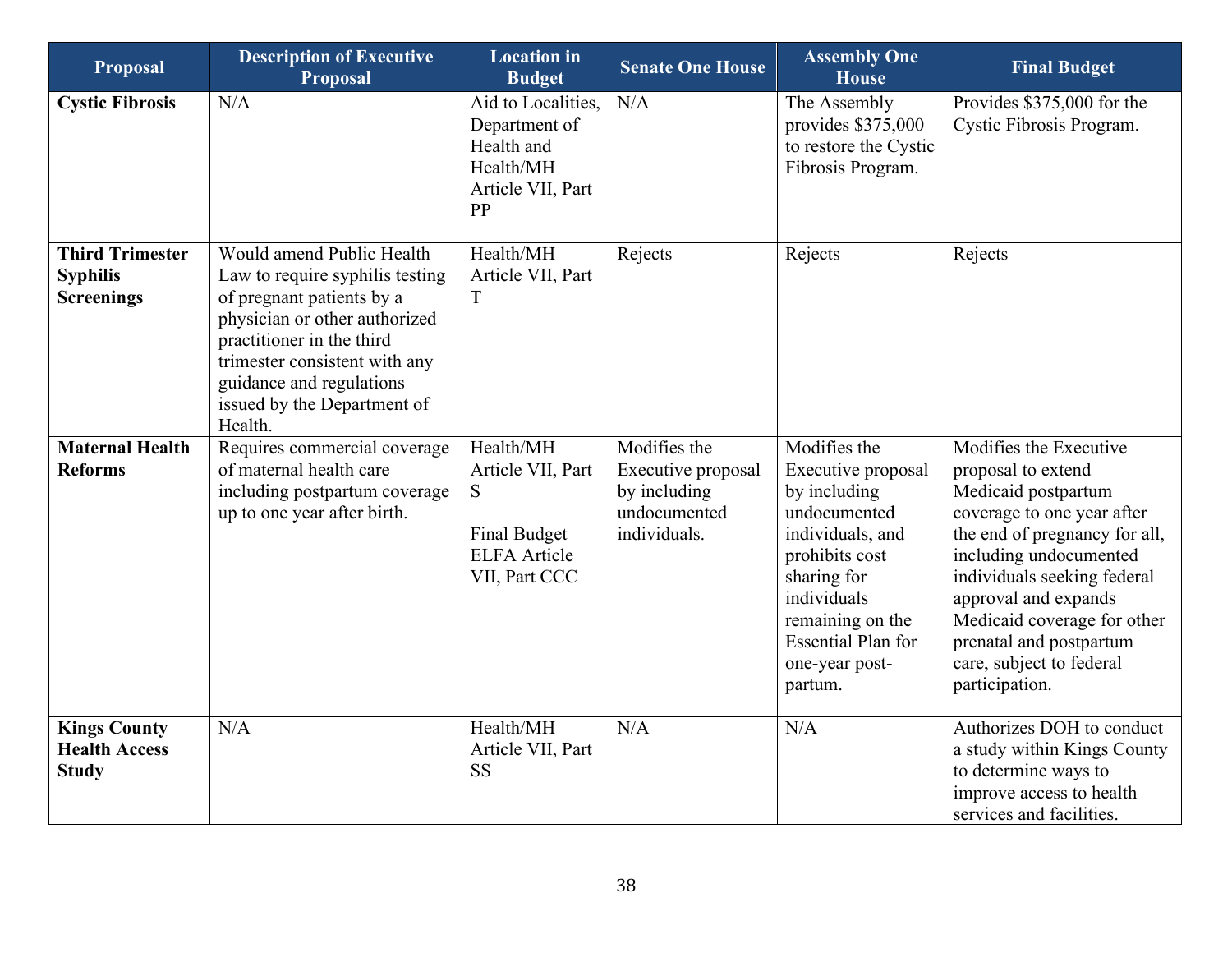<span id="page-38-0"></span>

| Proposal                                                                                                                                 | <b>Description of Executive</b><br><b>Proposal</b>                                                                                                                                                                                                         | <b>Location</b> in<br><b>Budget</b>                                                                   | <b>Senate One House</b>                                                                                                                    | <b>Assembly One</b><br><b>House</b>                                                                                                        | <b>Final Budget</b>                                                                                                                                                                                                                                         |
|------------------------------------------------------------------------------------------------------------------------------------------|------------------------------------------------------------------------------------------------------------------------------------------------------------------------------------------------------------------------------------------------------------|-------------------------------------------------------------------------------------------------------|--------------------------------------------------------------------------------------------------------------------------------------------|--------------------------------------------------------------------------------------------------------------------------------------------|-------------------------------------------------------------------------------------------------------------------------------------------------------------------------------------------------------------------------------------------------------------|
| <b>Double Up Food</b><br><b>Bucks (SNAP</b><br><b>Incentive</b><br>program)                                                              | N/A                                                                                                                                                                                                                                                        | Final Aid to<br>Localities,<br><b>OTDA</b>                                                            | N/A                                                                                                                                        | Includes lump sum<br>funding for SNAP<br>programs                                                                                          | Includes \$2M for the Double<br>Up Food Bucks program in<br><b>NYS</b>                                                                                                                                                                                      |
| <b>INSURANCE</b>                                                                                                                         |                                                                                                                                                                                                                                                            |                                                                                                       |                                                                                                                                            |                                                                                                                                            |                                                                                                                                                                                                                                                             |
| <b>Essential Plan</b>                                                                                                                    | Increases eligibility of<br>essential plan from 200% up to<br>250% of FPL subject to federal<br>approval.                                                                                                                                                  | Health/MH<br>Article VII, Part<br>Q<br><b>Final Budget</b><br><b>ELFA</b> Article<br>VII,<br>Part BBB | Modifies the<br>Executive proposal<br>by<br>allowing<br>undocumented<br>immigrants to<br>enroll in the plan.<br>Provides \$345<br>million. | Modifies the<br>Executive proposal<br>by<br>allowing<br>undocumented<br>immigrants to<br>enroll in the plan.<br>Provides \$345<br>million. | Modifies the Executive<br>proposal to expand the<br>Essential Plan to clarify that<br>there will be no cost-sharing<br>for services and supports<br>under the plan.                                                                                         |
| <b>Child Health Plus</b><br><b>Changes</b>                                                                                               | Expands coverage to align<br>with Medicaid coverage;<br>eliminates the \$9 monthly<br>premium for eligible children<br>whose family earns up to<br>223% of FPL; moves rate<br>setting to DOH and allows<br>DOH to modify rates in<br>conjunction with DFS. | Health/MH<br>Article VII, Part<br>U<br><b>Final Budget</b><br><b>ELFA</b> Article<br>VII, Part DDD    | Accepts                                                                                                                                    | Rejects                                                                                                                                    | Modifies the Executive<br>proposal by clarifying<br>that reimbursement for the<br>expanded list of services will<br>be under the agencies'<br>ambulatory patient group<br>rate-setting methodology and<br>adding twelfth-month<br>postpartum care coverage. |
| <b>Continuity of</b><br><b>Coverage for</b><br><b>Vulnerable</b><br><b>Seniors and</b><br><b>Individuals with</b><br><b>Disabilities</b> | Would make statutory changes<br>necessary to eliminate the<br>Medicaid resource test and<br>raise the income level of the<br>Federal Poverty Level to 133%<br>for Vulnerable Seniors and<br>individuals with Disabilities.                                 | Health/MH<br>Article VII, Part<br>N<br><b>Final Budget</b><br><b>ELFA</b> Article<br>VII, Part AAA    | Accepts                                                                                                                                    | Modifies the<br>Executive proposal<br>by making<br>technical<br>amendments<br>regarding Medicaid<br>income eligibility<br>limits.          | Modifies the Executive<br>proposal by including<br>undocumented individuals<br>over age 65 for eligibility<br>and makes technical<br>amendments regarding<br>Medicaid income eligibility<br>limits.                                                         |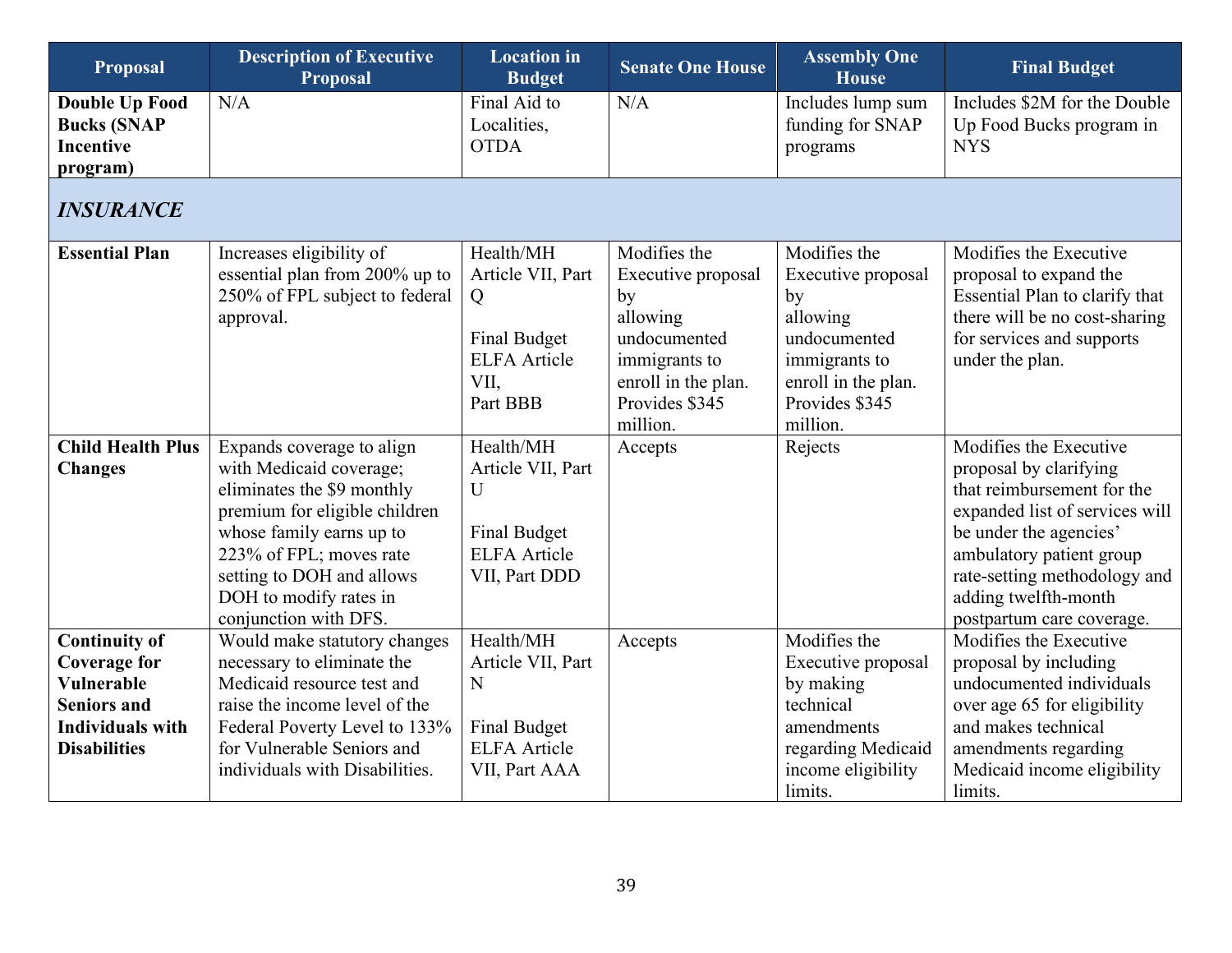| <b>Proposal</b>                                                                                      | <b>Description of Executive</b><br><b>Proposal</b>                                                                                                                                                                                                                                                                                                                                                                                                                                                                                                                                                         | <b>Location</b> in<br><b>Budget</b>            | <b>Senate One House</b>                                                                                                                                                                                          | <b>Assembly One</b><br><b>House</b> | <b>Final Budget</b>                                                                                                                                                                                                                                                                                                                                                                                                                                                                                                                                                          |
|------------------------------------------------------------------------------------------------------|------------------------------------------------------------------------------------------------------------------------------------------------------------------------------------------------------------------------------------------------------------------------------------------------------------------------------------------------------------------------------------------------------------------------------------------------------------------------------------------------------------------------------------------------------------------------------------------------------------|------------------------------------------------|------------------------------------------------------------------------------------------------------------------------------------------------------------------------------------------------------------------|-------------------------------------|------------------------------------------------------------------------------------------------------------------------------------------------------------------------------------------------------------------------------------------------------------------------------------------------------------------------------------------------------------------------------------------------------------------------------------------------------------------------------------------------------------------------------------------------------------------------------|
| <b>NCI-Designated</b><br><b>Cancer Center</b><br>Coverage                                            | Authorizes health plans<br>offering Medicaid, Essential<br>Plan, and Qualified Health<br>Plan to contract with national<br>cancer institute-designated<br>cancer centers.                                                                                                                                                                                                                                                                                                                                                                                                                                  | Health/MH<br>Article VII, Part<br>$\mathbf{P}$ | Modifies the<br>Executive proposal<br>by rejecting the<br>procurement<br>process changes but<br>preserving language<br>on access and<br>coverage of<br>services provided<br>by NCI-designated<br>cancer centers. | Rejects                             | Includes language on access<br>and coverage of services<br>provided by national cancer<br>institute-designated cancer<br>centers.                                                                                                                                                                                                                                                                                                                                                                                                                                            |
| Independent<br><b>Dispute</b><br><b>Resolution (IDR)</b><br>for Emergency<br><b>Medical Services</b> | The State Budget aligns New<br>York's consumer protections<br>against surprise bills with<br>federal protections under the<br>Federal No Surprises Act,<br>which took effect January 1,<br>2022.<br>• Repeals provisions to<br>exempt emergency services<br>codes under a certain<br>amount from the<br><b>Independent Dispute</b><br>Resolution process.<br>• Disputes must be submitted<br>to the IDR entity within<br>three years of the date the<br>health care plan made the<br>original payment on the<br>claim subject to dispute.<br>• The law is applicable to all<br>provider types, rather than | Health/MH<br>Article VII, Part<br>AA           | Rejects                                                                                                                                                                                                          | Rejects                             | Accepts the Executive's<br>proposal to align New York's<br>consumer protections against<br>surprise bills with federal<br>protections under the Federal<br>No Surprises Act, which<br>took effect January 1, 2022<br>as follows:<br>• Repeals provisions to<br>exempt emergency<br>services codes under a<br>certain amount from the<br><b>Independent Dispute</b><br>Resolution process.<br>• Disputes must be<br>submitted to the IDR<br>entity within three years<br>of the date the health care<br>plan made the original<br>payment on the claim<br>subject to dispute. |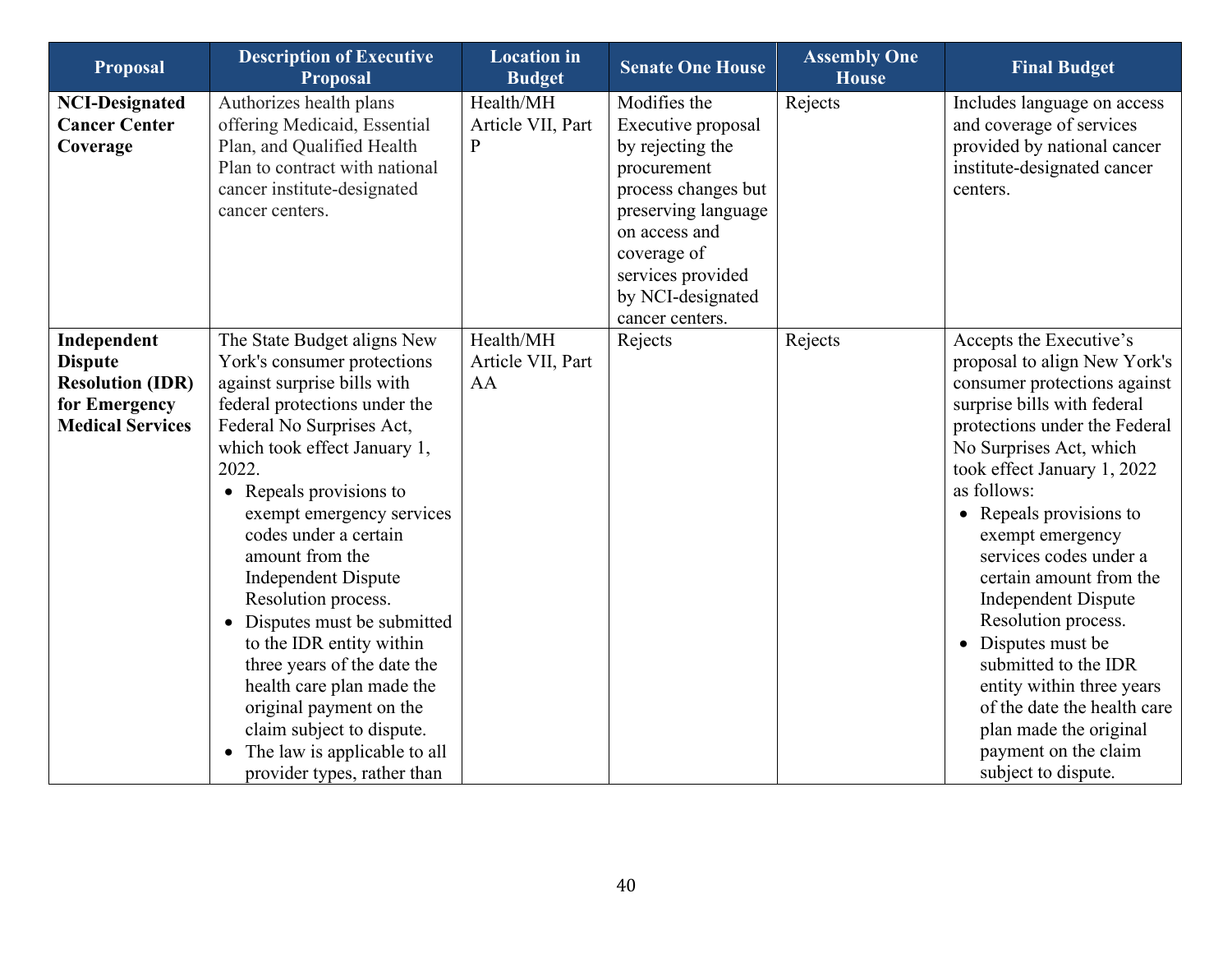| <b>Proposal</b>                               | <b>Description of Executive</b><br><b>Proposal</b>                                                                                                                                                                                                                                                                                                                                                                                                       | <b>Location</b> in<br><b>Budget</b>                                                         | <b>Senate One House</b>                                                                                             | <b>Assembly One</b><br><b>House</b>                                                                                                                                                                                 | <b>Final Budget</b>                                                                                                                                                                                                                                                                                                                                                                                                                                                                                                                                                                                                                                                                                                          |
|-----------------------------------------------|----------------------------------------------------------------------------------------------------------------------------------------------------------------------------------------------------------------------------------------------------------------------------------------------------------------------------------------------------------------------------------------------------------------------------------------------------------|---------------------------------------------------------------------------------------------|---------------------------------------------------------------------------------------------------------------------|---------------------------------------------------------------------------------------------------------------------------------------------------------------------------------------------------------------------|------------------------------------------------------------------------------------------------------------------------------------------------------------------------------------------------------------------------------------------------------------------------------------------------------------------------------------------------------------------------------------------------------------------------------------------------------------------------------------------------------------------------------------------------------------------------------------------------------------------------------------------------------------------------------------------------------------------------------|
| <b>Maternal Health</b><br><b>Reforms</b>      | just physicians and<br>hospitals.<br>• Includes the in-network<br>median rate recognized by<br>the health care plan as a<br>factor that the IDR entity<br>must consider.<br>• Requires health care plans<br>to ensure that members are<br>held harmless for surprise<br>bill amounts in excess of<br>in-network cost sharing.<br>Requires commercial coverage<br>of maternal health care<br>including postpartum coverage<br>up to one year after birth. | Health/MH<br>Article VII, Part<br>S<br>Final Budget<br><b>ELFA</b> Article<br>VII, Part CCC | Modifies the<br>Executive proposal<br>by including<br>undocumented<br>individuals.                                  | Modifies the<br>Executive proposal<br>by including<br>undocumented<br>individuals and<br>prohibits cost<br>sharing for<br>individuals<br>remaining on the<br><b>Essential Plan for</b><br>one-year post-<br>partum. | • The law is applicable to<br>all provider types, rather<br>than just physicians and<br>hospitals.<br>• Includes the in-network<br>median rate recognized<br>by the health care plan as<br>a factor that the IDR<br>entity must consider.<br>Requires health care plans to<br>ensure that members are held<br>harmless for surprise bill<br>amounts in excess of in-<br>network cost sharing.<br>Modifies the Executive<br>proposal to extend<br>Medicaid postpartum<br>coverage to one year after<br>the end of pregnancy for all,<br>including undocumented<br>individuals seeking federal<br>approval and expands<br>Medicaid coverage for other<br>prenatal and postpartum<br>care, subject to federal<br>participation. |
| Competitive<br><b>MMC Plan</b><br>Contracting | Requires competitive<br>procurement of Medicaid<br>managed care and MLTC,<br>MAP and HARP plan<br>contracting effective 4/1/22;<br>Authorizes DOH, OMH and                                                                                                                                                                                                                                                                                               | Health/MH<br>Article VII, Part<br>$\mathbf P$                                               | Modifies the<br>Executive proposal<br>by rejecting the<br>procurement<br>process changes but<br>preserving language | Rejects                                                                                                                                                                                                             | Modifies Executive proposal<br>to require an independent<br>study specifically looking at<br>Managed Care Organization<br>involvement with Medicaid.                                                                                                                                                                                                                                                                                                                                                                                                                                                                                                                                                                         |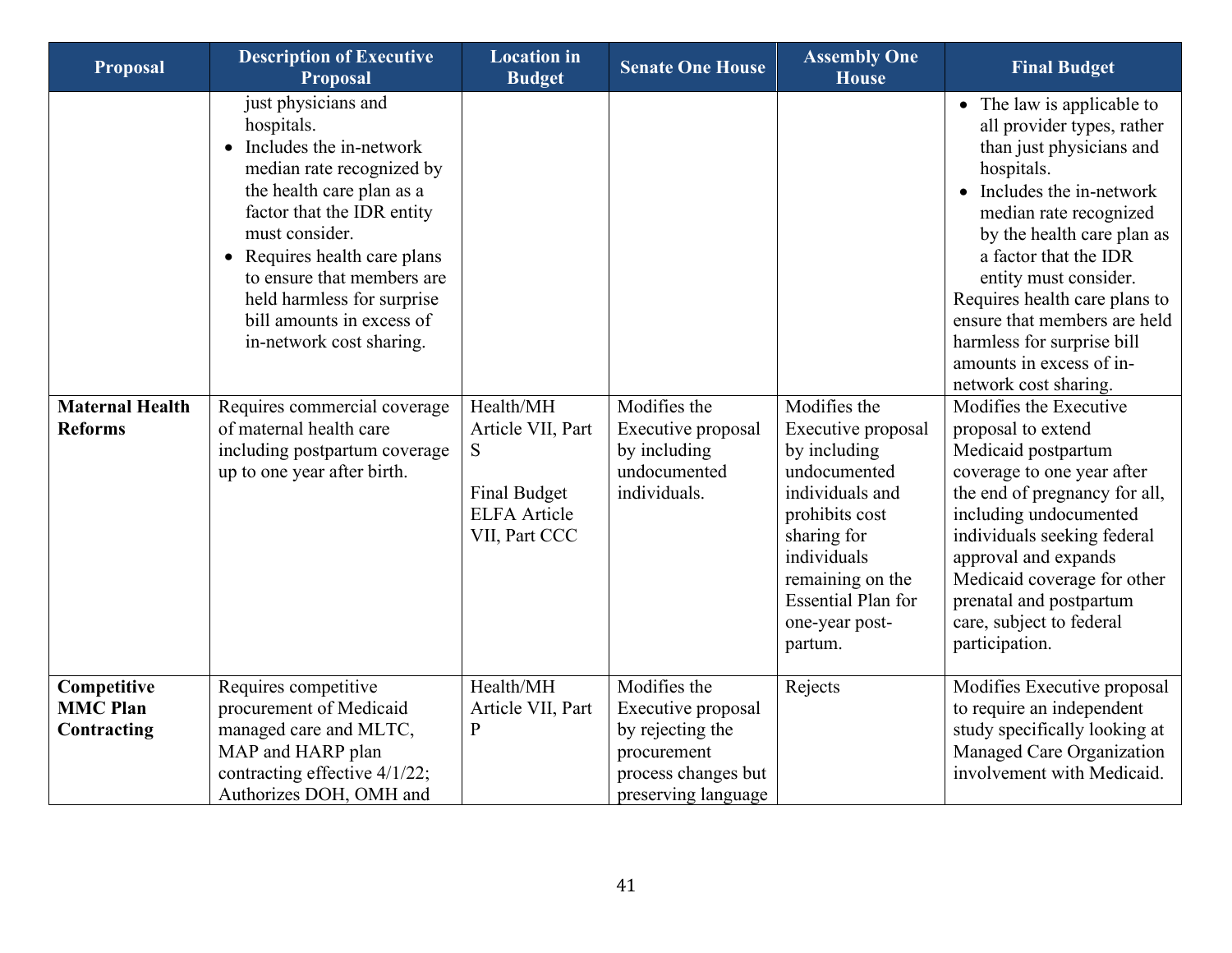| <b>Proposal</b>                                                                   | <b>Description of Executive</b><br><b>Proposal</b>                                                                                                                                                                                                                                                                                                                                             | <b>Location</b> in<br><b>Budget</b>                     | <b>Senate One House</b>                                                                                                                                          | <b>Assembly One</b><br><b>House</b>                                                 | <b>Final Budget</b>                                                                                                                                        |
|-----------------------------------------------------------------------------------|------------------------------------------------------------------------------------------------------------------------------------------------------------------------------------------------------------------------------------------------------------------------------------------------------------------------------------------------------------------------------------------------|---------------------------------------------------------|------------------------------------------------------------------------------------------------------------------------------------------------------------------|-------------------------------------------------------------------------------------|------------------------------------------------------------------------------------------------------------------------------------------------------------|
|                                                                                   | OASAS to limit the number of<br>special needs managed care<br>plans that can manage the<br>needs of Medicaid enrollees<br>with significant behavioral<br>health needs.                                                                                                                                                                                                                         |                                                         | on access and<br>coverage of<br>services provided<br>by national cancer<br>institute-designated<br>cancer centers.                                               |                                                                                     |                                                                                                                                                            |
| <b>Medicaid Plan</b><br>Payments/<br><b>Incentives</b>                            | <b>Restores MMC/MLTC Quality</b><br>Pools; Moves Integrated Plans<br>to middle of rate range; Adjust<br>HIV SNP rates to reflect high<br>needs model                                                                                                                                                                                                                                           | Administrative<br>per SFY 2023<br>Medicaid<br>Scorecard | Accepts                                                                                                                                                          | Accepts                                                                             | Accepts                                                                                                                                                    |
| Prescriber<br><b>Prevails</b>                                                     | Eliminates prescriber prevails<br>under FFS and MMC except<br>for 9 classes of drugs currently<br>allowed under MMC.                                                                                                                                                                                                                                                                           | Health/MH<br>Article VII, Part<br><b>BB</b>             | Rejects                                                                                                                                                          | Rejects                                                                             | Rejects                                                                                                                                                    |
| Reproductive<br><b>Access</b><br><b>Protections</b>                               | This proposal would require<br>every individual accident and<br>health insurance policy that<br>provides medical, major-<br>medical, or similar<br>comprehensive-type coverage<br>in NY to provide coverage for<br>abortions. The bill requires that<br>the coverage not be subject to<br>copayments, coinsurance, or<br>annual deductibles unless the<br>policy is a high-deductible<br>plan. | Health/MH<br>Article VII, Part<br>$\mathbf R$           | Rejects the<br>Executive proposal<br>and instead<br>advances language<br>to require<br>health insurance<br>policies to cover<br>abortion services<br>$(S7002)$ . | Rejects                                                                             | Accepts the Executive<br>proposal and stipulates that<br>religious employers would<br>be allowed to exclude that<br>coverage under certain<br>terms.       |
| Eliminate<br>Unnecessary<br><b>Requirements</b><br>from the<br><b>Utilization</b> | This proposal would reduce<br>administrative burden from the<br>UT program for fee-for-service<br>(FFS) providers. Would move<br>monitoring                                                                                                                                                                                                                                                    | Health/MH<br>Article VII, Part<br>W                     | Rejects                                                                                                                                                          | Modifies the<br>Executive's<br>proposal to<br>eliminate<br>requirements from<br>the | Modifies the Executive<br>proposal to include<br>clarifications that<br>retrospective utilization<br>review cannot be used to<br>limit recipient services. |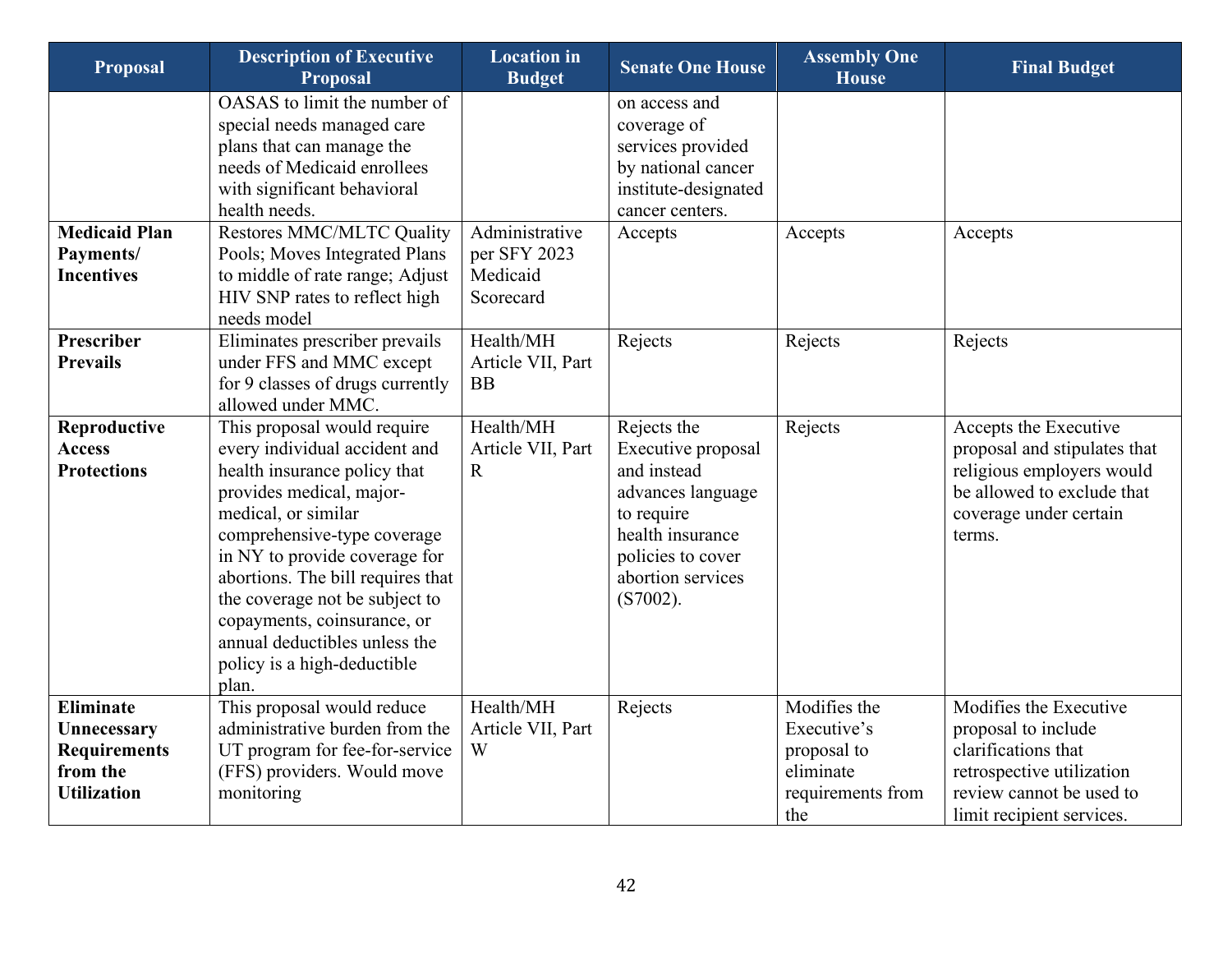| <b>Proposal</b>                                                                                    | <b>Description of Executive</b><br><b>Proposal</b>                                                                                                                                                                                                                                                                                                                               | <b>Location</b> in<br><b>Budget</b>                                   | <b>Senate One House</b> | <b>Assembly One</b><br><b>House</b>                                                                                                                                   | <b>Final Budget</b> |
|----------------------------------------------------------------------------------------------------|----------------------------------------------------------------------------------------------------------------------------------------------------------------------------------------------------------------------------------------------------------------------------------------------------------------------------------------------------------------------------------|-----------------------------------------------------------------------|-------------------------|-----------------------------------------------------------------------------------------------------------------------------------------------------------------------|---------------------|
| Threshold (UT)<br>Program                                                                          | service utilization from a<br>prospective to a retrospective<br>function and would remove the<br>requirement for provider-<br>submitted increase requests.<br>This would eliminate the<br>current administrative burden<br>of requesting increases to<br>benefit limits for members and<br>providers.                                                                            |                                                                       |                         | Utilization<br>Threshold (UT)<br>Program, restoring<br>\$230,000.                                                                                                     |                     |
| <b>Clinical</b><br><b>Standards in</b><br>Pharmacy<br><b>Benefits</b> in<br><b>Medicaid FFS</b>    | Establishes parity and uniform<br>clinical standards across both<br>Medicaid and retail pharmacy<br>benefits in FFS to leverage<br>existing management tools<br>under the pharmacy benefit to<br>establish utilization<br>management tools for drugs<br>dispensed under the medical<br>benefit. This will savings from<br>additional rebates from drug<br>manufacturers in FY24. | Administrative<br>per the SFY<br>Medicaid<br>Scorecard                | Accepts                 | Accepts                                                                                                                                                               | Accepts             |
| <b>ASSEMBLY:</b><br><b>Expanded</b><br><b>Eligibility to</b><br><b>Medicare Savings</b><br>Program | N/A                                                                                                                                                                                                                                                                                                                                                                              | Assembly One<br>House,<br>Health/MH<br>Article VII, Part<br><b>SS</b> | N/A                     | The Assembly<br>includes a proposal<br>to expand eligibility<br>to the Medicare<br><b>Savings Program</b><br>to up to 156 percent<br>of the federal<br>poverty level. | Rejects             |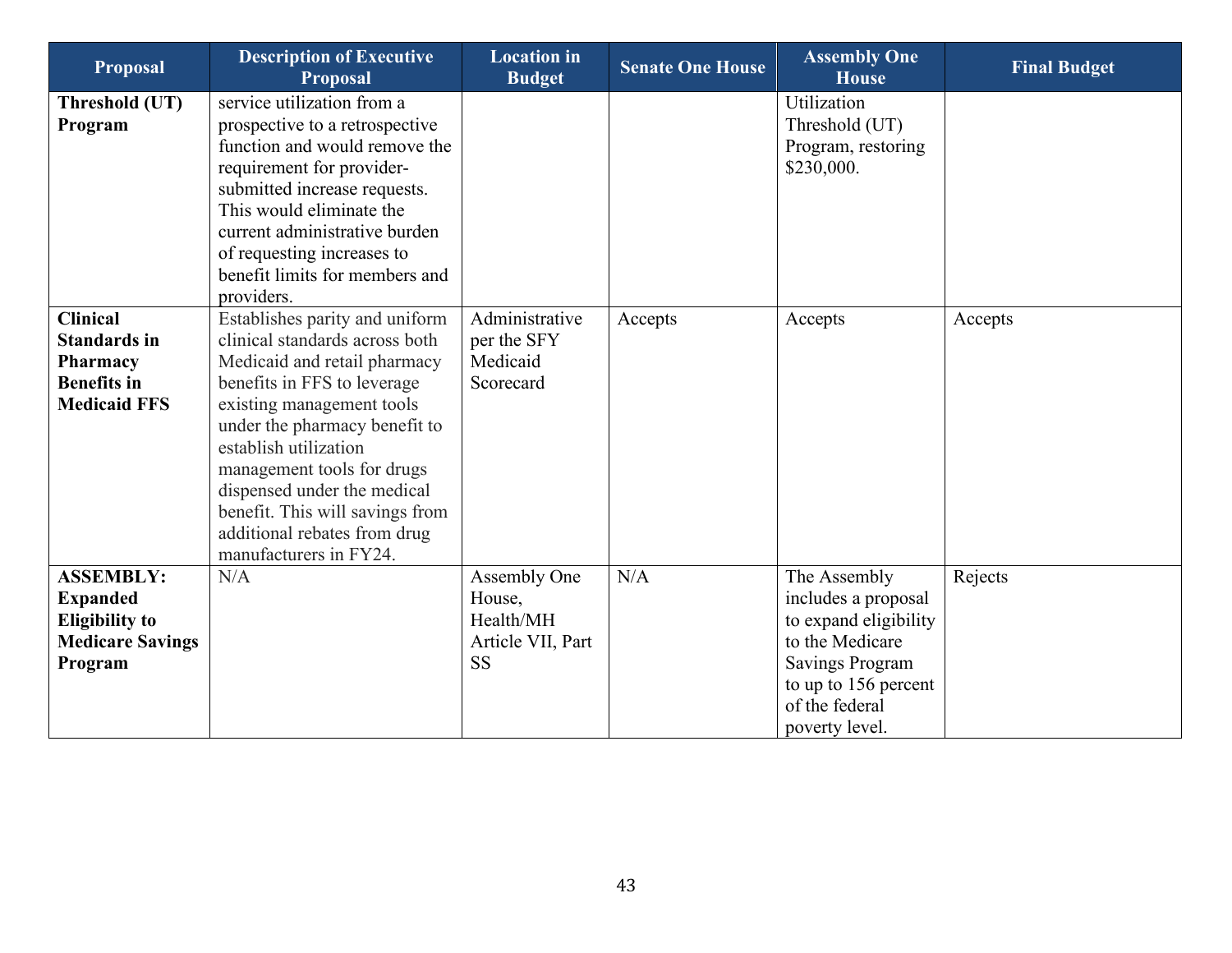### **Health and Mental Hygiene Work Bonuses, ELFA Article VII, Part ZZ**

The amended language provides \$3000 over two vesting periods based on hours worked for specific Health/Mental Hygiene employees defined as certain front line health care and mental hygiene practitioners, technicians, assistants and aides that provide hands on health or care services to individuals, without regard to whether the person works full-time, part-time, on a salaried, hourly, or temporary basis, or as an independent contractor, that received an annualized base salary of one hundred twenty-five thousand dollars or less, and includes the following titles, broken out by agency:

#### **DOH – Medicaid**

Home Health & Personal Care Aides

### *Non-Nursing Titles*

Physician Assistants Radiation Therapists Speech-Language Pathologists Respiratory Therapists Dental Hygienists Psychiatric Aides Pharmacists Occupational Therapists Physical Therapists Clinical Laboratory Technologists and **Technicians** Diagnostic Medical Sonographers Nuclear Medicine Technologists Radiologic Technologists Magnetic Resonance Imaging Technologists Ophthalmic Medical Technicians Orthotists and Prosthetists Dietetic Technicians Recreational Therapists Exercise Physiologists Therapists, All Other Pharmacy Technicians Cardiovascular Technologists and Technicians

Emergency Medical Technicians and Paramedics Surgical Technologists Health Technologists and Technicians, All **Other** Orderlies Occupational Therapy Assistants Occupational Therapy and Physical Therapist Assistants and Aides Physical Therapist Assistants Dental Assistants Medical Assistants Phlebotomists Healthcare Support Workers, All **Other** 

*Nursing Titles* Nurse Anesthetists Nurse Midwives Nurse Practitioners Registered Nurses Nursing Assistants Licensed Practical and Licensed Vocational Nurses

**Mental Hygiene Agencies** Mental Hygiene Worker

Residence/Site Worker Developmental Disabilities Specialist QIDP - Direct Care & Clinical Peer Specialist, Certified Peer Recovery Advocate, Peer Professional Other Direct Care Staff Nurse - Licensed Practical Nurse - Registered Psychology Worker/Other Behavioral Worker Therapy Assistant/Activity Assistant Nurse's Aide/Medical Aide Nurse Practitioner/Nursing Supervisor Intake/Screening Physician's Assistant Emergency Medical Technician Dietician/Nutritionist Counselors (incl. CASACs) Social Workers Therapists Behavioral Intervention Specialist Other Clinical Staff/Assistant Case Manager/Intensive Case Manager/Clinical Coordinator Psychologist Pharmacist

#### **State Workforce**